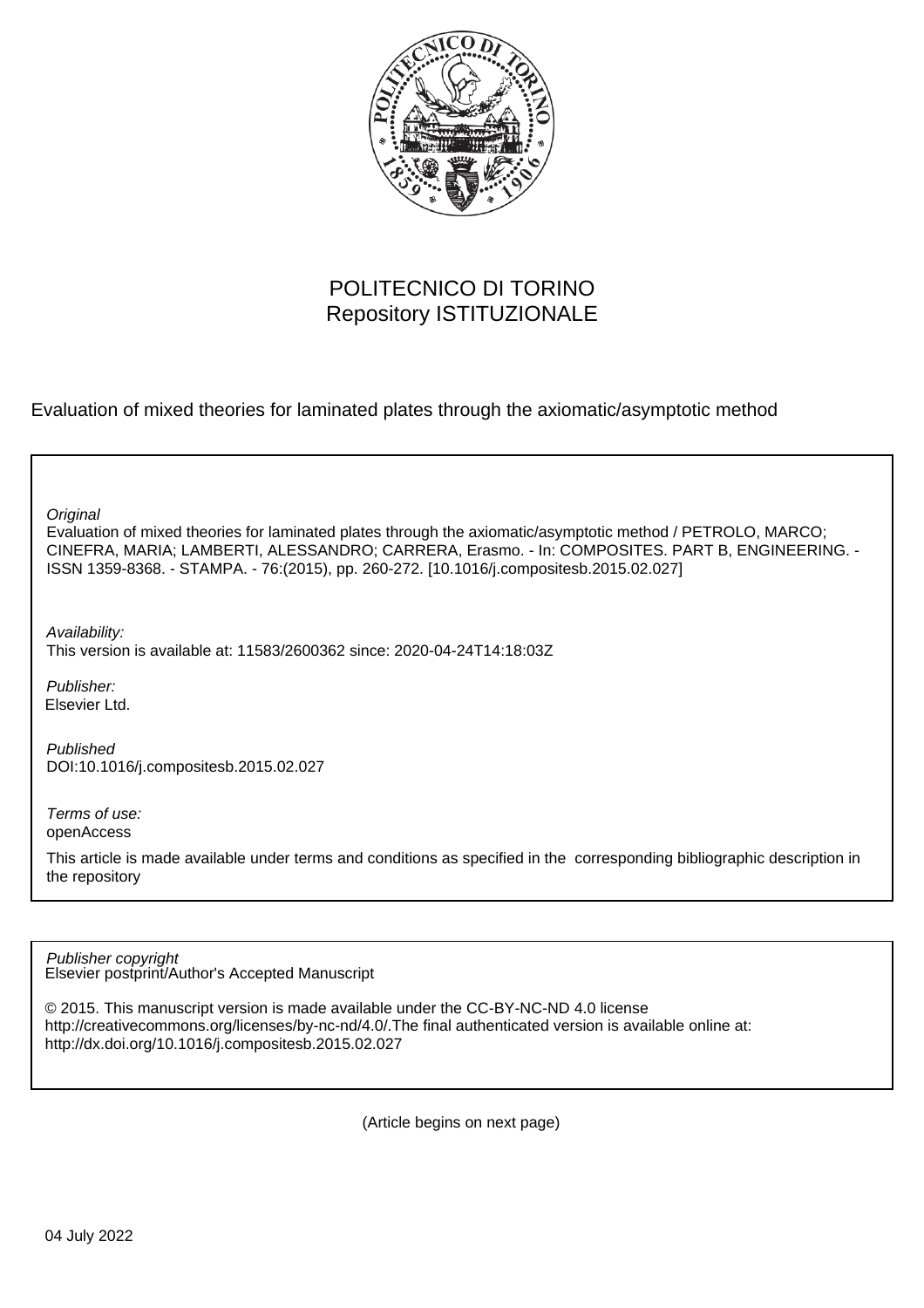# Evaluation of Mixed Theories for Laminated Plates through the Axiomatic/Asymptotic Method

M. Petrolo<sup>a</sup><sup>\*</sup>, M. Cinefra<sup>b</sup><sup>†</sup>, A. Lamberti<sup>b‡</sup>, E. Carrera<sup>b§</sup>

<sup>a</sup>School of Aerospace, Mechanical and Manufacturing Engineering, RMIT University, PO Box 71, Bundoora VIC 3083, Australia  $b$ Department of Mechanical and Aerospace Engineering, Politecnico di Torino, Corso Duca degli Abruzzi 24, 10129 Torino, Italy

Revised version of Ms. Ref. No.: JCOMB-D-15-00046

Author for correspondence:

E. Carrera, Professor, Department of Mechanical and Aerospace Engineering, Politecnico di Torino, Corso Duca degli Abruzzi 24, 10129 Torino, Italy, tel: +39 011 090 6836, fax: +39 011 090 6899, e-mail: erasmo.carrera@polito.it, website: www.mul2.com

<sup>∗</sup>Research Fellow, e-mail: marco.petrolo@rmit.edu.au

<sup>†</sup>Research Assistant, e-mail: maria.cinefra@polito.it

<sup>‡</sup>PhD Student, e-mail: alessandro.lamberti@polito.it

<sup>§</sup>Professor of Aerospace Structures and Aeroelasticity, e-mail: erasmo.carrera@polito.it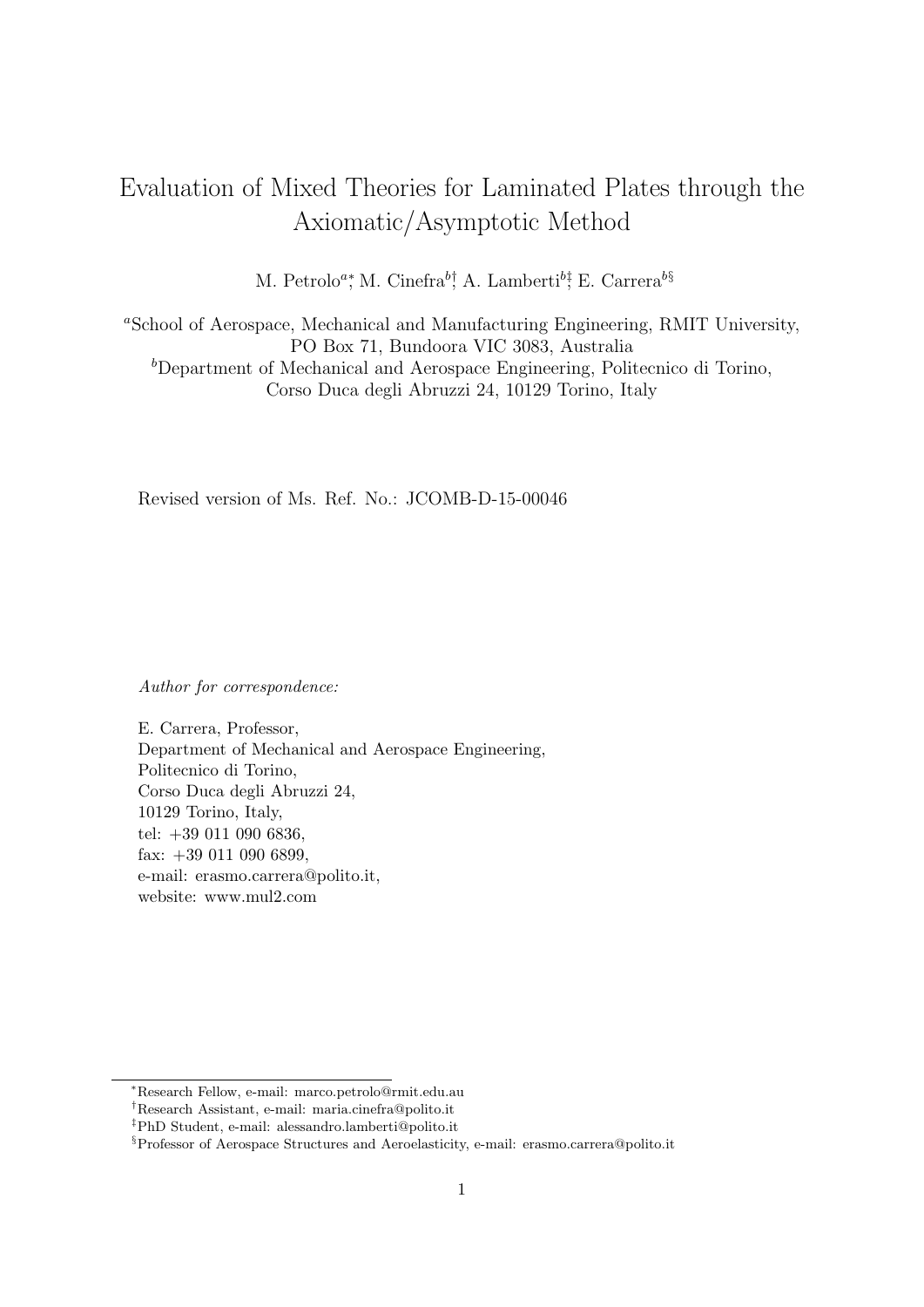# Abstract

This paper proposes variable kinematic, mixed theories for laminated plates built via the asymptotic/axiomatic method (AAM). This method has been recently developed and successfully applied to develop refined theories for multilayered plates and shells. The AAM evaluates the accuracy of each unknown variables of a structural model. The present paper extends the AAM to mixed theories based on the Reissner Mixed Variational Theorem (RMVT). The displacement transverse stress fields are modeled by means of the Carrera Unified Formulation (CUF), and expansions up to the fourth-order are employed. Equivalent Single Layer (ESL) and Layer Wise (LW) schemes are adopted, and closed-form Navier-type solutions are considered.

The AAM is exploited to determine the set of active terms of a refined plate model. The inactive terms are then discarded. The effectiveness of each variable is evaluated with respect to an LW, fourth-order mixed model. Reduced models are built for different thickness ratios, stacking sequences and displacement/stress variables.

The results suggest that reduced models with significantly less unknown variables than full models can be built with no accuracies penalties. Such models are problem dependent, and full models should be preferred in the case of thick, asymmetric plates.

Keywords: A. Laminates, Plates, C. Laminate mechanics C. Analytical modelling C. Computational modelling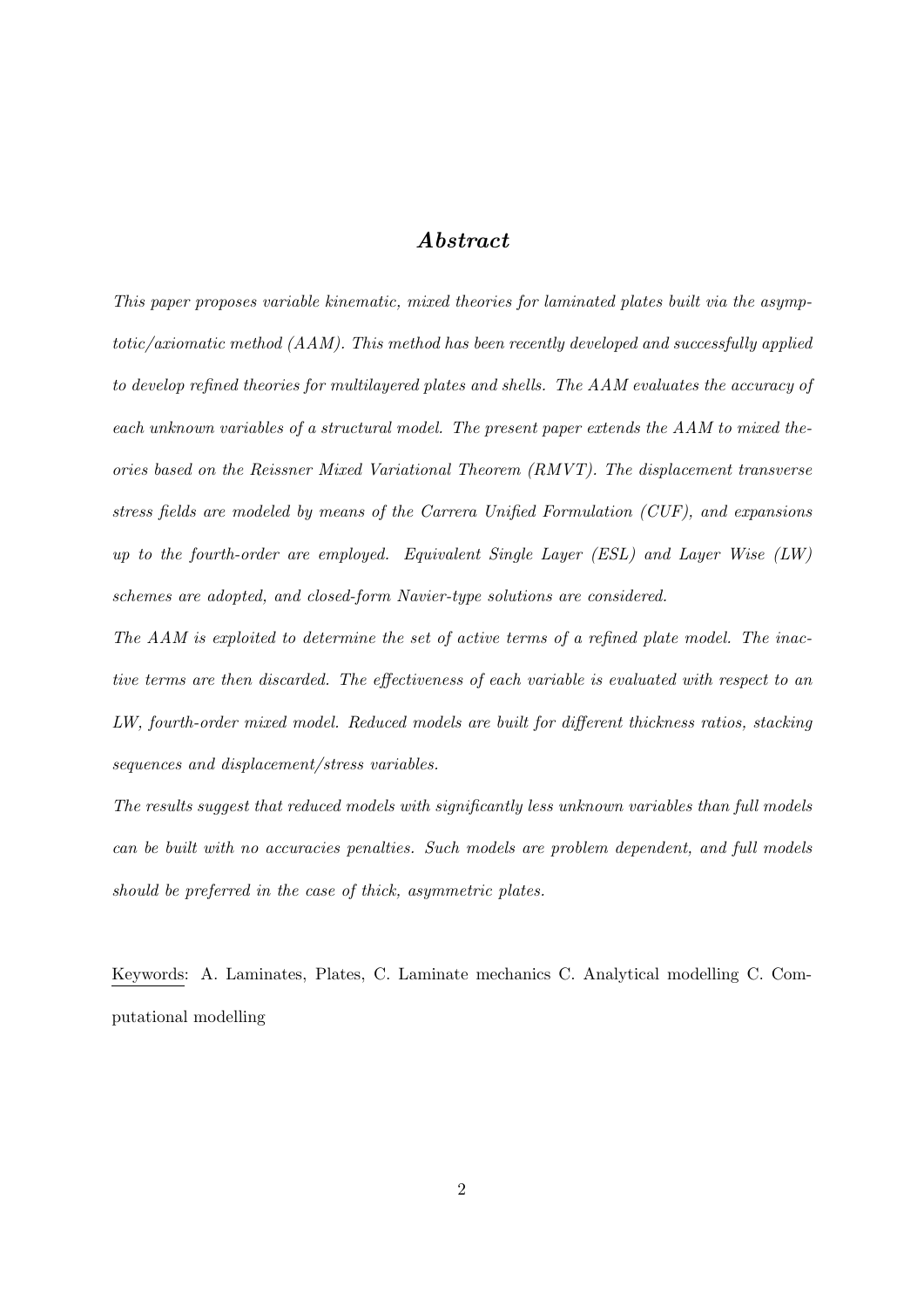### 1 Introduction

Laminated composite and metallic plates are commonly adopted in many engineering applications, and a number of structural models have been developed over the last decades for their analysis. The solution of the 3D elasticity equations can be very expensive from a computationally standpoint, and, moreover, such solutions are usually valid only for a few geometries, material characteristics, and boundary conditions. 2D structural models are employed to analyze plates. The oldest plate model is due to Kirchhoff [1]. According to this model, transverse shear, and normal strains are assumed to be negligible with respect to the other stress and strain components. An extension of this model to multilayered structures is referred to as the Classical Lamination Theory (CLT). Further details on shell theories can be found in [2]. Refined plate models have been developed to improve the Kirchhoff model. A brief overview of some of the main techniques to develop advanced plate models for the static analysis of composite plates is presented hereinafter. In particular, the following macro categories are addressed:

- Models that account for transverse and normal shear effects.
- Layer-Wise And Zig-Zag models.
- Asymptotic approaches and the proper generalized decomposition.
- Reissner Mixed Variational Theorem (RMVT) based models.

Particular attention is paid to the latter; the main aim of this paper deals, in fact, with refined plate models based on the RMVT.

Shear effects in laminated plates can be very significant; the shear deformability in this type of plates is higher than in isotropic plates. Reissner and Mindlin [3, 4] included the shear effect, and their model is known as the First Order Shear Deformation Theory (FSDT). Further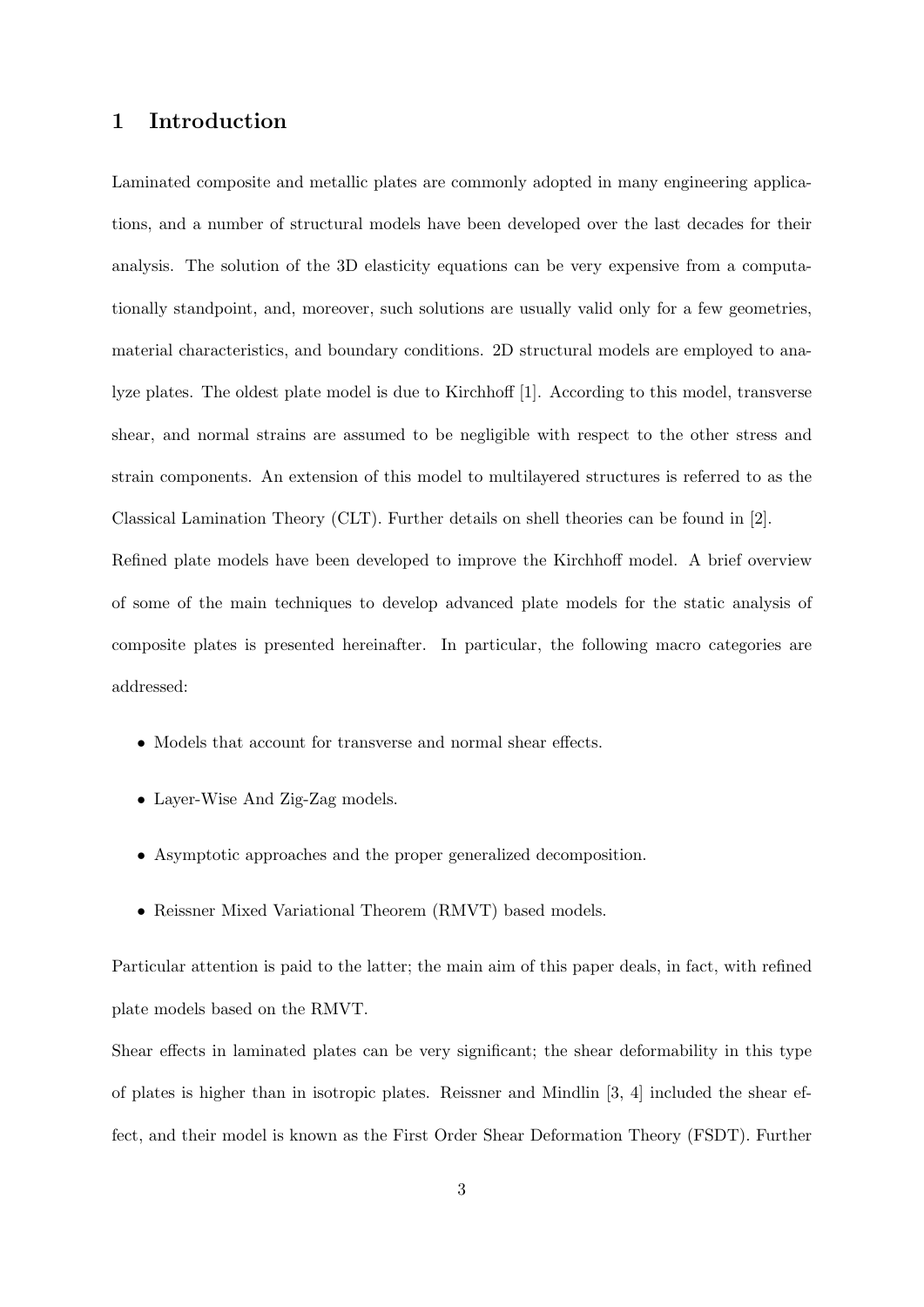refinements of the FSDT can be achieved through the Vlasov [5] and the Reddy-Vlasov model [6], These models account for the homogeneous conditions for the transverse shear stresses at the top and bottom plate surfaces.

Hildebrand, Reissner, and Thomas [7] developed a refined model that accounts for both the transverse shear and normal stress effects, i.e. that fulfills Koiter's recommendation [8]. Other significant contributions on laminated plate models can be found in [9, 10, 11, 12].

Multilayered structures are transversely anisotropic, and their mechanical properties are discontinuous along the thickness. These features are responsible for transverse displacements whose slopes can rapidly change at the layer interfaces and transversely discontinuous in-plane stresses. Due to equilibrium conditions, transverse stresses must be continuous at the interfaces. The Layer-Wise (LW) approach [13, 14, 15], Zig-zag models [16, 17] and mixed variational tools [18, 19, 20] have been proposed to deal with these mechanical behaviors. In the LW, each layer is seen as an independent plate and compatibility of displacement components are imposed at the interfaces. Compatibility and equilibrium conditions are then used at the interfaces to reduce the number of the unknown variables.

The plate theories mentioned above are axiomatic; the unknown variable fields are, in fact, assumed a priori, and such assumptions are based on the scientist's intuition and experience. An alternative approach is the asymptotic method in which asymptotic expansions of the unknown variables are introduced along the plate thickness. The asymptotic method provides approximate theories with known accuracy with respect to the 3D exact solution [21, 22, 23, 24]. The influence of the expansion terms is evaluated with respect to a geometrical perturbation parameter (e.g. the thickness-to-length ratio). The asymptotic approach furnishes consistent approximations; that is, all the retained terms are those which influences the solution with the same order of magnitude as the vanishing perturbation parameter.

The Proper Generalized Decomposition (PGD) decomposes a 3D problem as the summation of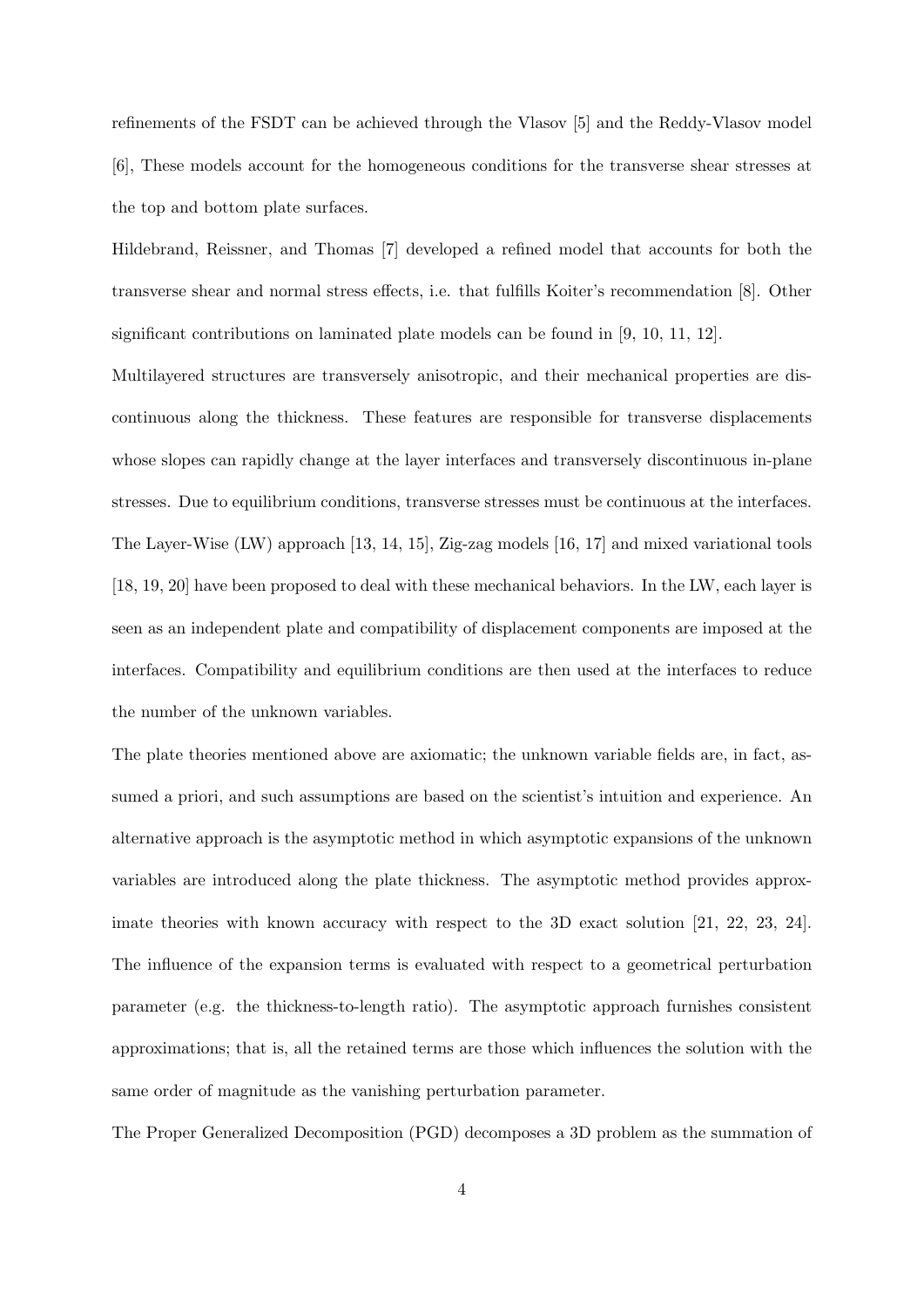a number of 1D and 2D functions [25]. PGD can be considered as a powerful tool to reduce the numerical complexity of 3D problem.

The RMVT is a mixed variational approach in which displacements and transverse stresses are the unknown variables of the structural problem. Furthermore, in an RMVT model the interlaminar continuity of transverse stresses is imposed a priori [26, 27, 28, 29]. Murakami and Toledano applied the RMVT to the analysis of multilayered plates via first and higher-order theories and layer-wise schemes [19, 30, 31].

This paper proposes refined plate models by means of the Carrera Unified Formulation (CUF)[32, 33]. According to the CUF, the displacement and stress fields of plates can be defined as arbitrary expansions of the thickness coordinate. The expansion order is a free parameter of the analysis, and it can be chosen via a convergence analysis. The governing equations are obtained through a set of fundamental nuclei whose form does not depend on either the expansion order nor the base functions. CUF models based on the RMVT have been developed over the last years [20, 34, 35, 36, 37, 38, 39, 40, 41, 42, 43].

The axiomatic/asymptotic method (AAM) has been recently developed for beams [44, 45] and plates [46, 47] in the CUF framework. The AAM investigates the effectiveness of each generalized displacement variable of a refined theory against the variation of various parameters; such as the thickness, the orthotropic ratio and the stacking sequence. The AAM leads to the definition of reduced models that have the same accuracy of the full model but that have fewer unknown variables. The best theory diagram (BTD) is an important outcome that stemmed from the use of the AAM [48]. The BTD is a diagram in which, for a given problem, the computationally cheapest structural model for a given accuracy can be read. The BTD is problem-dependent, and it can be obtained by exploiting genetic algorithms [49, 50]. The most recent developments have dealt with the definition of more accurate techniques to evaluate the accuracy of the model [51, 52], layer-wise plate [53] and shell [54] models.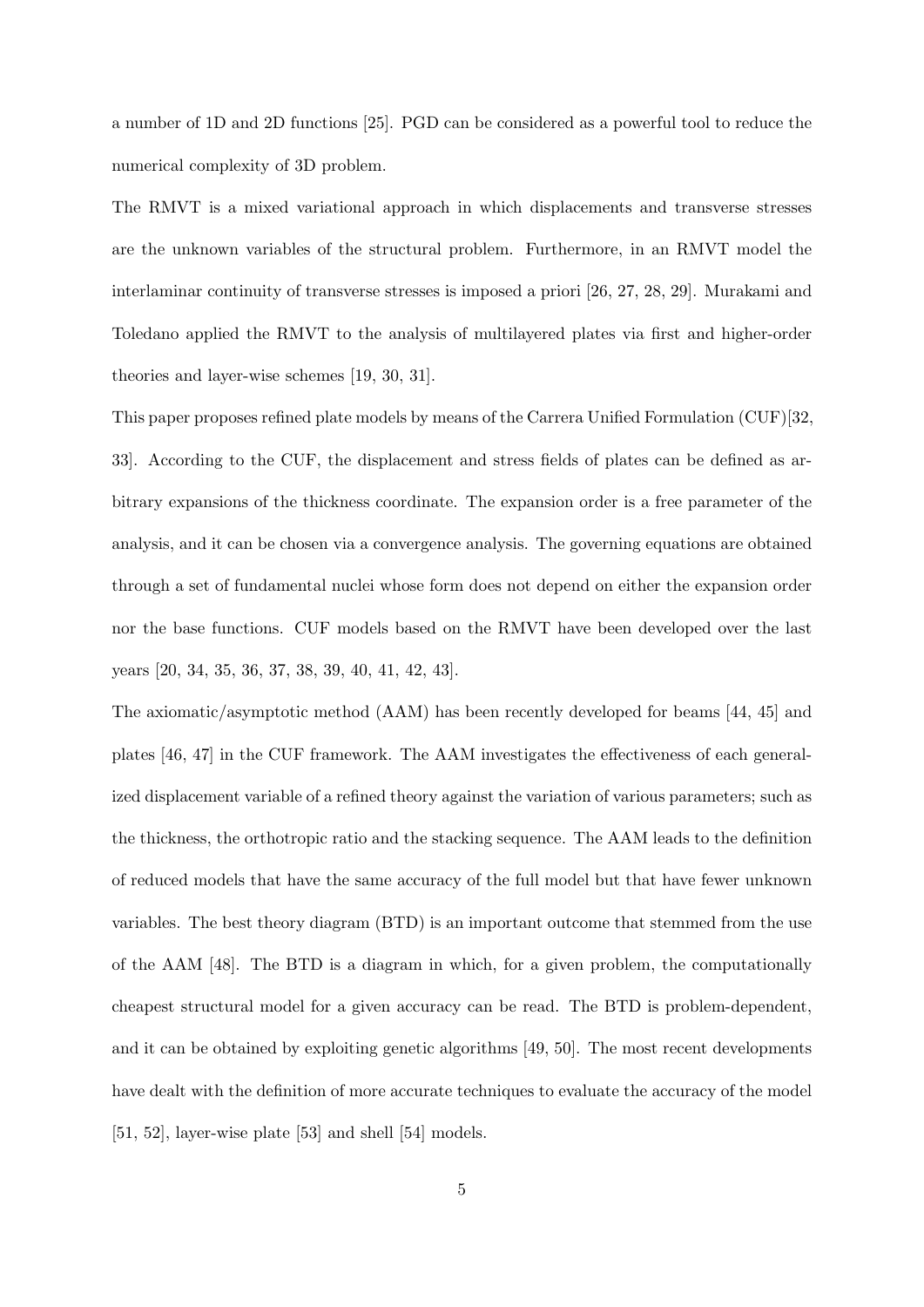In this work, the AAM is applied to RMVT models for the first time. Navier-like closed-form solutions are employed, and both ESL and LW models are considered. This paper is organized as follows: the geometrical relations for plates and the constitutive equations for laminated structures are presented in Section 2; the CUF is presented in Section 3; the governing equations are introduced in Section 4; the axiomatic/asymptotic technique and the BTD are introduced in Section 5; the results are given in Section 6; the conclusions are drawn in Section 7.

## 2 Geometrical and constitutive relations for plates

The plate geometry is shown in Fig. 1; the reference surface is  $\Omega$  and its boundary is Γ. The reference system axes which lie on the reference surface  $\Omega$  are denoted as x, y; z is the reference axis normal to the reference surface. The length side dimensions of the plate are indicated as a and  $b$ , and the thickness of the plate is  $h$ .

The strain components for a generic  $k$  layer are evaluated according to the linear straindisplacement relation, that is

$$
\boldsymbol{\epsilon}^k = \mathbf{D} \mathbf{u}^k \tag{1}
$$

where **D** is a differential operator whose components are

$$
\mathbf{D} = \begin{bmatrix} \frac{\partial}{\partial x} & 0 & 0 \\ 0 & \frac{\partial}{\partial y} & 0 \\ 0 & 0 & \frac{\partial}{\partial z} \\ \frac{\partial}{\partial y} & \frac{\partial}{\partial x} & 0 \\ \frac{\partial}{\partial z} & 0 & \frac{\partial}{\partial x} \\ 0 & \frac{\partial}{\partial z} & \frac{\partial}{\partial y} \end{bmatrix}
$$
(2)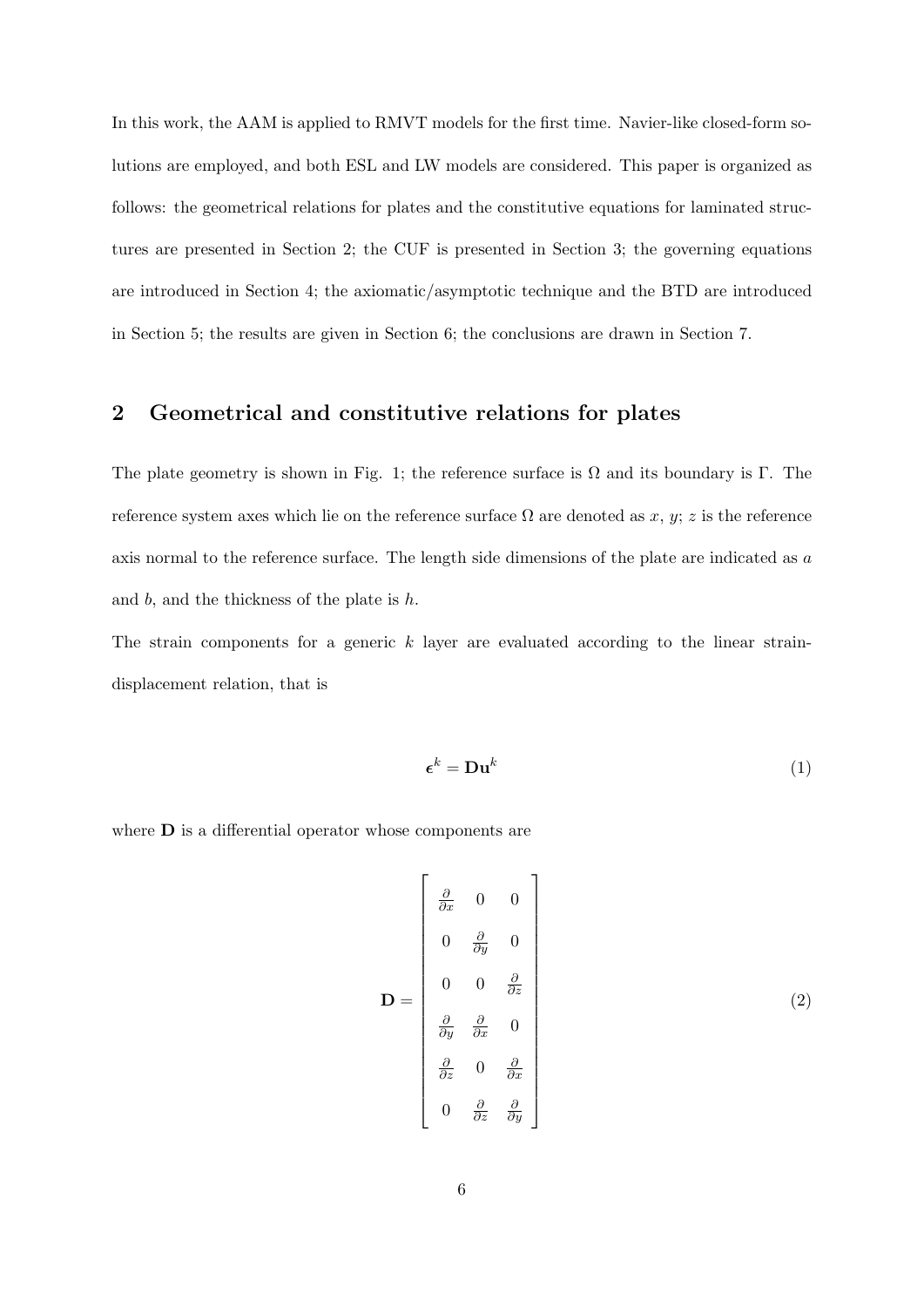Strain components are grouped into in-plane  $(p)$  and out-of-plane  $(n)$  components, that is

$$
\boldsymbol{\epsilon}_p^k = \begin{bmatrix} \epsilon_{xx}^k & \epsilon_{yy}^k & \epsilon_{xy}^k \end{bmatrix}^T \qquad \boldsymbol{\epsilon}_n^k = \begin{bmatrix} \epsilon_{xz}^k & \epsilon_{yz}^k & \epsilon_{zz}^k \end{bmatrix}^T \tag{3}
$$

The superscript  $T$  denotes the transpose operation. On the basis of this grouping, it is possible to write

$$
\epsilon_p^k = \mathbf{D}_p \mathbf{u}^k \qquad \epsilon_n^k = \mathbf{D}_n \mathbf{u}^k \tag{4}
$$

where

$$
\mathbf{D}_{p} = \begin{bmatrix} \frac{\partial}{\partial x} & 0 & 0 \\ 0 & \frac{\partial}{\partial y} & 0 \\ \frac{\partial}{\partial y} & \frac{\partial}{\partial x} & 0 \end{bmatrix}
$$
(5)  

$$
\mathbf{D}_{n} = \begin{bmatrix} \frac{\partial}{\partial z} & 0 & \frac{\partial}{\partial x} \\ 0 & \frac{\partial}{\partial z} & \frac{\partial}{\partial y} \\ 0 & 0 & \frac{\partial}{\partial z} \end{bmatrix} = \begin{bmatrix} 0 & 0 & \frac{\partial}{\partial x} \\ 0 & 0 & \frac{\partial}{\partial x} \\ 0 & 0 & \frac{\partial}{\partial y} \\ 0 & 0 & 0 \end{bmatrix} + \begin{bmatrix} \frac{\partial}{\partial z} & 0 & 0 \\ 0 & \frac{\partial}{\partial z} & 0 \\ 0 & 0 & \frac{\partial}{\partial z} \end{bmatrix}
$$
(6)

The stress components for a generic  $k$  layer can be obtained via the constitutive equations,

$$
\boldsymbol{\sigma}^k = \mathbf{C}^k \boldsymbol{\epsilon}^k \tag{7}
$$

The matrix of the material elastic coefficients  $(C)$  is given in the problem reference system  $(x, y, z)$ . The dependence of the elastic coefficients  $C_{ij}$  on Young's modulus, Poisson's ratio, the shear modulus, and the fiber angle is not reported here. It can be found in the book by Reddy [6]. The stress components can be grouped into in-plane (p) and out-of-plane components, i.e.

$$
\boldsymbol{\sigma}_p^k = \begin{bmatrix} \sigma_{xx}^k & \sigma_{yy}^k & \sigma_{xy}^k \end{bmatrix}^T \qquad \boldsymbol{\sigma}_n^k = \begin{bmatrix} \sigma_{xz}^k & \sigma_{yz}^k & \sigma_{zz}^k \end{bmatrix}^T \tag{8}
$$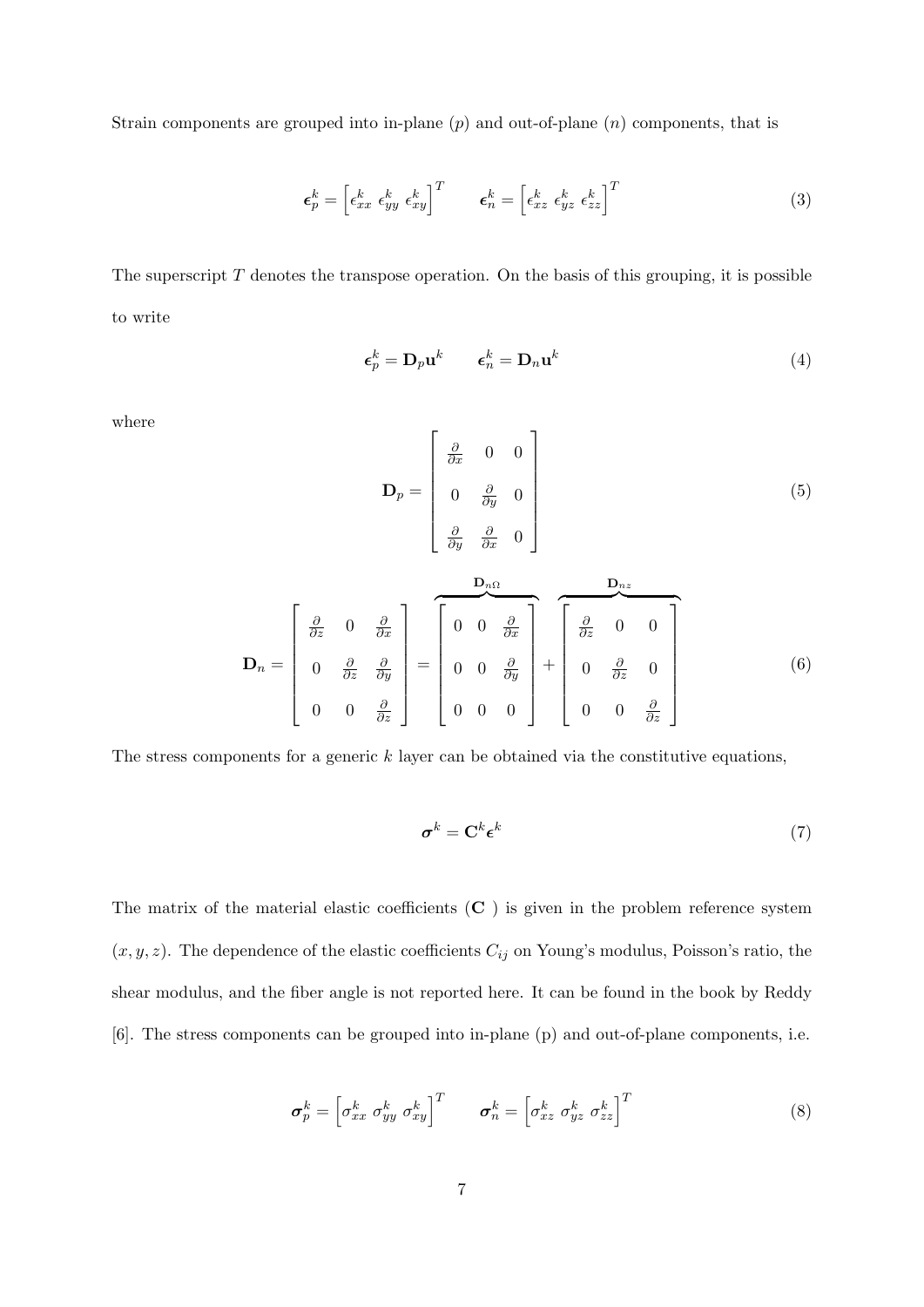The constitutive can be written as

$$
\sigma_p^k = \mathbf{C}_{pp} \epsilon_p^k + \mathbf{C}_{pn} \epsilon_n^k
$$
  

$$
\sigma_n^k = \mathbf{C}_{np} \epsilon_p^k + \mathbf{C}_{nn} \epsilon_n^k
$$
 (9)

In the case of orthotropic materials, the following relations hold

$$
\mathbf{C}_{pp}^{k} = \begin{bmatrix} C_{11}^{k} & C_{12}^{k} & C_{16}^{k} \\ C_{12}^{k} & C_{22}^{k} & C_{26}^{k} \\ C_{16}^{k} & C_{26}^{k} & C_{66}^{k} \end{bmatrix} \qquad\n\mathbf{C}_{nn}^{k} = \begin{bmatrix} C_{55}^{k} & C_{45}^{k} & 0 \\ C_{45}^{k} & C_{44}^{k} & 0 \\ 0 & 0 & C_{33}^{k} \end{bmatrix} \qquad\n\mathbf{C}_{pn}^{k} = \mathbf{C}_{np}^{k^{T}} = \begin{bmatrix} 0 & 0 & C_{13}^{k} \\ 0 & 0 & C_{23}^{k} \\ 0 & 0 & C_{36}^{k} \end{bmatrix}
$$
\n(10)

According to the RMVT, the out-of-plane stresses  $(\sigma_{xz}, \sigma_{yz}, \text{ and } \sigma_{zz})$  are assumed as independent, and a particular mixed form of the Hooke law is required,

$$
\sigma_{pH} = \tilde{\mathbf{C}}_{pp}^k \epsilon_{pG}^k + \tilde{\mathbf{C}}_{pn}^k \sigma_{nM}^k
$$

$$
\epsilon_{nH} = \tilde{\mathbf{C}}_{np}^k \epsilon_{pG}^k + \tilde{\mathbf{C}}_{nn}^k \sigma_{nM}^k
$$
(11)

where  $H$  indicates those stress and strain components that were obtained by means of the Hooke law. G indicates those strain components that were obtained by means of the geometrical differential operators in Eqs. 5 and 6. M indicates the transverse stress components modeled by means of the CUF.

The elastic coefficient matrices are the following:

$$
\tilde{\mathbf{C}}_{pp}^k = \mathbf{C}_{pp}^k - \mathbf{C}_{pn}^k \mathbf{C}_{nn}^{k-1} \mathbf{C}_{np}^k \qquad \tilde{\mathbf{C}}_{pn}^k = \mathbf{C}_{pn}^k \mathbf{C}_{nn}^{k-1} \qquad \tilde{\mathbf{C}}_{np}^k = -\mathbf{C}_{nn}^{k-1} \mathbf{C}_{np}^k \qquad \tilde{\mathbf{C}}_{nn}^k = \mathbf{C}_{nn}^{k-1} \tag{12}
$$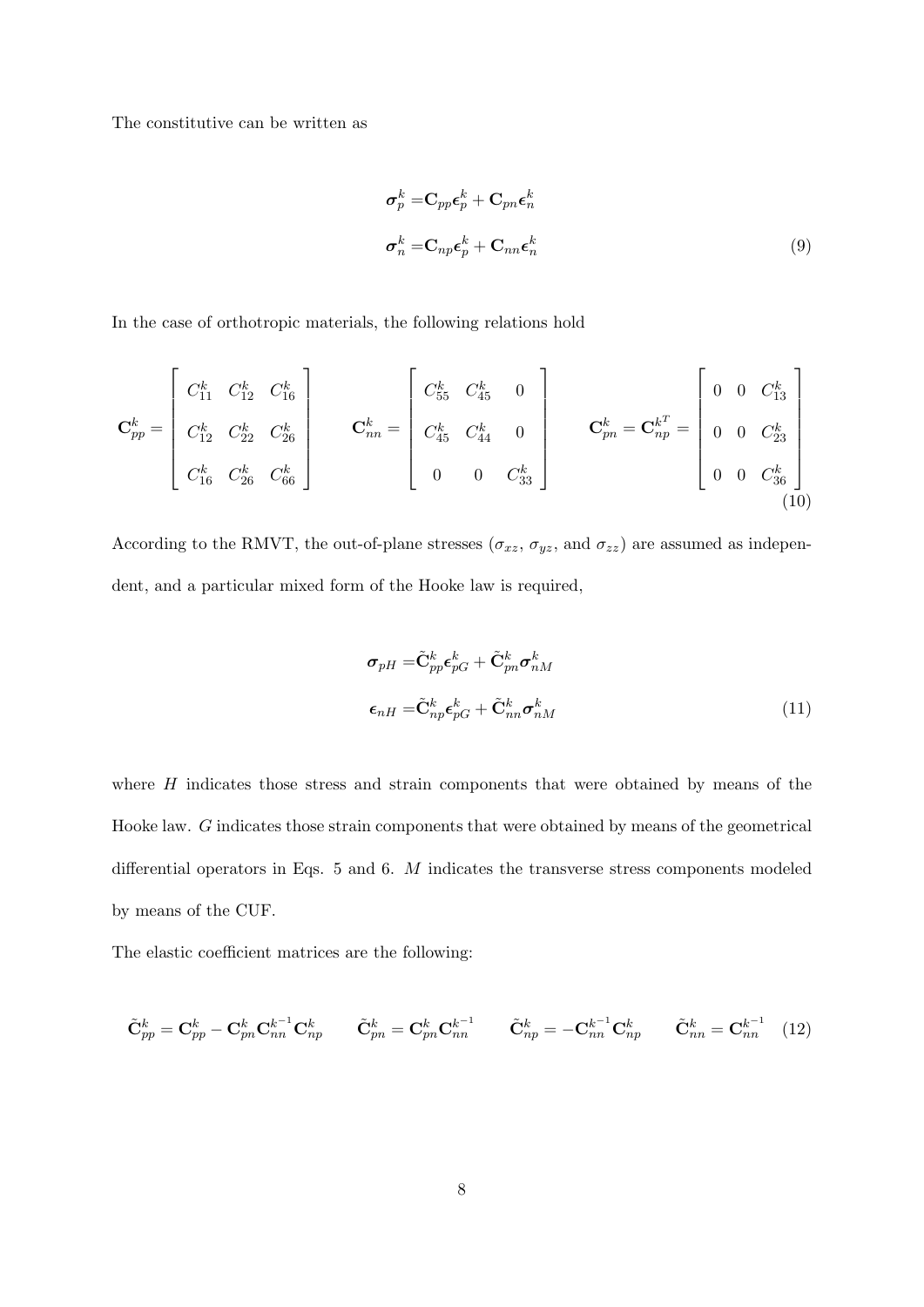# 3 Carrera Unified Formulation for plates

In the CUF framework, the displacement field of a plate can be described as

$$
\mathbf{u}(x, y, z) = F_{\tau}(z) \cdot \mathbf{u}_{\tau}(x, y) \qquad \tau = 1, 2, \dots, N + 1 \tag{13}
$$

where **u** is the displacement vector  $(u_x u_y u_z)$  whose components are the displacements along the x, y, and z.  $F_{\tau}$  are the expansion functions and  $\mathbf{u}_{\tau} = (u_{x\tau}, u_{y\tau}, u_{z\tau})$  are the displacement variables of a point  $P_{\Omega}$  which lies on the reference surface  $\Omega$ ; N is the expansion order. For the sake of clarity, Eq. 13 is also given as follows:

$$
u_x = F_1 u_{x_1} + F_2 u_{x_2} + \dots + F_N u_{x_N} + F_{N+1} u_{x_{N+1}}
$$
  
\n
$$
u_y = F_1 u_{y_1} + F_2 u_{y_2} + \dots + F_N u_{y_N} + F_{N+1} u_{y_{N+1}}
$$
  
\n
$$
u_z = F_1 u_{z_1} + F_2 u_{z_2} + \dots + F_N u_{z_N} + F_{N+1} u_{z_{N+1}}
$$
\n(14)

A number of explicit displacement fields will be given for specific expansion orders in the following sections of this paper. According to the RMVT, the transverse stress components ( $\sigma_{xz}$ ,  $\sigma_{yz}$  and  $\sigma_{zz}$ ) are modeled as

$$
\boldsymbol{\sigma}_{nM}(z,y,z) = \begin{bmatrix} \sigma_{xzM}(x,y,z) \\ \sigma_{yzM}(x,y,z) \\ \sigma_{zzM}(x,y,z) \end{bmatrix} = F_{\tau}(z) \begin{bmatrix} \sigma_{xzM\tau}(x,y) \\ \sigma_{yzM\tau}(x,y) \\ \sigma_{zzM\tau}(x,y) \end{bmatrix} \qquad \tau = 1,2,\ldots,N+1 \qquad (15)
$$

That is,

$$
\sigma_{xzM} = F_1 \sigma_{xzM_1} + F_2 \sigma_{xzM_2} + \dots + F_N \sigma_{xzM_N} + F_{N+1} \sigma_{xzM_{N+1}}
$$
  
\n
$$
\sigma_{yzM} = F_1 \sigma_{yzM_1} + F_2 \sigma_{yzM_2} + \dots + F_N \sigma_{yzM_N} + F_{N+1} \sigma_{yzM_{N+1}}
$$
  
\n
$$
\sigma_{zzM} = F_1 \sigma_{zzM_1} + F_2 \sigma_{zzM_2} + \dots + F_N \sigma_{zzM_N} + F_{N+1} \sigma_{zzM_{N+1}}
$$
\n(16)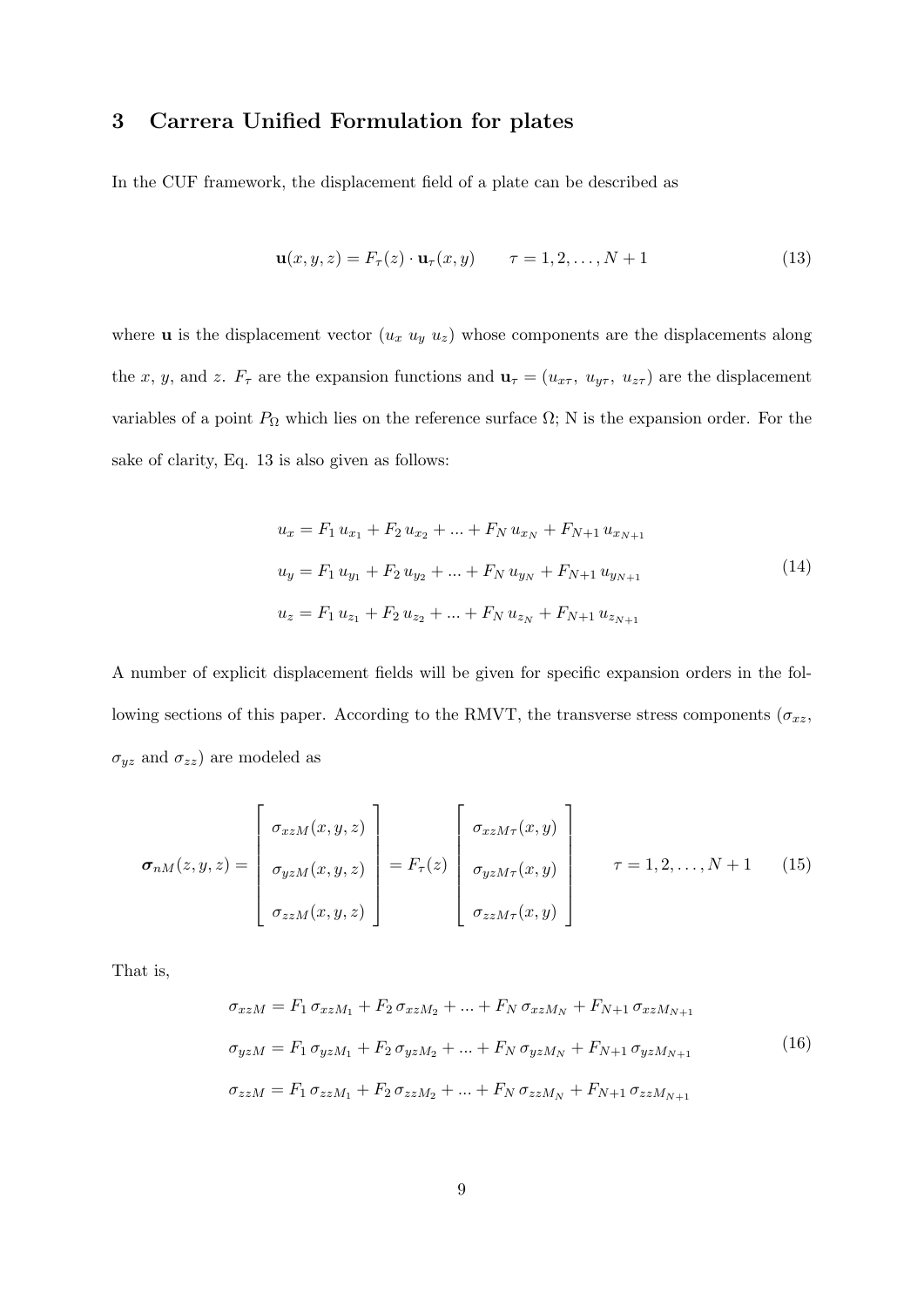The expansion functions  $F_{\tau}$  can be defined along the entire thickness of the plate or each layer. In the former case, the Equivalent Single Layer (ESL) approach is followed and in the latter case the Layer Wise (LW) method is used. Examples of ESL and LW schemes are shown in Fig.s 2(a) and 2(b), respectively; a transverse section of a multilayered plate is shown, and the number of layers is equal to  $N_L$ . A generic displacement component distribution is presented according to linear and higher-order expansions.

#### 3.1 Equivalent Single Layer models

According to the ESL, the behavior of a multilayered plate is analyzed considering it as a single equivalent lamina.  $F_{\tau}$  can be Mac-Laurin expansions of z, and they are defined as  $F_{\tau} = z^{\tau-1}$ . CUF ESL models based on the Principle of Virtual Displacements (PVD) are referred to as EDN, where N is the expansion order. CUF RMVT ESL models are referred to as EMN. In the latter case, the transversal stresses are always modeled by means of the LW scheme with an expansion order equal to N. An example of a fourth-order (ED4) displacement field is the following:

$$
u_x = u_{x_1} + z u_{x_2} + z^2 u_{x_3} + z^3 u_{x_4} + z^4 u_{x_5}
$$
  
\n
$$
u_y = u_{y_1} + z u_{y_2} + z^2 u_{y_3} + z^3 u_{y_4} + z^4 u_{y_5}
$$
  
\n
$$
u_z = u_{z_1} + z u_{z_2} + z^2 u_{z_3} + z^3 u_{z_4} + z^4 u_{z_5}
$$
\n(17)

#### 3.2 Layer Wise models

In an LW model, the displacement field is  $C_0$  continuous through the laminate thickness. LW models can be conveniently built by using the Legendre polynomial expansion along each layer. The displacement field is described as

$$
\mathbf{u}^k = F_t \cdot \mathbf{u}_t^k + F_b \cdot \mathbf{u}_b^k + F_r \cdot \mathbf{u}_r^k = F_\tau \mathbf{u}_\tau^k \qquad \tau = t, b, r \ r = 2, 3, \dots, N \qquad k = 1, 2, \dots, N_l \tag{18}
$$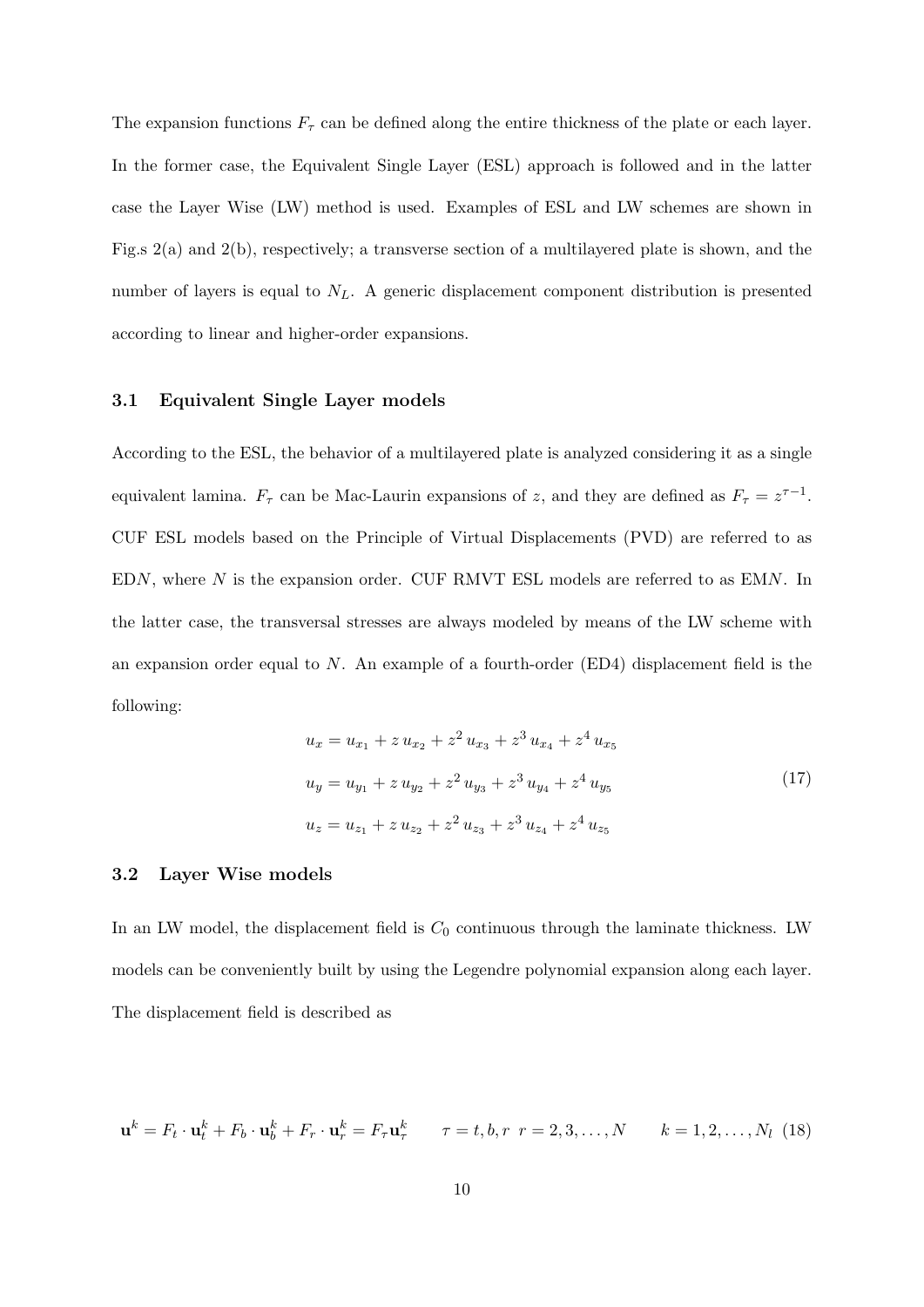Subscripts  $t$ , and  $b$  indicate the top and the bottom of the layer. An example of LD4 displacement field is the following:

$$
u_x^k = F_t u_{xt}^k + F_2 u_{x2}^k + F_3 u_{x3}^k + F_4 u_{x4}^k + F_b u_{xb}^k
$$
  
\n
$$
u_y^k = F_t u_{yt}^k + F_2 u_{y2}^k + F_3 u_{y3}^k + F_4 u_{y4}^k + F_b u_{yb}^k
$$
  
\n
$$
u_z^k = F_t u_{zt}^k + F_2 u_{z2}^k + F_3 u_{z3}^k + F_4 u_{z4}^k + F_b u_{zb}^k
$$
\n(19)

The LW can be employed to define the transverse stress components,

$$
\boldsymbol{\sigma}_n^k = F_t \boldsymbol{\sigma}_{nt}^k + F_r \boldsymbol{\sigma}_{nr}^k + F_b \boldsymbol{\sigma}_{nb}^k \qquad \tau = t, b, r \ \ r = 2, 3, \dots, N \qquad k = 1, 2, \dots, N_l \tag{20}
$$

 $F_{\tau}$  are defined via an non-dimensional coordinate ( $\zeta_k$ , its range is  $-1 \leq \zeta_k \leq 1$ ). The extremal values  $-1$  and 1 denote the bottom and the top of the layer, respectively.  $F_{\tau}$  are given by the Legendre polynomials,

$$
F_t = \frac{P_0 + P_1}{2} \qquad F_b = \frac{P_0 - P_1}{2} \qquad F_r = P_r - P_{r-2} \qquad r = 2, 3, ..., N \tag{21}
$$

The fourth-order Legendre polynomials are

$$
P_0 = 1 \quad P_1 = \zeta_k \quad P_2 = \frac{3\zeta_k^2 - 1}{2} \quad P_3 = \frac{5\zeta_k^3 - 3\zeta_k}{2} \quad P_4 = \frac{35\zeta_k^4}{8} - \frac{15\zeta_k^2}{4} + \frac{3}{8} \tag{22}
$$

CUF LW PVD models are referred to as  $LDN$ , where  $N$  is the expansion order. In the RMVT case, models are referred to as LMN.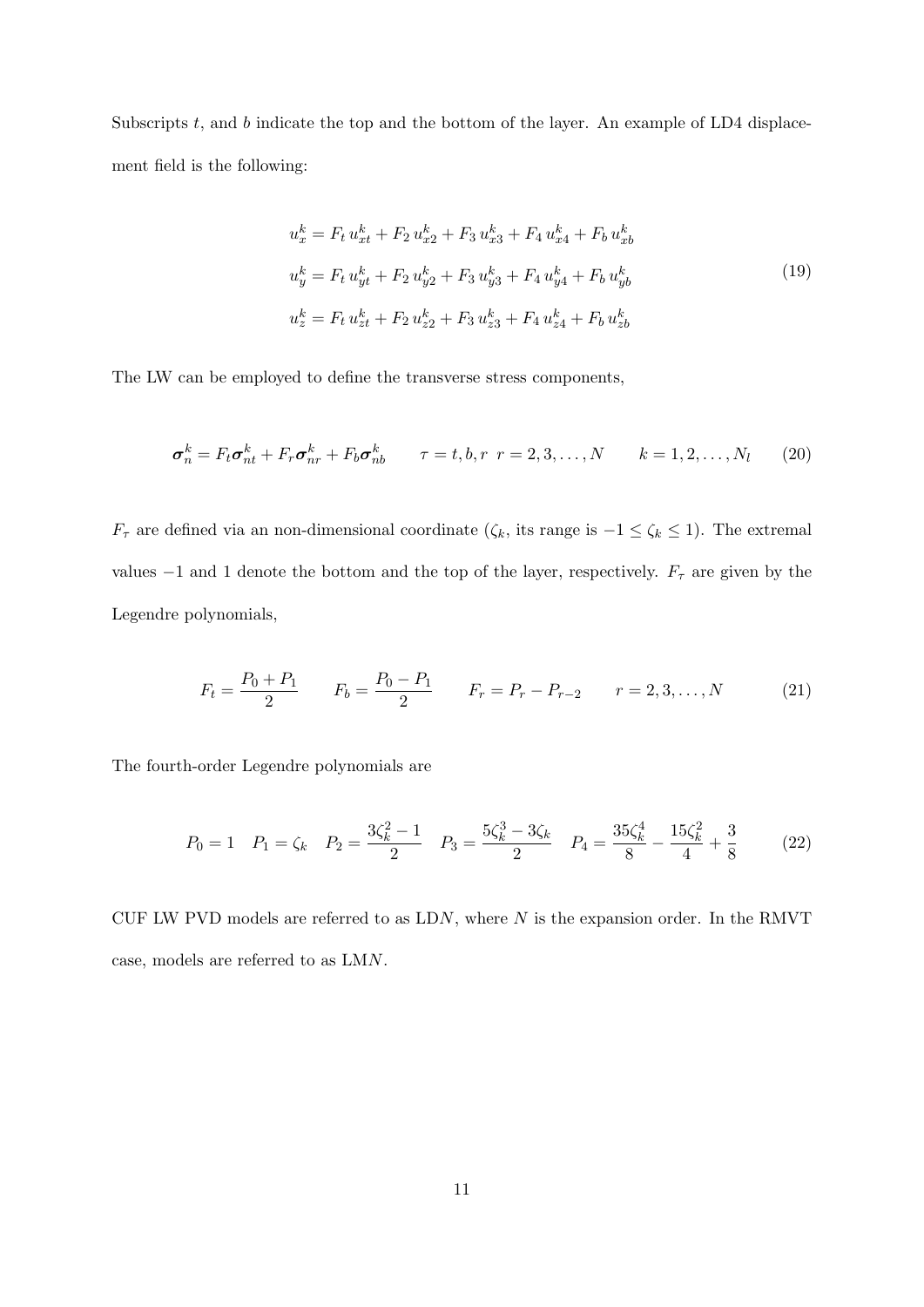### 4 Governing equations

The PVD stats that

$$
\sum_{k=1}^{N_L} \delta L_{int}^k = \sum_{k=1}^{N_L} \delta L_{ext}^k
$$
\n(23)

Where  $\delta L_{int}^{k}$  is the virtual variation of the strain energy given by the stress and strain distributions in a generic layer k.  $\delta L_{ext}$  is the virtual variation of the work made by the external loadings. The PVD can be expressed as

$$
\sum_{k=1}^{N_L} \int_{\Omega_k} \int_{A_k} \left( \delta \boldsymbol{\epsilon}_p^T \boldsymbol{\sigma}_p + \delta \boldsymbol{\epsilon}_n^T \boldsymbol{\sigma}_n \right) dA_k d\Omega_k = \sum_{k=1}^{N_L} \int_{\Omega_k} \int_{A_k} \delta \mathbf{u}^T \mathbf{p} dA_k d\Omega_k \tag{24}
$$

where  $\Omega_k$  stands for the reference surface of the layer, and  $\int_{A_k} dA_k$  denotes the integration along the thickness direction.

In the RMVT case, the compatibility of the transverse strains is enforced in addition to the equilibrium,

$$
\sum_{k=1}^{N_L} \int_{\Omega_k} \int_{A_k} \left[ \delta \boldsymbol{\epsilon}_{pG}^T \boldsymbol{\sigma}_{pH} + \delta \boldsymbol{\epsilon}_{nG}^T \boldsymbol{\sigma}_{nM} + \delta \boldsymbol{\sigma}_{nM}^T (\boldsymbol{\epsilon}_{nG} - \boldsymbol{\epsilon}_{nH}) \right] dA_k d\Omega_k = \sum_{k=1}^{N_L} \int_{\Omega_k} \int_{A_k} \delta \mathbf{u}^T \mathbf{p} dA_k d\Omega_k
$$
\n(25)

The mixed term  $\delta \sigma_{nM}^T (\epsilon_{nG} - \epsilon_{nH})$  enforces the compatibility of the transverse strain components  $\epsilon_n$ . In the following, the subscript G indicates the strains obtained by means of the differential operators defined in Eq.s  $5$  and  $6$ , and the subscript  $H$  indicates the stresses obtained by means of the Hooke law.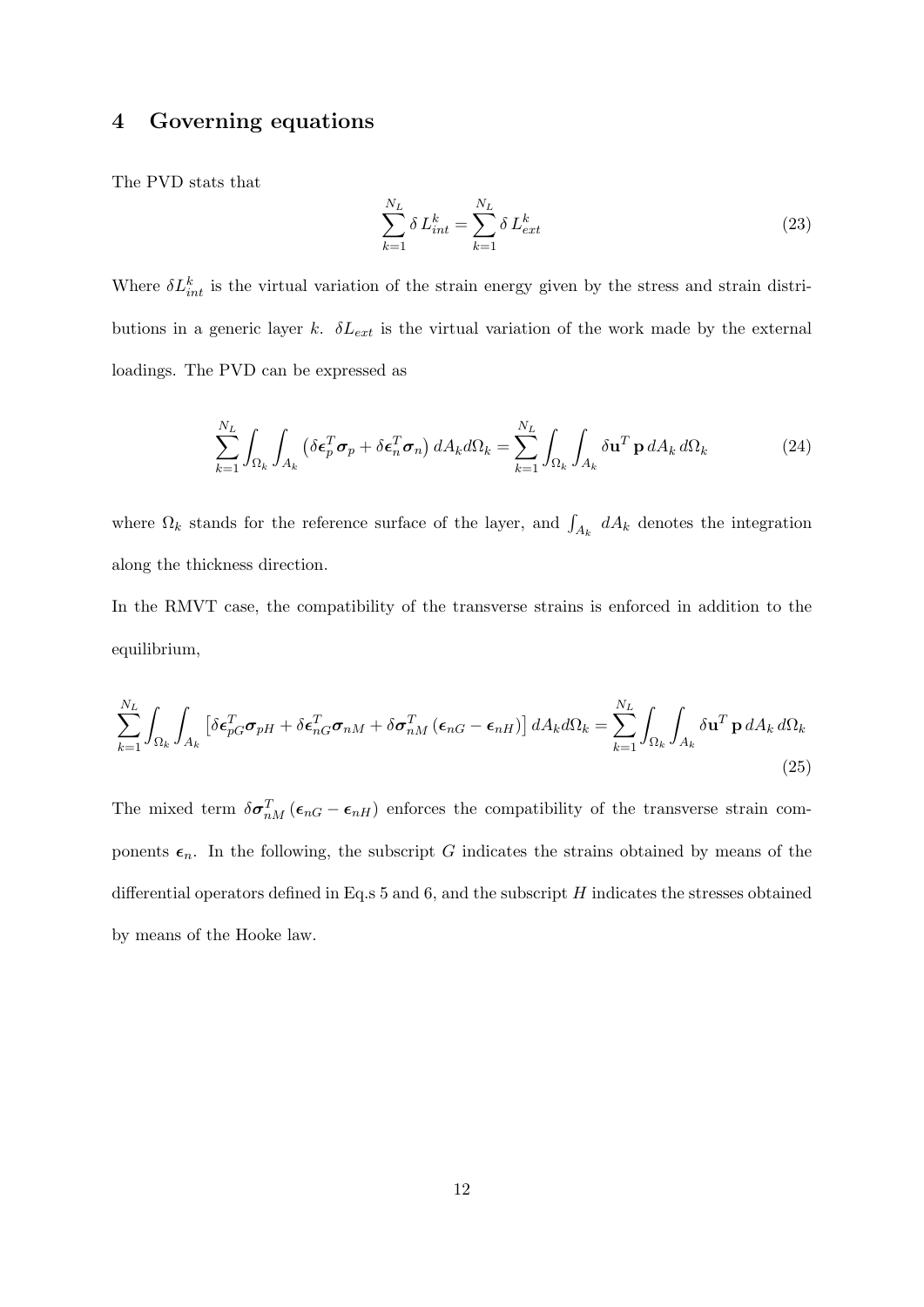#### 4.1 PVD case

According to the CUF displacement field, the geometrical and constitutive equations, the PVD can be written as

$$
\int_{\Omega_{k}} \delta \mathbf{u}_{s}^{k} \left\{ (-\mathbf{D}_{p})^{T} \left[ \mathbf{C}_{pp}^{k} E_{s\tau} \mathbf{D}_{p} + \mathbf{C}_{pn}^{k} E_{s\tau} \mathbf{D}_{n\Omega} + \mathbf{C}_{pn}^{k} E_{s\tau_{,z}} \right] \right.
$$
  
+ 
$$
(-\mathbf{D}_{n\Omega})^{T} \left[ \mathbf{C}_{pn}^{k^{T}} E_{s\tau} \mathbf{D}_{p} + \mathbf{C}_{nn}^{k} E_{s\tau} \mathbf{D}_{n\Omega} + \mathbf{C}_{nn}^{k} E_{s\tau_{,z}} \right]
$$
  
+ 
$$
\left[ \mathbf{C}_{pn}^{k^{T}} E_{s,z\tau} \mathbf{D}_{p} + \mathbf{C}_{nn}^{k} E_{s,z\tau} \mathbf{D}_{n\Omega} + \mathbf{C}_{nn}^{k} E_{s,z\tau_{,z}} \right] \right\} \mathbf{u}_{\tau}^{k} d\Omega_{k} +
$$
  

$$
\int_{\Gamma_{k}} \delta \mathbf{u}_{s}^{k} \left\{ (\mathbf{I}_{p})^{T} \left[ \mathbf{C}_{pp}^{k} E_{s\tau} \mathbf{D}_{p} + \mathbf{C}_{pn}^{k} E_{s\tau} \mathbf{D}_{n\Omega} + \mathbf{C}_{pn}^{k} E_{s\tau_{,z}} \right] \right.
$$
  
+ 
$$
(\mathbf{I}_{n\Omega})^{T} \left[ \mathbf{C}_{pn}^{k^{T}} E_{s\tau} \mathbf{D}_{p} + \mathbf{C}_{nn}^{k} E_{s\tau} \mathbf{D}_{n\Omega} + \mathbf{C}_{nn}^{k} E_{s\tau_{,z}} \right] \right\} \mathbf{u}_{\tau}^{k} d\Gamma_{k} = \delta L_{e}^{k}
$$
(26)

Where  $\mathbf{I}_p$  and  $\mathbf{I}_{np}$  are

$$
\mathbf{I}_p = \begin{bmatrix} 1 & 0 & 0 \\ 0 & 1 & 0 \\ 1 & 1 & 0 \end{bmatrix} \qquad \mathbf{I}_{np} = \begin{bmatrix} 0 & 0 & 1 \\ 0 & 0 & 1 \\ 0 & 0 & 0 \end{bmatrix}
$$
 (27)

 $(E_{\tau s}, E_{\tau, zs}, E_{\tau s,z}, E_{\tau, zs,z})$  are defined as

$$
\left(E_{\tau s}, E_{\tau,s}, E_{\tau s,s}, E_{\tau s,s}\right) = \int_{-\frac{h_k}{2}}^{\frac{h_k}{2}} \left(F_{\tau} F_s, F_{\tau,s} F_s, F_{\tau} F_{s,s}, F_{\tau,s} F_{s,s}\right) \, dz_k \tag{28}
$$

Where  $h_k$  is thickness of the generic k layer. The governing equations can be written as

$$
\delta \mathbf{u}_s^{k^T} : \, \mathbf{K}_d^{\tau s} \cdot \mathbf{u}_\tau^k = \mathbf{P}_{u\tau}^\tau \tag{29}
$$

and the boundary conditions are

$$
\Pi_d^{k\tau s} \mathbf{u}_{\tau}^k = \Pi_d^{k\tau s} \overline{\mathbf{u}}_{\tau}^k \tag{30}
$$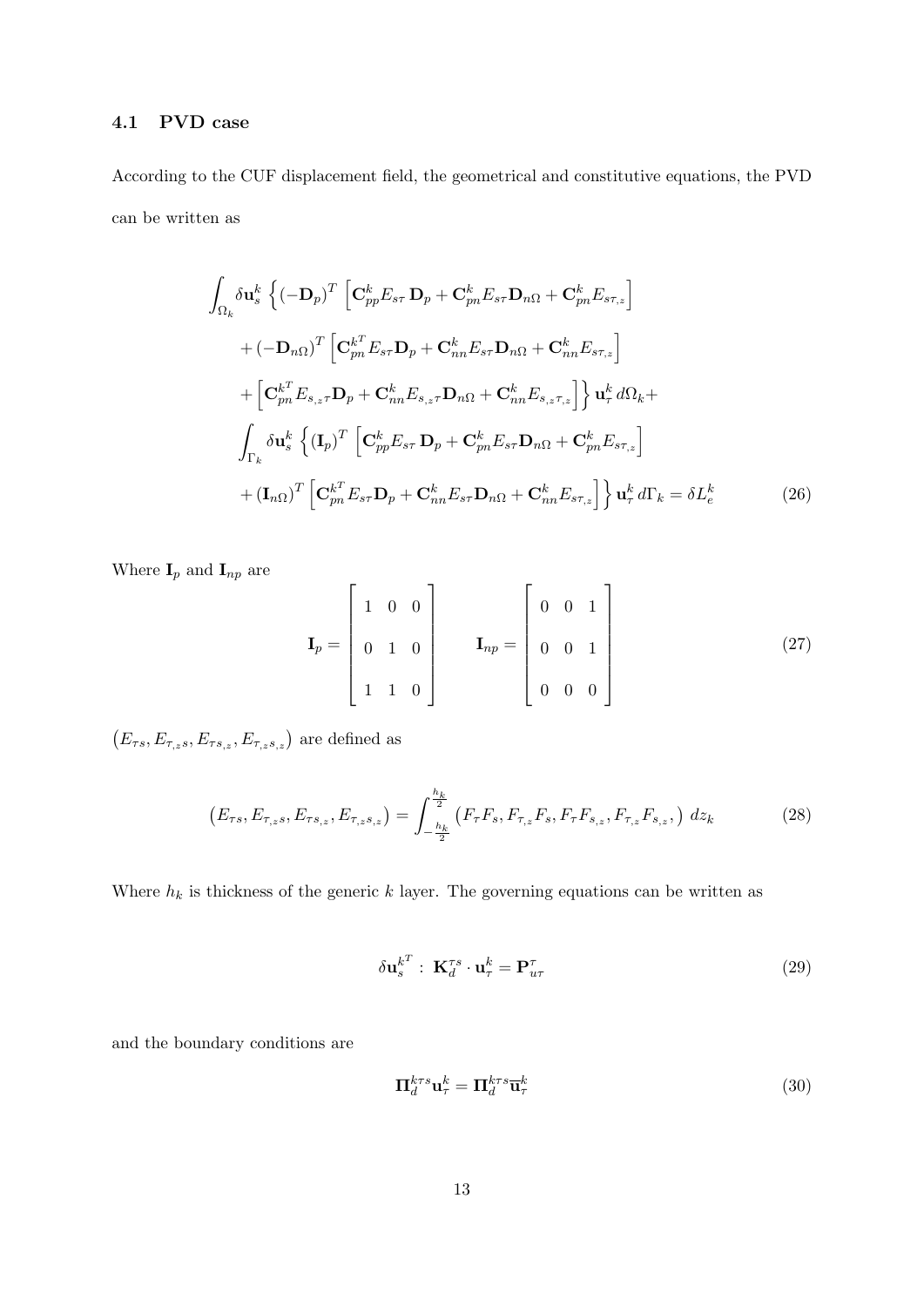Where  $P^{\tau}_{d\tau}$  is the external load. The fundamental nucleus  $\mathbf{K}^{\tau s}_{d}$  is assembled through the indexes  $\tau$  and  $s.$  The fundamental nucleus is

$$
\mathbf{K}_{d}^{\tau s} = \left\{ (-\mathbf{D}_{p})^{T} \left[ \mathbf{C}_{pp}^{k} E_{s\tau} \mathbf{D}_{p} + \mathbf{C}_{pn}^{k} E_{s\tau} \mathbf{D}_{n\Omega} + \mathbf{C}_{pn}^{k} E_{s\tau,z} \right] +
$$
  

$$
(-\mathbf{D}_{n\Omega})^{T} \left[ \mathbf{C}_{pn}^{k^{T}} E_{s\tau} \mathbf{D}_{p} + \mathbf{C}_{nn}^{k} E_{s\tau} \mathbf{D}_{n\Omega} + \mathbf{C}_{nn}^{k} E_{s\tau,z} \right] +
$$
  

$$
+ \left[ \mathbf{C}_{pn}^{k^{T}} E_{s,z\tau} \mathbf{D}_{p} + \mathbf{C}_{nn}^{k} E_{s,z\tau} \mathbf{D}_{n\Omega} + \mathbf{C}_{nn}^{k} E_{s,z\tau,z} \right] \right\}
$$
(31)

And for boundary conditions,

$$
\Pi_d^{k \tau s} = \left\{ (\mathbf{I}_p)^T \left[ \mathbf{C}_{pp}^k E_{s\tau} \mathbf{D}_p + \mathbf{C}_{pn}^k E_{s\tau} \mathbf{D}_{n\Omega} + \mathbf{C}_{pn}^k E_{s\tau,z} \right] + \right.
$$

$$
+ (\mathbf{I}_{n\Omega})^T \left[ \mathbf{C}_{pn}^{k^T} E_{s\tau} \mathbf{D}_p + \mathbf{C}_{nn}^k E_{s\tau} \mathbf{D}_{n\Omega} + \mathbf{C}_{nn}^k E_{s\tau,z} \right] \right\}
$$
(32)

# 4.2 RMVT case

According to the RMVT,

$$
\sum_{k=1}^{N_L} \int_{\Gamma_k} \delta \mathbf{u}_s^{k^T} \left\{ \mathbf{I}_p^T \tilde{\mathbf{C}}_{pp}^k E_{\tau s} \mathbf{D}_p \mathbf{u}_{\tau}^k + \mathbf{I}_p^T \tilde{\mathbf{C}}_{pn}^k E_{\tau s} \boldsymbol{\sigma}_{n\tau}^k + \mathbf{I}_{n\Omega}^T E_{\tau s} \boldsymbol{\sigma}_{n\tau} \right\} d\Gamma_k - \sum_{k=1}^{N_L} \int_{\Omega_k} \left\{ \delta \mathbf{u}_s^{k^T} \left[ \mathbf{D}_p^T \tilde{\mathbf{C}}_{pp}^k E_{\tau s} \left( \mathbf{D}_p \mathbf{u}_{\tau}^k \right) + \mathbf{D}_p^T \tilde{\mathbf{C}}_{pn}^k E_{\tau s} \boldsymbol{\sigma}_{n\tau}^k + \mathbf{D}_{n\Omega}^T E_{\tau s} \boldsymbol{\sigma}_{n\tau} + E_{\tau s,z} \boldsymbol{\sigma}_{n\tau} \right] + \right. \\
\left. + \delta \boldsymbol{\sigma}_{ns}^T \left[ \mathbf{D}_{n\Omega} E_{\tau s} \mathbf{u}_{\tau}^k + E_{\tau,z} \mathbf{u}_{\tau}^k - \tilde{\mathbf{C}}_{np}^k E_{\tau s} \left( \mathbf{D}_p \mathbf{u}_{\tau}^k \right)^k - \tilde{\mathbf{C}}_{nn}^k E_{\tau s} \boldsymbol{\sigma}_{n\tau}^k \right] \right\} d\Omega_k = \sum_{k=1}^{N_L} \int_{\Omega_k} \int_{A_k} \delta (F_s \mathbf{u}_s)^T \mathbf{p} dA_k d\Omega_k
$$
\n(33)

The equilibrium equations can be written as

$$
\mathbf{K}_{uu}^{k\tau s} \mathbf{u}_{\tau}^{k} + \mathbf{K}_{u\sigma}^{k\tau s} \boldsymbol{\sigma}_{\tau}^{k} = \mathbf{p}^{k}
$$
\n
$$
\mathbf{K}_{\sigma u}^{k\tau s} \mathbf{u}_{\tau}^{k} + \mathbf{K}_{\sigma \sigma}^{k\tau s} \boldsymbol{\sigma}_{\tau}^{k} = 0
$$
\n(34)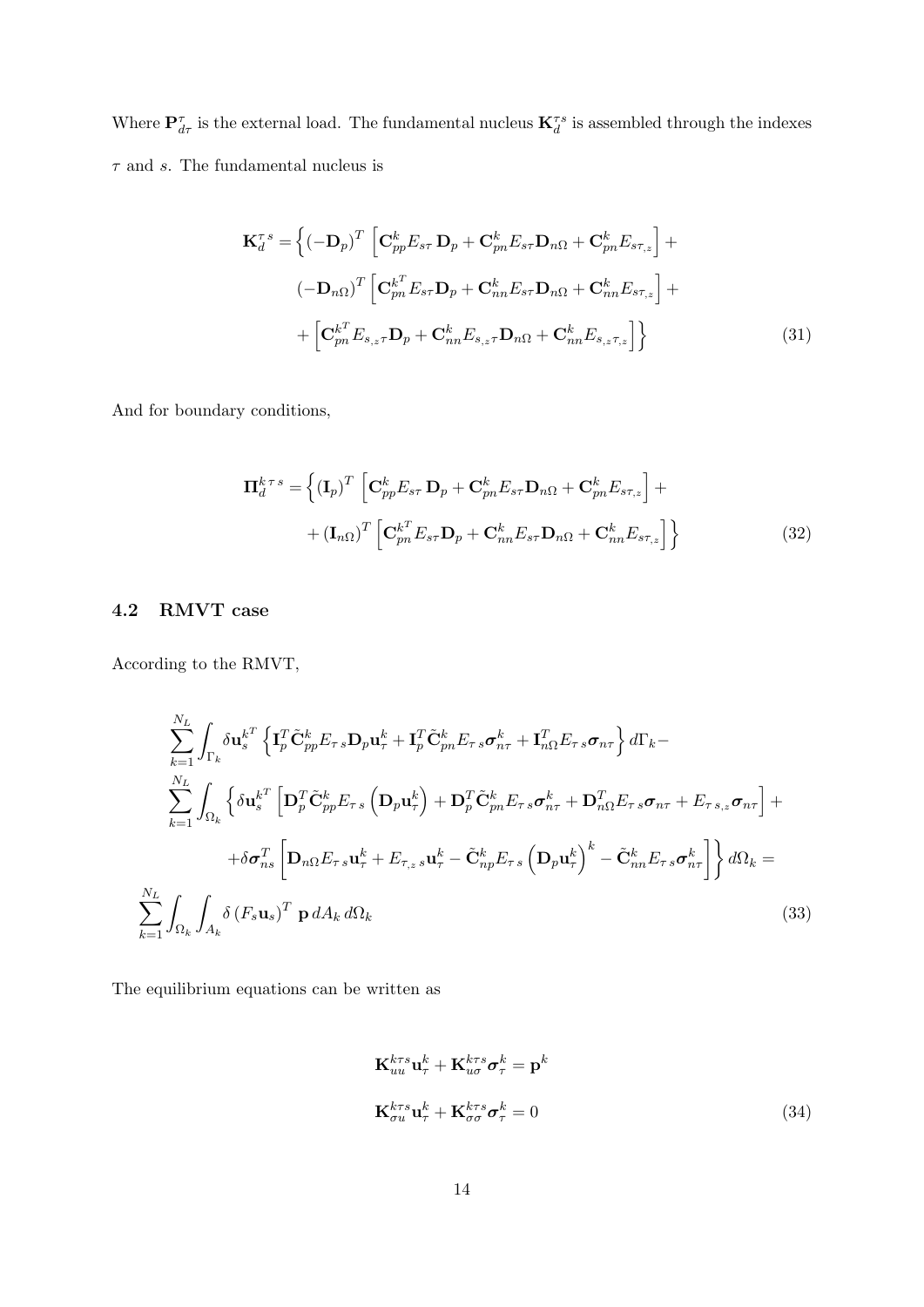Whereas the boundary conditions are

$$
\Pi_{u}^{k\tau s} \mathbf{u}_{\tau}^{k} + \Pi_{\sigma}^{k\tau s} \sigma_{n\tau}^{k} = \Pi_{u}^{k\tau s} \overline{\mathbf{u}}_{\tau}^{k} + \Pi_{\sigma}^{k\tau s} \overline{\sigma}_{n\tau}^{k}
$$
(35)

The introduced differential arrays are given by the following relations:

$$
\mathbf{K}_{uu}^{k\tau s} = -\mathbf{D}_{p}^{T} \tilde{\mathbf{C}}_{pp}^{k} \mathbf{D}_{p} E_{\tau s}
$$
\n
$$
\mathbf{K}_{u\sigma}^{k\tau s} = -\mathbf{D}_{p}^{T} \tilde{\mathbf{C}}_{pn}^{k} E_{\tau s} + \mathbf{I} E_{\tau s,z} - \mathbf{D}_{n\Omega}^{T} E_{\tau s}
$$
\n
$$
\mathbf{K}_{\sigma u}^{k\tau s} = \mathbf{D}_{n\Omega} E_{\tau s} + \mathbf{I} E_{\tau,zs} - \tilde{\mathbf{C}}_{np}^{k} \mathbf{D}_{p} E_{\tau s}
$$
\n
$$
\mathbf{K}_{\sigma\sigma}^{k\tau s} = -\tilde{\mathbf{C}}_{nn}^{k} E_{\tau s}
$$
\n
$$
\mathbf{\Pi}_{u}^{k\tau s} = \mathbf{I}_{p}^{T} \tilde{\mathbf{C}}_{pp}^{k} \mathbf{D}_{p} E_{\tau s}
$$
\n
$$
\mathbf{\Pi}_{\sigma}^{k\tau s} = \mathbf{I}_{p}^{T} \tilde{\mathbf{C}}_{pn}^{k} E_{\tau s} + \mathbf{I}_{n\Omega}^{T} E_{\tau s}
$$
\n(36)

I is

$$
\mathbf{I} = \begin{bmatrix} 1 & 0 & 0 \\ 0 & 1 & 0 \\ 0 & 0 & 1 \end{bmatrix}
$$
 (37)

### 4.3 Navier-type closed-form solution

This paper exploited closed-form solutions for simply-supported, cross-ply, rectangular plates under a transverse distribution of harmonic loadings. The following properties hold

$$
\tilde{C}_{pp16} = \tilde{C}_{pp26} = \tilde{C}_{pn36} = \tilde{C}_{nn45} = 0
$$
\n(38)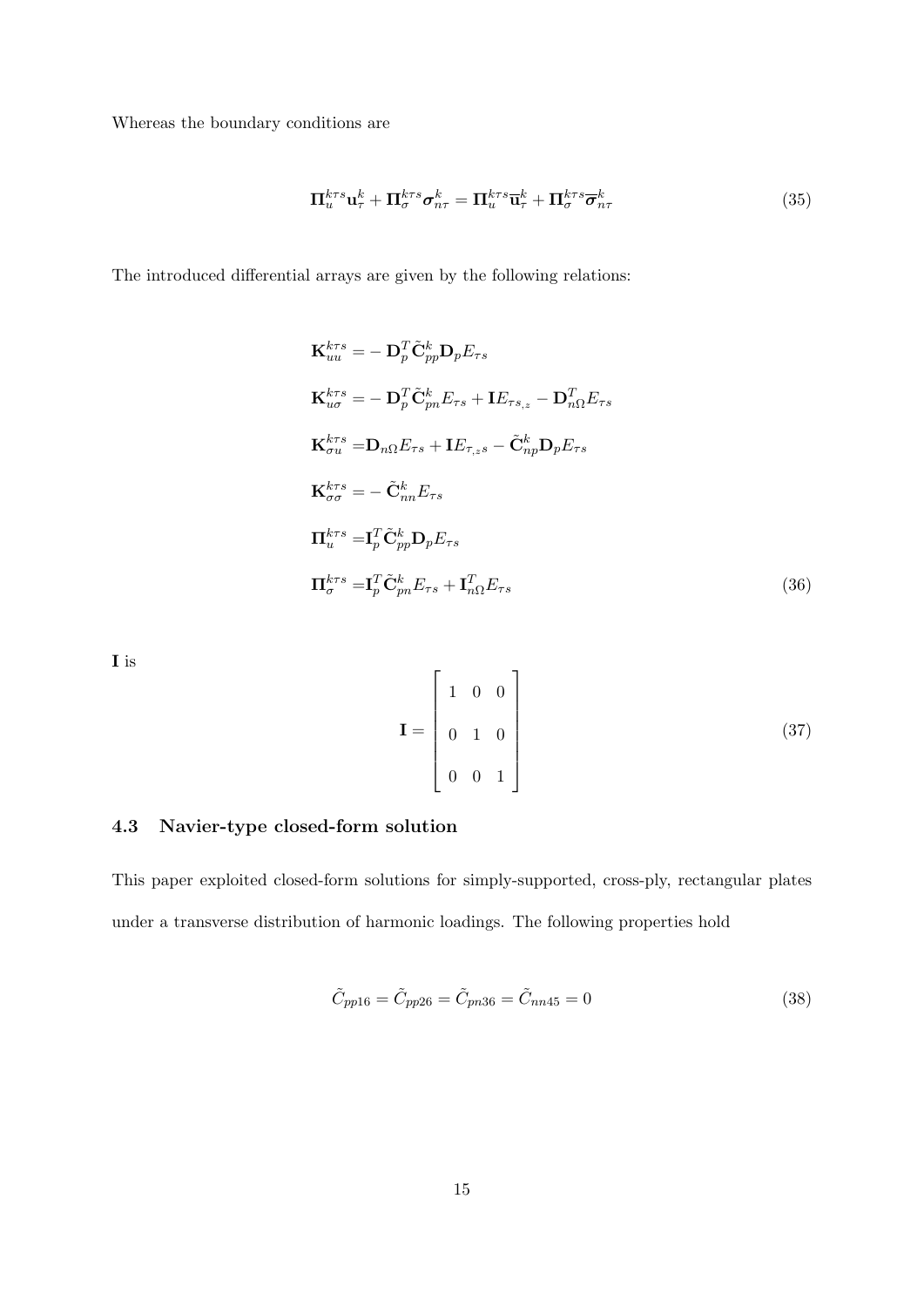Stresses and displacements are expressed according to the following harmonic form:

$$
\left(u_{x_{\tau}}^{k} \sigma_{x_{\tau}}^{k}\right) = \left(\hat{U}_{x_{\tau}}^{k} \hat{\sigma}_{x_{\tau}}^{k}\right) \cos\left(\frac{m\pi_{k}}{a_{k}}\right) \sin\left(\frac{n\pi y_{k}}{b_{k}}\right) \qquad k = 1, N_{l}
$$
\n
$$
\left(u_{y_{\tau}}^{k} \sigma_{y_{\tau}}^{k}\right) = \left(\hat{U}_{y_{\tau}}^{k} \hat{\sigma}_{y_{\tau}}^{k}\right) \sin\left(\frac{m\pi x_{k}}{a_{k}}\right) \cos\left(\frac{n\pi y_{k}}{b_{k}}\right) \qquad \tau = 1, N
$$
\n
$$
\left(u_{z_{\tau}}^{k} \sigma_{z_{\tau}}^{k}\right) = \left(\hat{U}_{z_{\tau}}^{k} \hat{\sigma}_{z_{\tau}}^{k}\right) \sin\left(\frac{m\pi x_{k}}{a_{k}}\right) \sin\left(\frac{n\pi y_{k}}{b_{k}}\right) \qquad (39)
$$

where  $\hat{U}_{x_\tau}^k$ ,  $\hat{U}_{y_\tau}^k$ ,  $\hat{U}_{z_\tau}^k$ ,  $\hat{\sigma}_{xz\tau}^\tau$ ,  $\hat{\sigma}_{yz\tau}^\tau$  and  $\hat{\sigma}_{zz\tau}^\tau$  are the amplitudes, m and n are the number of waves (they range from 0 to  $\infty$ ) and  $a_k$  and  $b_k$  are the dimensions of the plate.

## 5 The axiomatic/asymptotic method

The AAM is a technique that allows us to determine the influence of each unknown variable on the solution. Axiomatically built models are used as starting theories, and their variables are investigated. As in an asymptotic analysis, the influence of each variable can be easily investigated against various parameters, e.g. thickness, orthotropic ratio, and stacking sequence. One of the main capabilities of the AAM is the definition of reduced models in which all the ineffective terms are discarded. AAM examples can be found in [46] for plates, in [44] for beams, or in [51] for shells.

The AAM consists of the following steps:

- 1. Parameters such as the geometry, BCs, materials and layer layouts are fixed.
- 2. A set of output parameters is chosen, such as displacement or stress components.
- 3. A starting theory is fixed (axiomatic part); that is, the displacement variables to be analyzed are defined; usually, a theory which provides 3D-like solutions is chosen; a reference solution is defined (in the present work the LM4 was adopted, since this fourth-order model offers an excellent agreement with the three-dimensional solutions as highlighted in [29]).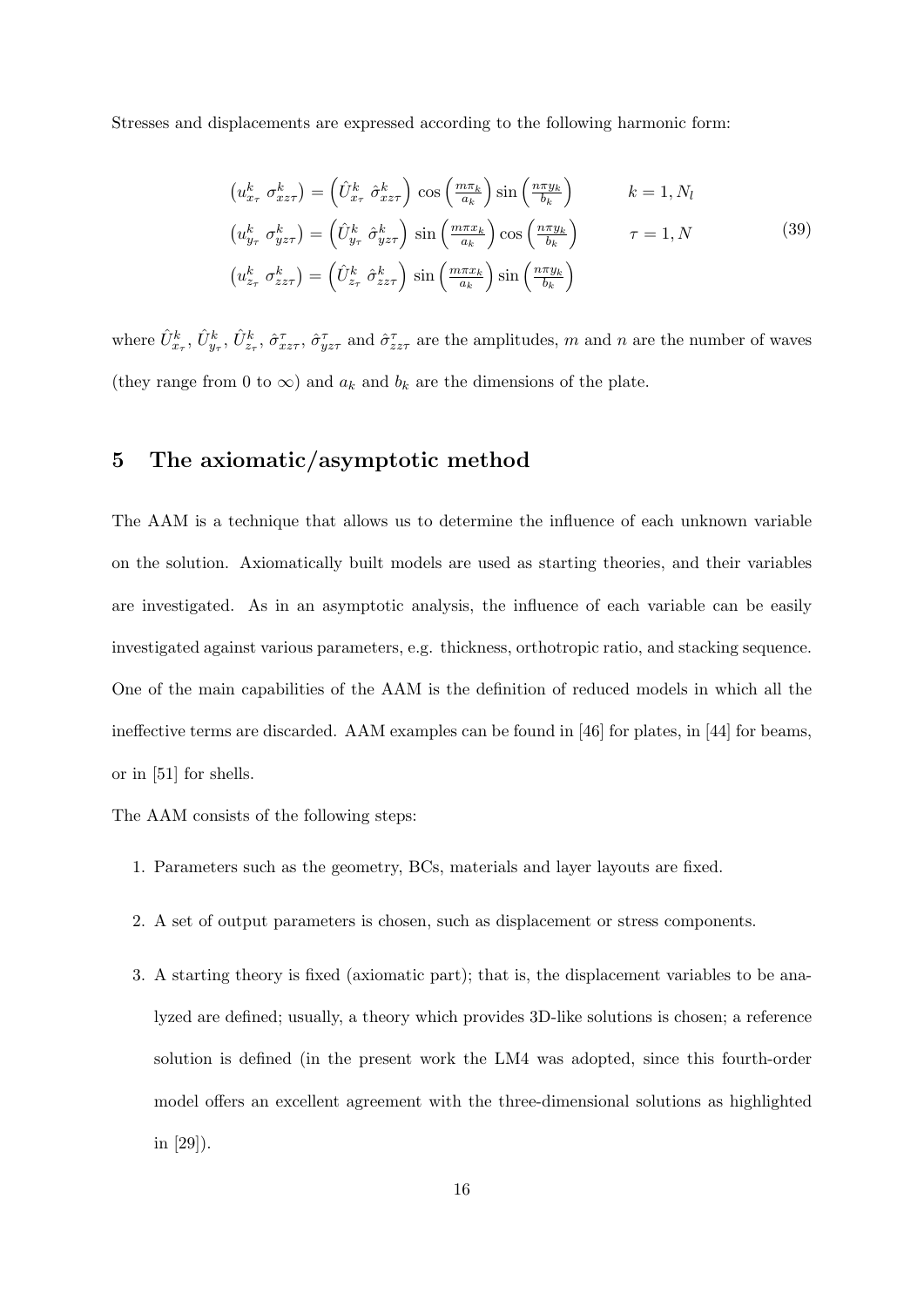- 4. The CUF is used to generate the governing equations for the theories considered.
- 5. The effectiveness of each term of the adopted expansion is evaluated by evaluating the error due to its deactivation; a term is considered as non-effective if the error is negligible; the deactivation of a term is obtained by means of a penalty technique.
- 6. The most suitable structural model for a given structural problem is then obtained by discarding all the non-effective variables.

The penalty technique requires the use of a penalty value on the main diagonal term of the stiffness matrix related to the degrees of freedom to be deactivated. More details about the penalty technique can be found in [55], and a detailed description on the application of the penalty technique in CUF models can be found in [56].

A graphical notation was introduced to show the results. In the case of mixed formulations, a table with six lines is used, and a number of columns equal to the number of the unknown variables employed in the expansion. Table 1 shows LM4 and EM4 models for a two-layer plate. Each unknown variable can be deactivated as shown in Table 2. The symbol  $\blacksquare$  is used to denote the terms that cannot be deactivated in the LW since this would introduce an extra constraint. Table 3 shows a reduced LM4 model in which the top-layer  $u_{x3}$ ,  $u_{z4}$ , and the bottom-layer  $\sigma_{yz2}$ and  $\sigma_{zz4}$  were deactivated.

The error due to the deactivation of a displacement or stress variable is computed as

$$
err = \left\| 1 - \frac{Q}{Q_{ref}} \right\| \times 100 \tag{40}
$$

where  $Q$  is the displacement/stress value obtained by means of the reduced model and  $Q_{ref}$  is the reference value.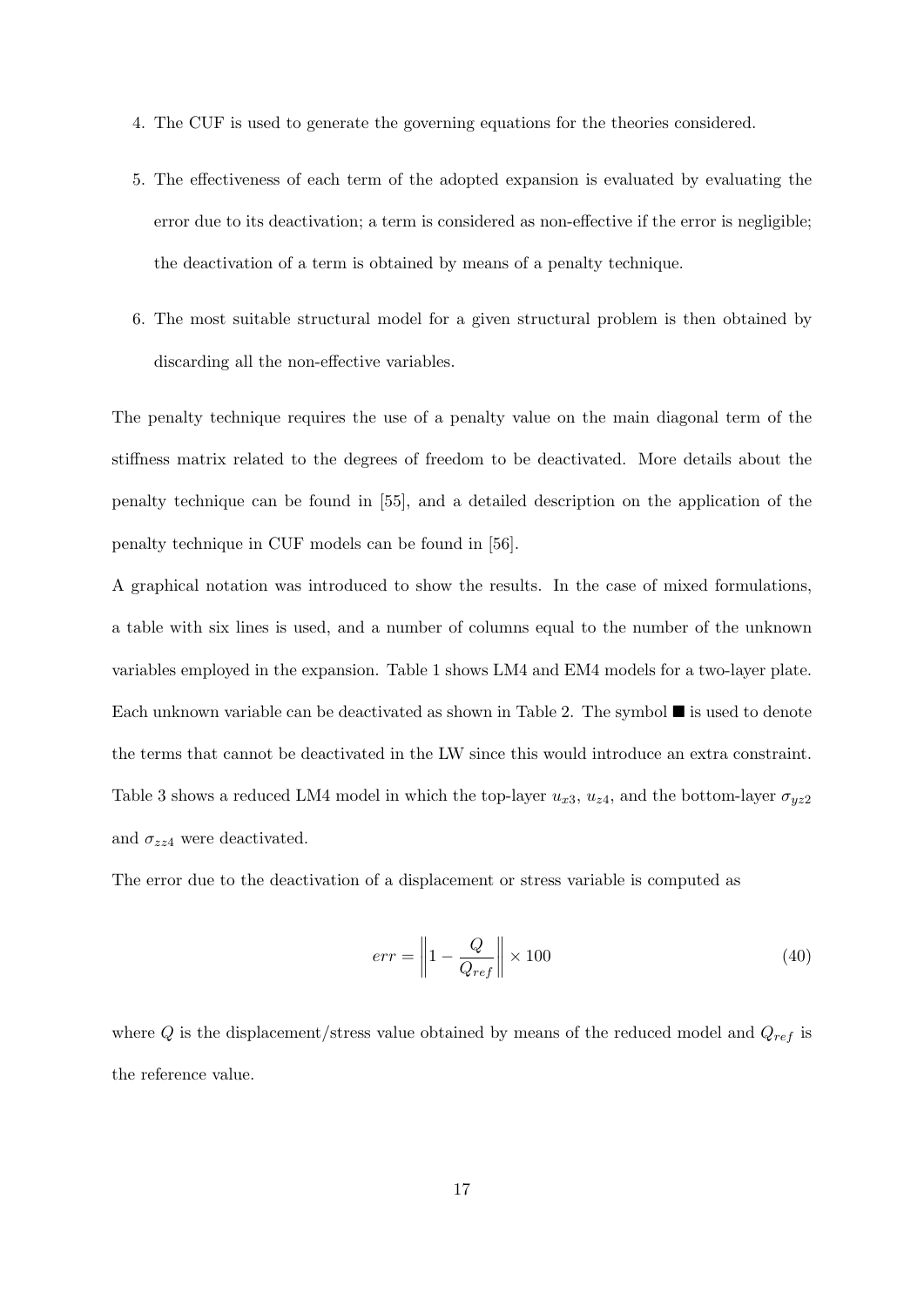#### 6 Results

The results of the AAM analyzes are reported hereafter; the aim is to evaluate reduced models that are based on mixed and displacement formulations. In all cases, the acting load is a transverse pressure applied to the top surface of the plate,

$$
p_z = p_z^0 \sin\left(\frac{m\pi}{a}x\right) \sin\left(\frac{n\pi}{b}y\right) \tag{41}
$$

where  $m = n = 1$ . The reference system layout is depicted in Fig. 1. In all the following analyzes, displacement and stress component values are presented in a non-dimensional form,

$$
\overline{u}_z = \frac{100 u_z E_T h^3}{p_0 a^4} \qquad \overline{\sigma}_{xx} = \frac{\sigma_{xx}}{p_0 (a/h)^2} \qquad \overline{\sigma}_{xz\{yz\}} = \frac{\sigma_{xz\{yz\}}}{p_0 a/h}
$$
(42)

#### 6.1 Laminated plates

A reference solution must be available to carry out an AAM analysis. If exact 3D elasticity solutions are not available, the CUF higher-order models are used as reference solutions. These models, in fact, were proven to be as accurate as exact 3D solutions [29]. In particular, LM4 models are extremely accurate in the laminated plate analysis.

A preliminary assessment was carried out to highlight LM4 enhanced capabilities against exact 3D elasticity solutions [57]. The material properties are  $E_L/E_T = 25$ ,  $\nu = 0.25$ ,  $G_{LT}/E_T =$  $G_{TT}/E_T = 0.5, G_{Lz}/E_T = 0.2, 0°/90°/0°$ . Table 4 shows stress and displacement values for a thin and a thick plate; the LM4 results are in excellent agreement with the exact solution. On the basis of this outcome, the AAM reference solution is the LM4 for all this paper assessments. Reduced ED4 and EM4 models are shown in Table 5 for  $\sigma_{xx}$ . Thin and thick plates were considered.  $M_e/M$  indicates the ratio between the number of effective terms and the number of variables of the full model. In the case of thin plates, the reduced ED4 model that is able to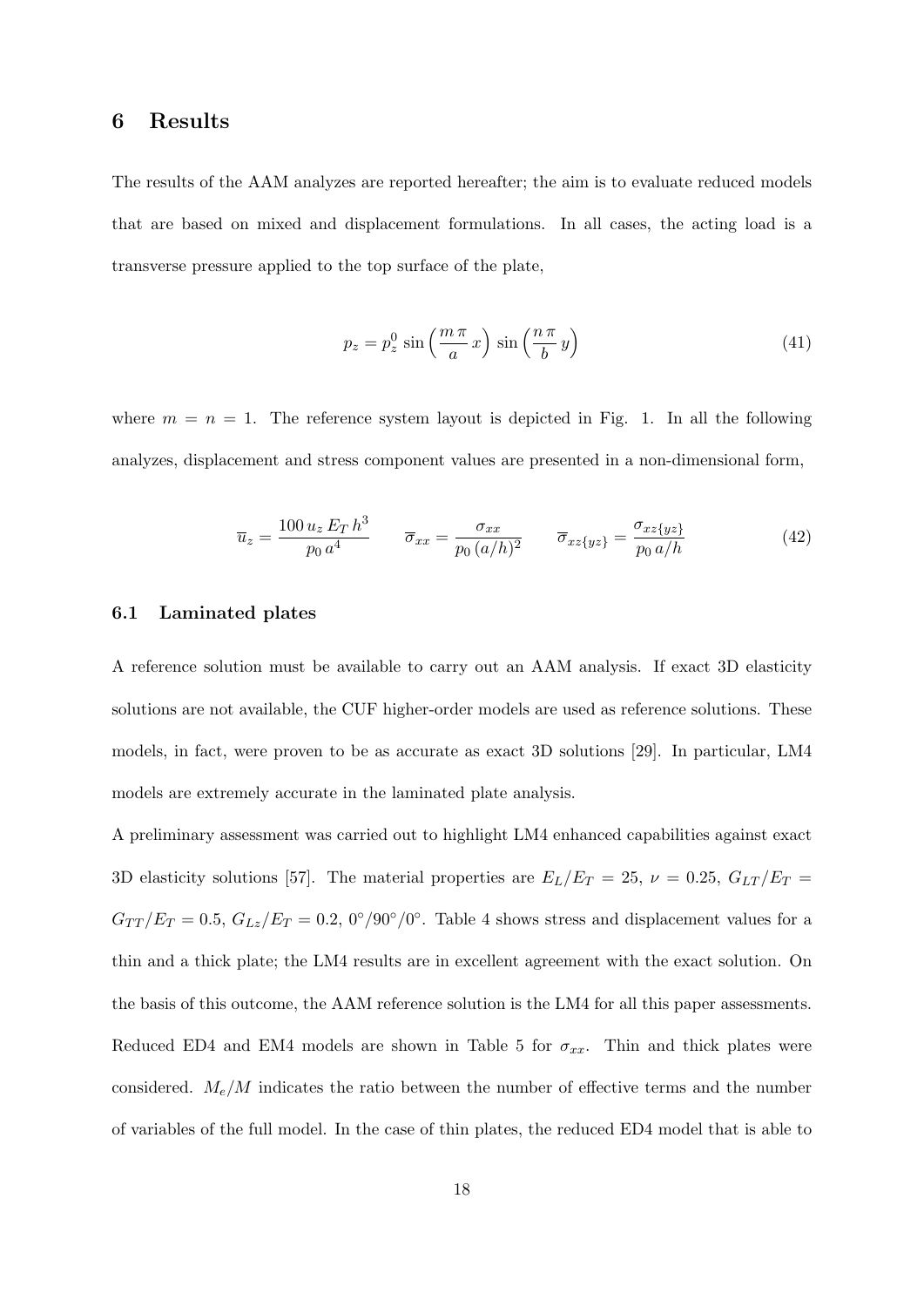provide the same accuracy as an LM4 model in the computation of  $\sigma_{xx}$  is the following:

$$
u_x = z u_{x_2} + z^3 u_{x_4}
$$
  
\n
$$
u_y = z u_{y_2}
$$
  
\n
$$
u_z = u_{z_1} + z^2 u_{z_3}
$$
\n(43)

Figure 3 shows the stress distribution given by the reduced models. A perfect match with the reference LM4 model was found. In the case of thick plates, all the variables are needed and the error is not negligible. In other words, ESL models are not able to provide the same accuracy of an LM4 model for the computation of  $\sigma_{xx}$  in thick plates.

Reduced LD4 and LM4 models are reported in Tables 6 and 7, respectively. Various displacement and stress components were considered for thin and thick plates. The last row refers to those reduced models that are needed to detect all the considered displacement and stress components. Figure 4 shows the shear stress distribution along the thickness of the plate; the reduced models were compared with the full LM4 model.

An asymmetric stacking sequence was then considered  $(0^{\circ}/90^{\circ})$ . The LM4 reference values for the AAM are reported in Table 8 together with the results from LD4, ED4, and EM4.

Table 9 shows reduced EM4 and ED4 models for  $u_z$ . In the case of thin plates, the reduced ED4 model that is able to provide the same accuracy as an LM4 model in the computation of  $u_z$  is the following:

$$
u_x = u_{x_1} + z u_{x_2}
$$
  
\n
$$
u_y = u_{y_1} + z u_{y_2}
$$
  
\n
$$
u_z = u_{z_1} + z^2 u_{z_3}
$$
\n(44)

All the variables are needed in the thick plate case and the error is not negligible.

Reduced LD4 and LM4 models are reported in Tables 10 and 11, respectively. The axial  $(\sigma_{xx})$ and shear  $(\sigma_{yz})$  stress distributions along the thickness are shown in Fig.s 5 and 6; the reduced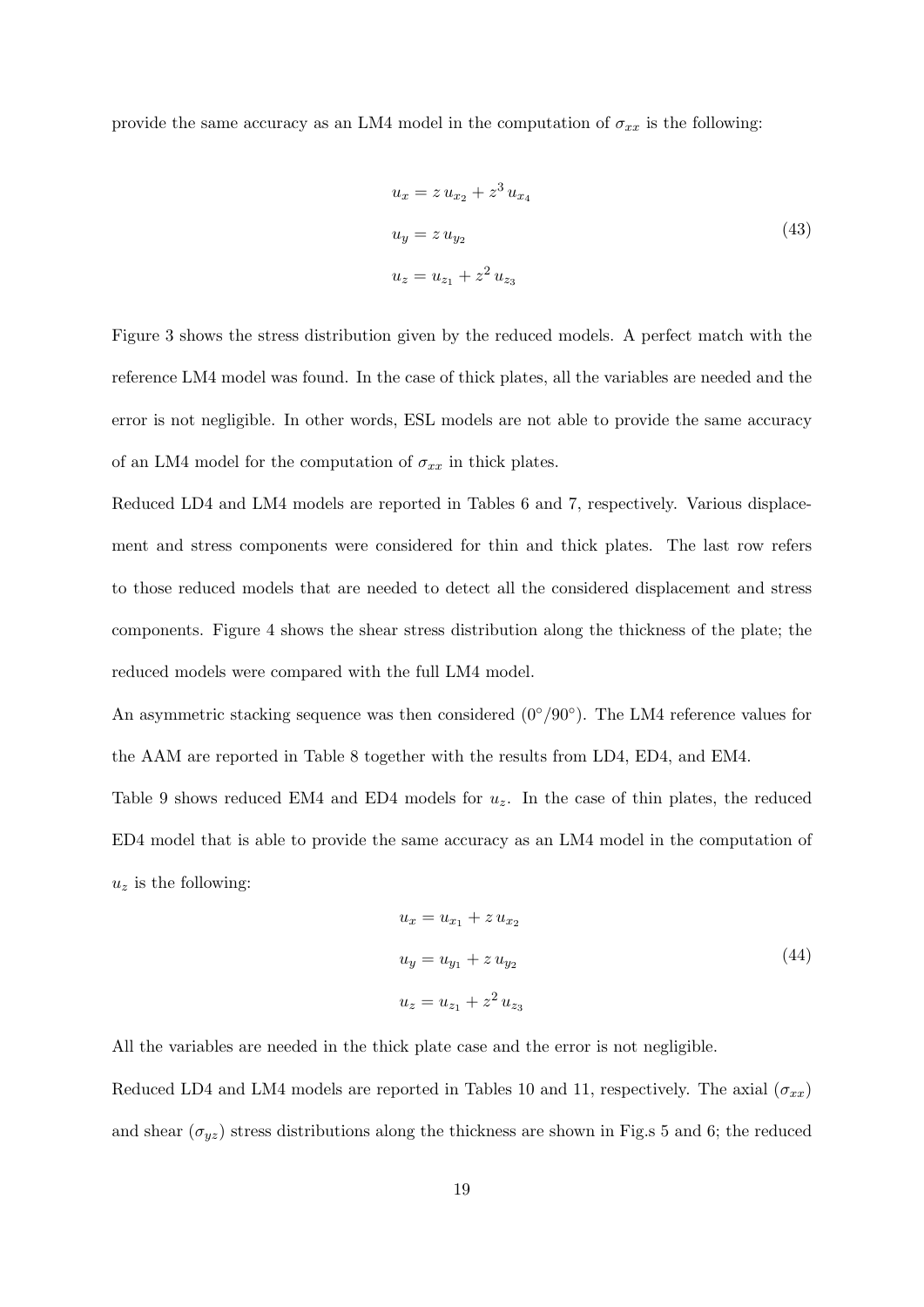LD4 and LM4 models were considered together with the full LM4 model.

On the basis of these results, it can be stated that

- As expected, thin plates require less unknown variables to obtain the same accuracy of the full model. The AAM can lead to reduced models that require about half of the unknown variables of the full model.
- ESL reduced models with significantly fewer variables that full models can be found in the thin plate case. On the other hand, Full ESL models are needed for the thick case.
- The adoption of mixed models makes the set of active displacement variables changes with respect to the displacement model case. In other words, the introduction of stress variables makes some displacement variables ineffective and others effective.
- The LM4 reduced models are more cumbersome than the LD4 reduced models. LM4 models are however more effective in detecting the stress distributions along the thickness than LD4 reduced models. The latter sometimes are not very accurate at the top and bottom regions and do not guarantee the transverse stress interlaminar continuity. It must be underlined that LD4 reduced models that can fulfill the top and bottom BCs can be obtained by means of other AAM strategies as shown in [53].
- The asymmetry of the lamination and the increase of the thickness make the number of active terms increase. In fact, as soon as multiple displacements and stress components are needed, full models are generally preferable in the thick plate case. Reduced models with considerable fewer degrees of freedom are available for the thin plate case, or for thick plates with symmetric lamination.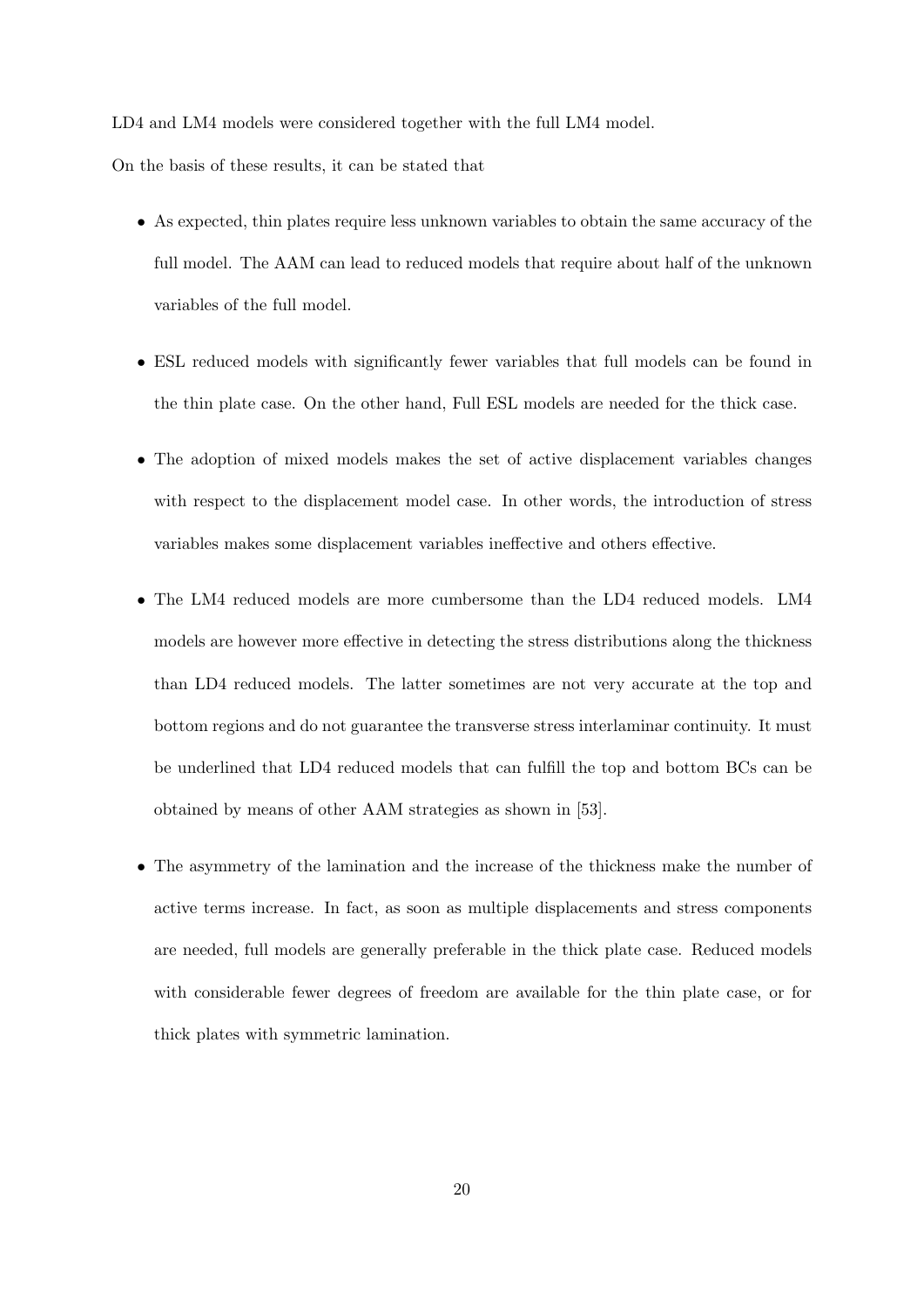#### 6.2 Bimetallic plate

A bimetallic square plate was considered as second study case. The top layer of the plate is made of titanium ( $E = 114 \text{ GPa}$ ,  $\nu = 0.3$ ) and the bottom layer is aluminum ( $E = 70.3$ ) GPa,  $\nu = 0.33$ ). The reference LM4 results employed in the axiomatic/asymptotic analysis are reported in Table 12 together with the results from LD4, ED4, and EM4.

Table 13 shows the ED4 and EM4 models for  $u_z$ . Similarly to the composite laminated plate case, thin plates can be analysed by means of reduced models. Thick plates, instead, require full models and their accuracy is poorer than LM4. In the case of thin plates, the reduced ED4 model that is able to provide the same accuracy as an LM4 model in the computation of  $u<sub>z</sub>$  is the following:

$$
u_x = u_{x_1} + z u_{x_2}
$$
  
\n
$$
u_y = u_{y_1} + z u_{y_2}
$$
  
\n
$$
u_z = u_{z_1} + z u_{y_2} + z^2 u_{z_3}
$$
\n(45)

Tables 14 and 15 present the reduced LD4 and LM4 models, respectively. Figure 7 shows the shear stress distribution by means of the reduced models.

The results suggest the following:

- As for the laminated case, the increase of the thickness makes the number of active terms increase.
- A significant computational cost reduction can be obtained by means of ESL model for the thin plate case. As for the laminated case, full ESL models should be used for thick plates.
- It is hard to predict the reduced LM4 model on the basis of the LD4 one. In fact, as it he previous case, mixed reduced models may not share all the displacement variables with the LD4 model.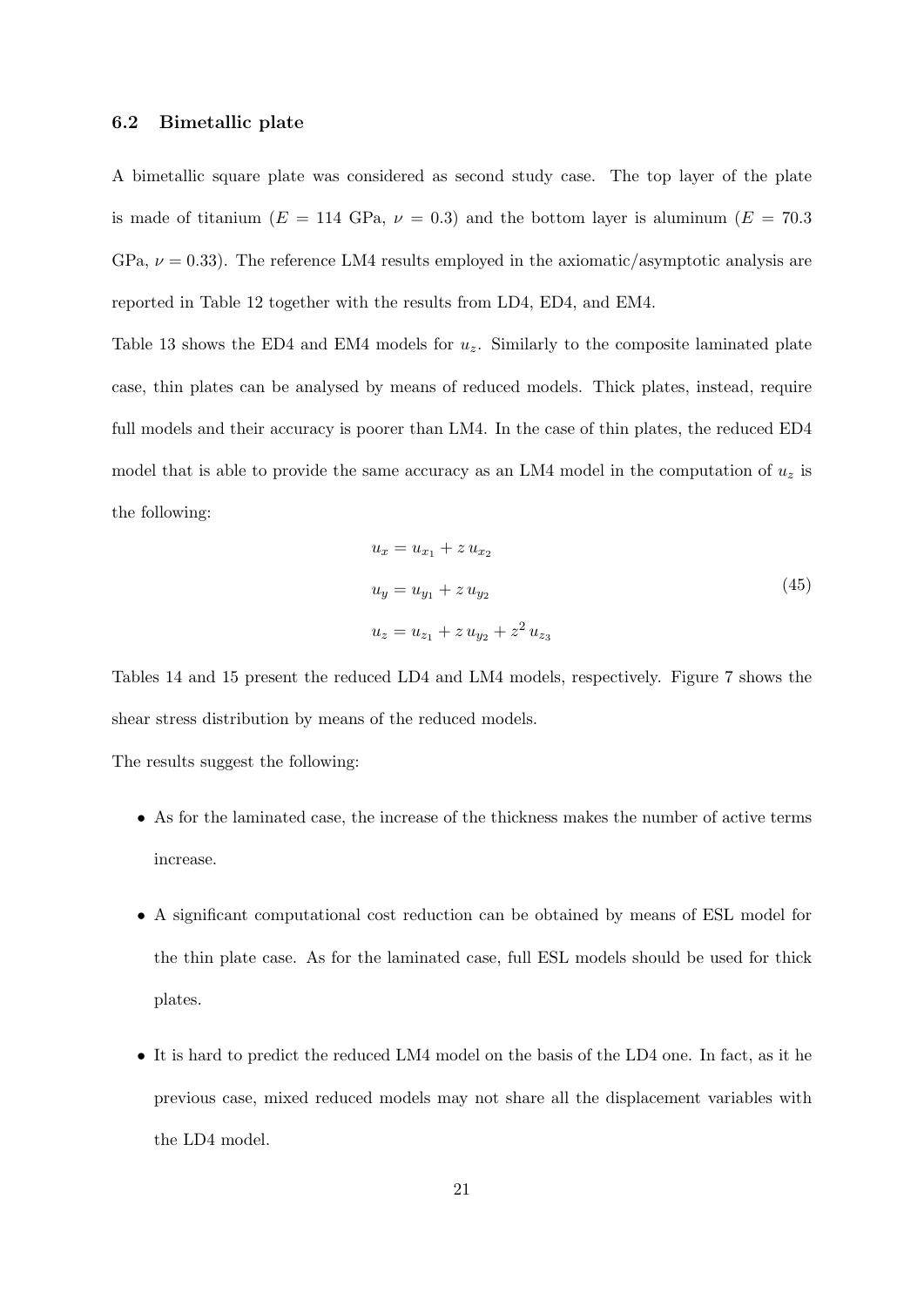- It is confirmed that the LM4 reduced models are generally more cumbersome than the LD4 reduced models. The LM4 models are effective in detecting the stress distributions along the thickness. The LD4 reduced models may not fulfill the top/bottom boundary conditions as well as the interlaminar continuity of the shear stress.
- As a general guideline, as soon as multiple displacement and stress components are needed, full models should be generally preferred in the thick plate case.

## 7 Conclusion

The axiomatic/asymptotic method AAM has been applied for the first time to refined plate models based on the Carrera Unified Formulation (CUF) and the Reissner Mixed Variational Theorem (RMVT). The CUF leads to the generation of any order structural model with no need for formal changes in the governing equations. Such equations have been formulated via the RMVT to deal with plate models in which the displacement components and the transverse stress components are the primary variables. The AAM is a technique that can be exploited to evaluate the influence of each displacement/stress variable in a structural theory. In particular, the AAM allows us to discard all those variables that are not effective. The AAM leads to the definition of reduced structural models that are as accurate the full models, but computationally less cumbersome.

Navier closed-form solutions have been adopted in this paper. Laminated composite and bimetallic plates have been considered. The influence of different parameters, namely the thickness and the stacking sequence, has been investigated.

The following main conclusions and guidelines can be drawn:

1. The AAM can build reduced models that have considerably less unknown variables than the full models. In many cases, less than half of the original variables are required.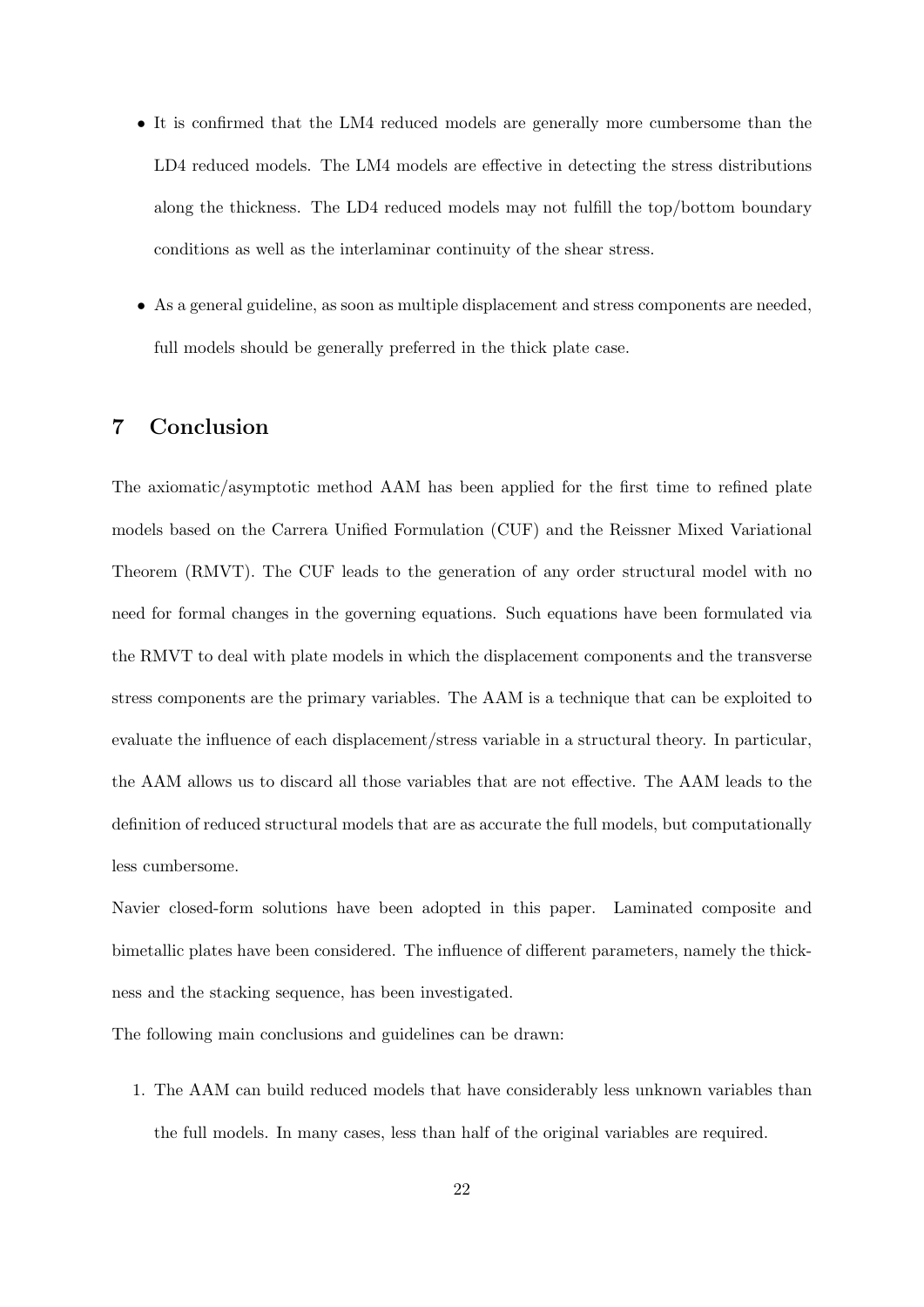- 2. As expected, an asymmetric lamination or a thick plate, require more cumbersome models.
- 3. ESL reduced models can be built for thin plates, and a significant computational cost reduction can be pursued. Full ESL models should be used in the thick plate case.
- 4. Mixed reduced models (LM4) are more cumbersome than the models based on the displacement formulation (LD4) . However, the LM4 fulfill the top/bottom boundary conditions and the interlaminar continuity, whereas, in some cases, the LD4 do not.
- 5. Different output variables can require different reduced models.
- 6. In general, it is not possible to predict the effectiveness of the reduced LM4 on the basis of the reduced LD4; LM4 may not share all the displacement variables with the LD4 model.
- 7. If thick asymmetric plates have to be dealt with, and various output variable are of interest, full models have to be used.

As seen in previous works, the AAM results are problem dependent. Depending on the problem characteristics, AAM can lead to significant reductions of the number of variables, or can just recommend the use of full models. In LW models, in particular, the reduction of variables is always significant. It is also confirmed that the ease of implementation of AAM in the CUF framework allows us to:

- 1. Outline guidelines and recommendations for the choice of the most appropriate set of variables for any combinations of structural configurations.
- 2. Evaluate the accuracy of any given structural theory for different structural configurations against exact or quasi-exact solutions.

Future works will deal with the construction of best theory diagrams (BTDs) for RMVT models via genetic algorithms. As shown in [49, 50, 54], the combined use of AAM, CUF and genetic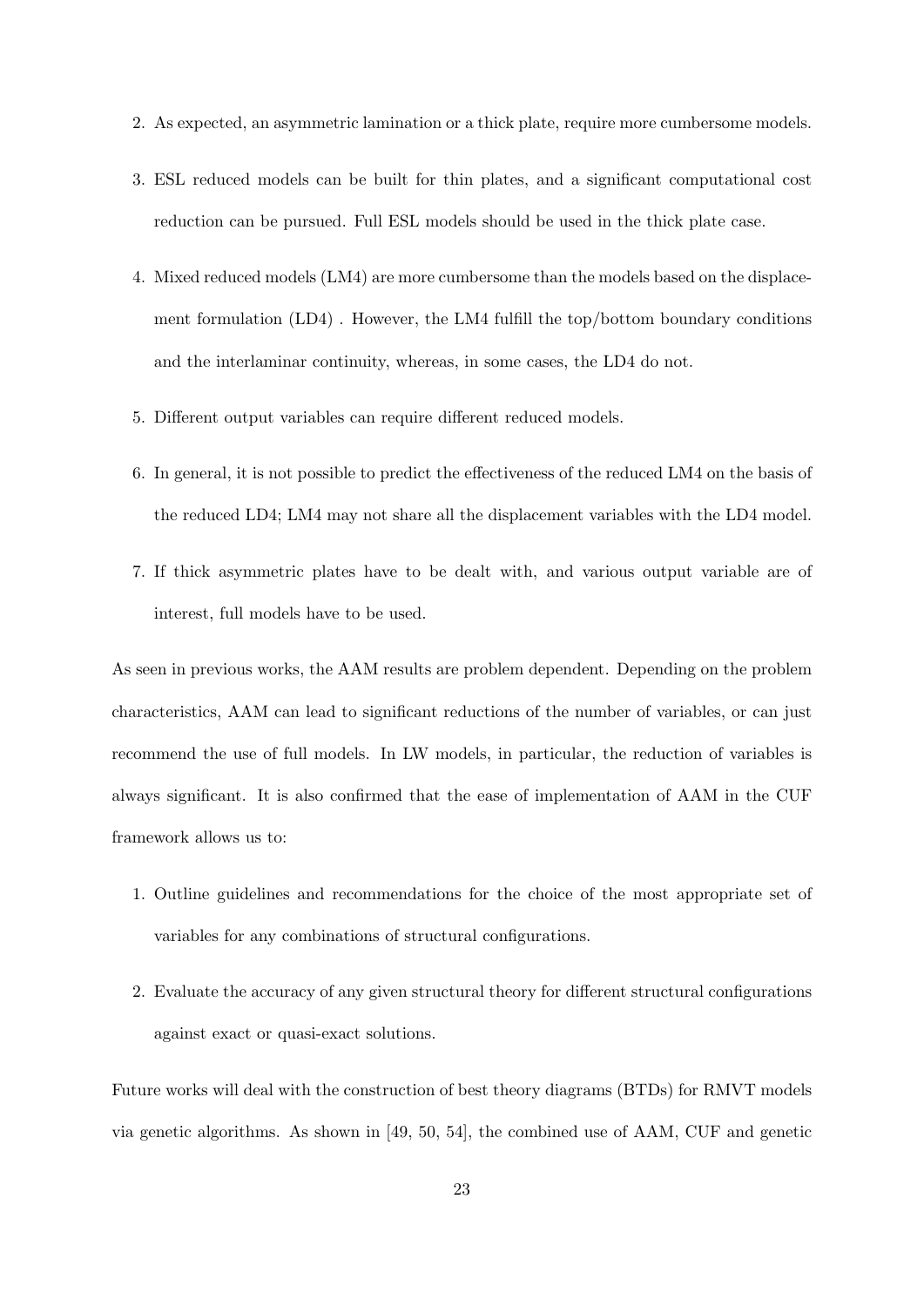algorithms lead to the definition of a BTD in which, for a given accuracy, the least cumbersome structural model can be read. The use of the genetic algorithm reduces considerably the number of reduced models to be considered to build the BTD.

# References

- [1] Kirchhoff, G. "Uber das gleichgewicht und die bewegung einer elastischen scheibe" Journal fur reins und angewandte Mathematik , 40:51–88, 1850. doi: 10.1515/crll.1850.40.51.
- [2] Kraus, H. Thin Elastic Shells. John Wiley & Sons, 1967.
- [3] Reissner, E. The effect of transverse shear deformation on the bending of elastic plates. Journal of Applied Mechanics, 12:69–76, 1945.
- [4] Mindlin, R.D. Influence of rotatory inertia and shear in flexural motions of isotropic elastic plates. Journal of Applied Mechanics, 18:1031–1036, 1951.
- [5] Vlasov, B.F. On the equations of Bending of plates. Dokla Ak. Nauk. Azerbeijanskoi-SSR, 3:955–979, 1957.
- [6] Reddy, J. N. Mechanics of Laminated Plates, Theory and Analysis. CRC Press, Boca Raton, 1997.
- [7] Hildebrand, F.B. and Reissner, E. and Thomas G.B. Notes in the foundations of the theory of small displacement of orthotropic shells. Technical report, NASA, March.
- [8] Koiter, W.T. A consistent first approximation in the general theory of thin elastic shells. In Proc. of Symp. on the Theory of Thin Elastic Shells, Noth-Hollad, Amsterdam, August 1959.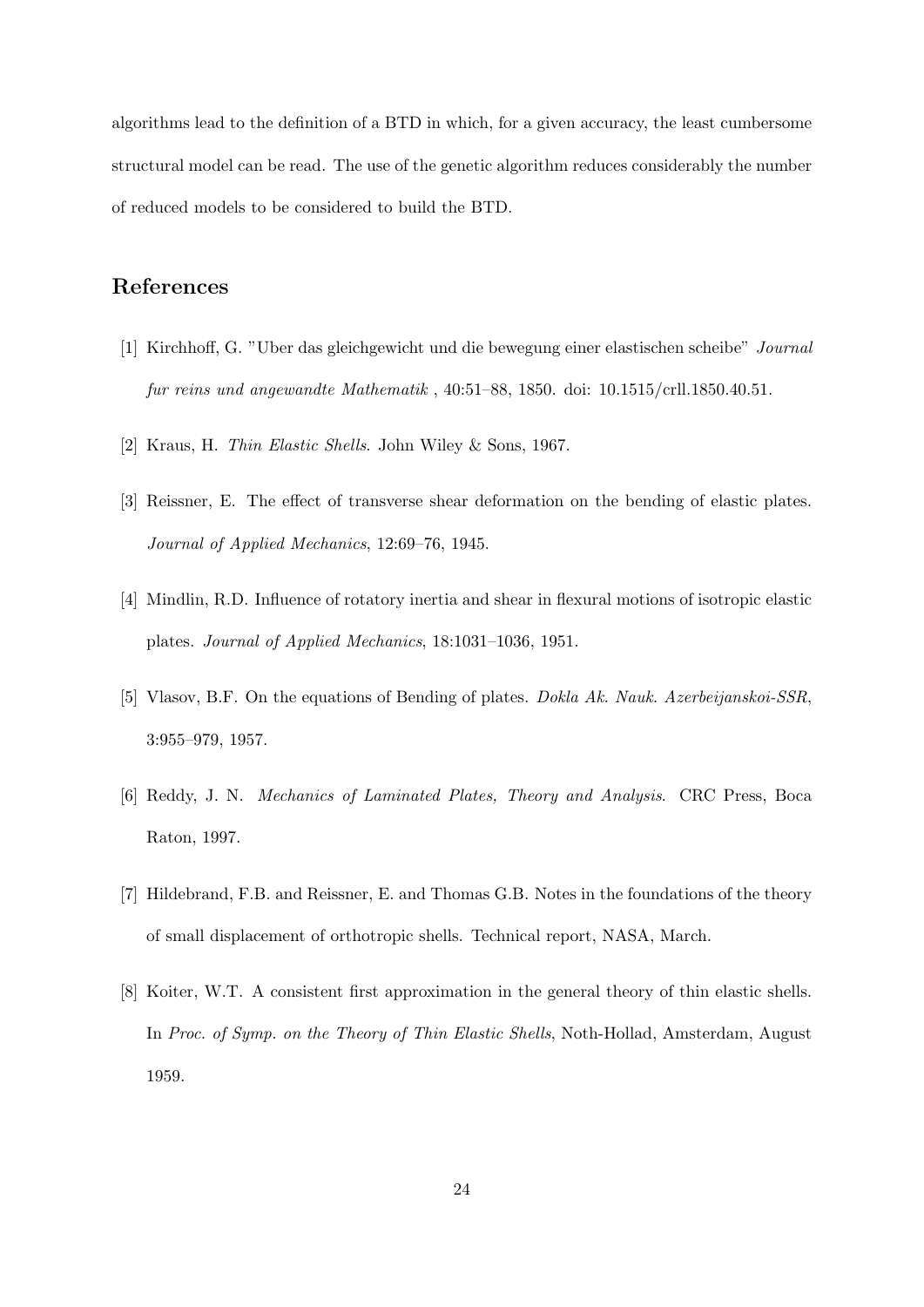- [9] Librescu, L. and Reddy, J.N. "A critical review and generalization of transverse shear deformable anisotropic plates, euromech colloquium 219, kassel", Refined Dynamical Theories of Beams, Plates and Shells and Their Applications, September 1986, pp. 32–43, I Elishakoff and Irretier (eds), Springer Verlag, Berlin.
- [10] Noor, A. K. and Burton, W. S. "Assessment of shear deformation theories for multilayered composite plates", *Appl. Mech. Rev.*, Vol. 42, No. 1, 1989, pp.  $1-18$ .
- [11] Kapania, K. and Raciti, S. "Recent advances in analysis of laminated beams and plates, part I: Shear effects and buckling", AIAA Journal, Vol. 27, No. 7, 1989, pp. 923–935.
- [12] Reddy, J. N. and Robbins, D. H. "Theories and computational models for composite laminates", Appl. Mech. Rev., Vol. 47, No. 6, 1994, pp. 147–165.
- [13] Srinivas, S. A refined analysis of composite laminates. Journal of Sound and Vibration, 30:495–507, 1973.
- [14] Cho, K.N. and Bert, C.W. and Striz, A.G. Free Vibrations of Laminated Rectangular Plates Analyzed by Higher order Individual-Layer Theory. Journal of Sound and Vibration, 145:429–442, 1991.
- [15] Robbins Jr, D.H. and Reddy, J.N. Modeling of thick composites using a layer-wise theory. International Journal for Numerical Methods in Engineering, 36:655–677, 1993.
- [16] Lekhnitskii, S.G. Strength Calculation of Composite Beams. Vestnik Inzhen. i Tekhnikov, 9, 1935.
- [17] Ambartsumian, S. A. On a theory of bending of anisotropic plates. Investiia Akad. Nauk SSSR, 4, 1958.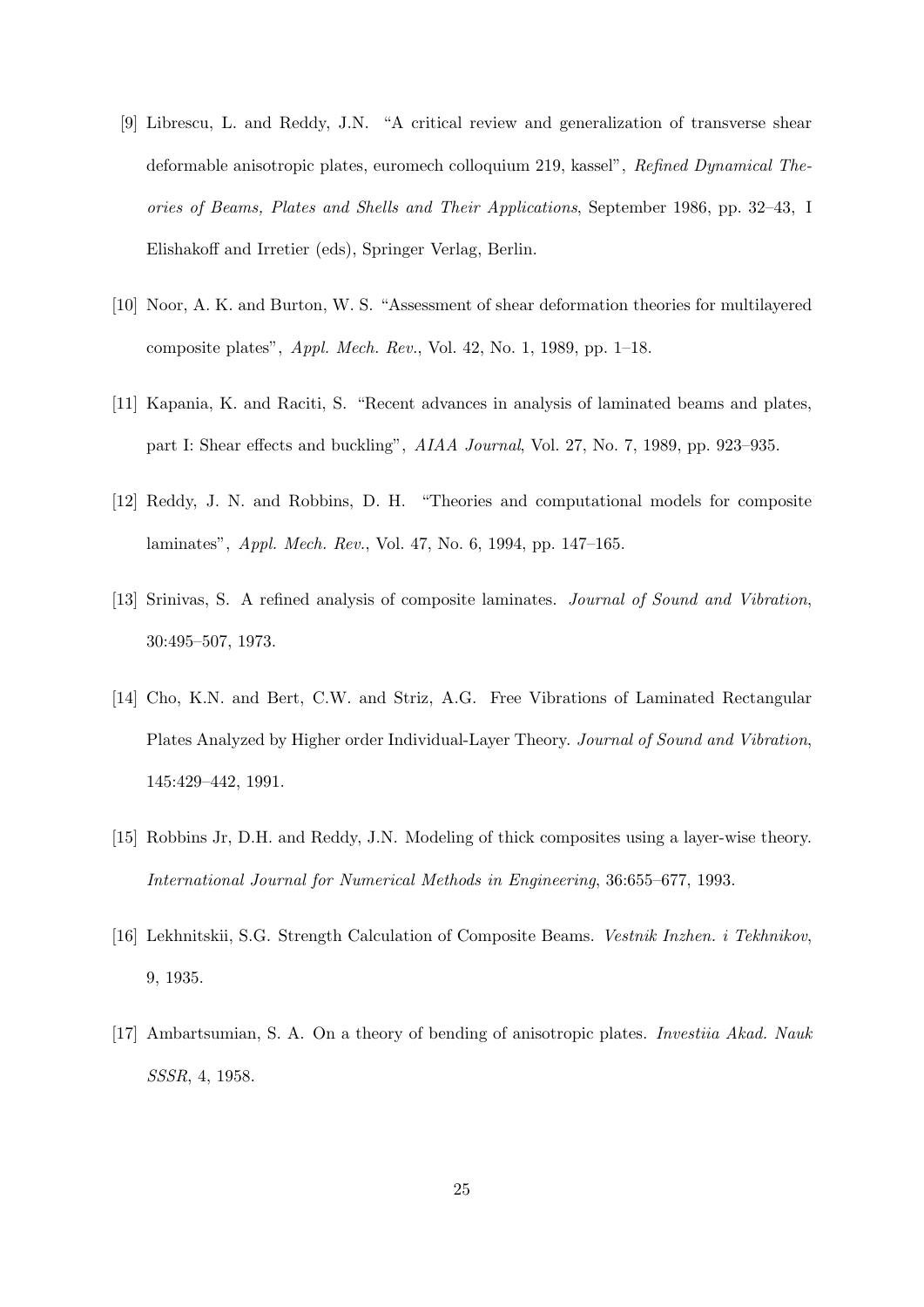- [18] Reissner, E. On a certain mixed variational theory and a proposed application. International Journal for Numerical Methods in Engineering, 20:1366-1368, 1984.
- [19] Murakami, H. Laminated composite plate theory with improved in-plane responses. Journal of Applied Mechanics, 53:661-666, 1986.
- [20] Carrera, E. Mixed layer-wise models for multilayered plates analysis. Composite Structures, 43(1):57–70, 1998. http://dx.doi.org/10.1016/S0263-8223(98)00097-X.
- [21] Cicala, P. "Sulla teoria elastica della parete sottile", Giornale del Genio Civile, Vol. 4, 6 and 9, 1959.
- [22] Yu, W. and Hodges, D.H. and Volovoi, V.V. Asymptotically accurate 3-D recovery from Reissner-like composite plate finite elements. Computers and Structures, 81(7):439–454, 2003. http://dx.doi.org/10.1016/S0045-7949(03)00011-7.
- [23] Berdichevsky, V.L. An asymptotic theory of sandwich plates. *International Journal of En*gineering Science, 48(3):383–404, 2010. http://dx.doi.org/10.1016/j.ijengsci.2009.09.001.
- [24] Lee, C.Y. and Yu, W. Homogenization and dimensional reduction of composite plates with in-plane heterogeneity. International Journal of Solids and Structures, 48(10):1474–1484, 2011. http://dx.doi.org/10.1016/j.ijsolstr.2011.01.032.
- [25] Bognet, B. and Bordeu, F. and Chinesta, F. and Leygue, A. and Poitou, A. Advanced simulation of models defined in plate geometries: 3D solutions with 2D computational complexity. Computer Methods in Applied Mechanics and Engineering, 201–204:1–12, 2012. http://dx.doi.org/10.1016/j.cma.2011.08.025.
- [26] Reissner, E. On a certain mixed variational theory and a proposed application International Journal for Numerical Methods in Engineering , 20:1366–1368, 1984.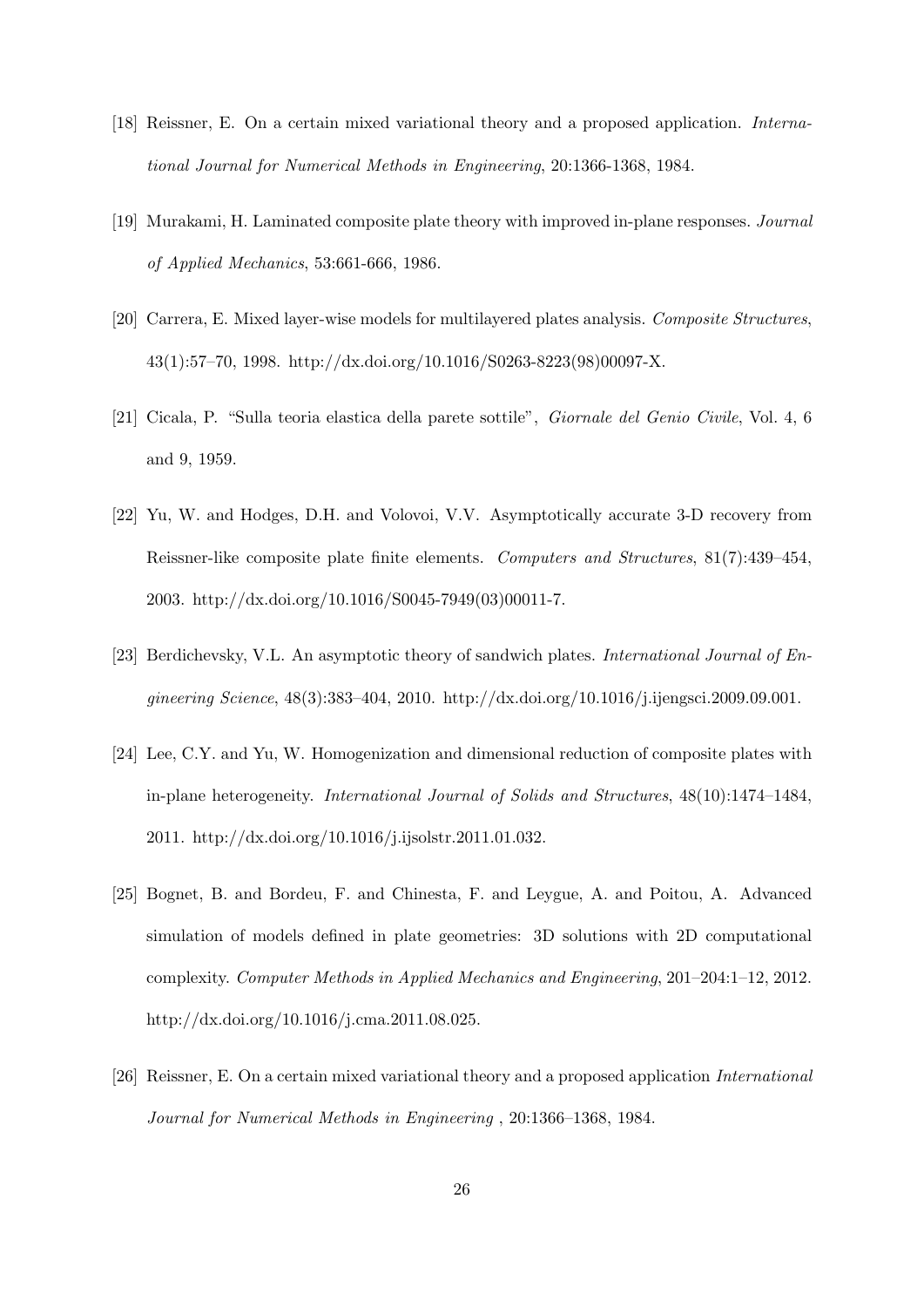- [27] Reissner, E. Reflections on the theory of elastic plates Applied Mechanics Review , 38:1453– 1464, 1985.
- [28] Reissner, E. On a mixed variational theorem and on a shear deformable plate theory International Journal for Numerical Methods in Engineering , 23:193–198, 1986.
- [29] Carrera, E. Developments, ideas, and evaluations based upon Reissner's Mixed Variational Theorem in the modeling of multilayered plates and shells Applied Mechanics Reviews , 54(4):301–329, 2001.
- [30] Toledano, A. and Murakami, H. A high-order laminated plate theory with improved inplane responses. International Journal of Solids and Structures, 23(1):111–131, 1987.
- [31] Toledano, A. and Murakami, H. A composite plate theory for arbitrary laminate configurations. Journal of Applied Mechanics, 54(1):181–189, 1987.
- [32] Carrera, E. Theories and finite elements for multilayered plates and shells: A unified compact formulation with numerical assessment and benchmarking. Arch. Comput. Meth. Engna,  $10(3):215-296$ ,  $2003$ .
- [33] Carrera, E. Finite Element Analysis of Structures through Unified Formulation. John Wiley & Sons, 2014.
- [34] Carrera, E. and Antona, E. A class of two-dimensional theories for anisotropic multilayered plates analysis. Memorie della Accademia delle scienze di Torino, 19–20:49–97, 1995.
- [35] Carrera, E.  $C_z^0$  requirements-models for the two dimensional analysis of multilayered structures. Composite Structures, 37(3–4):373–383, 1997. http://dx.doi.org/10.1016/S0263- 8223(98)80005-6.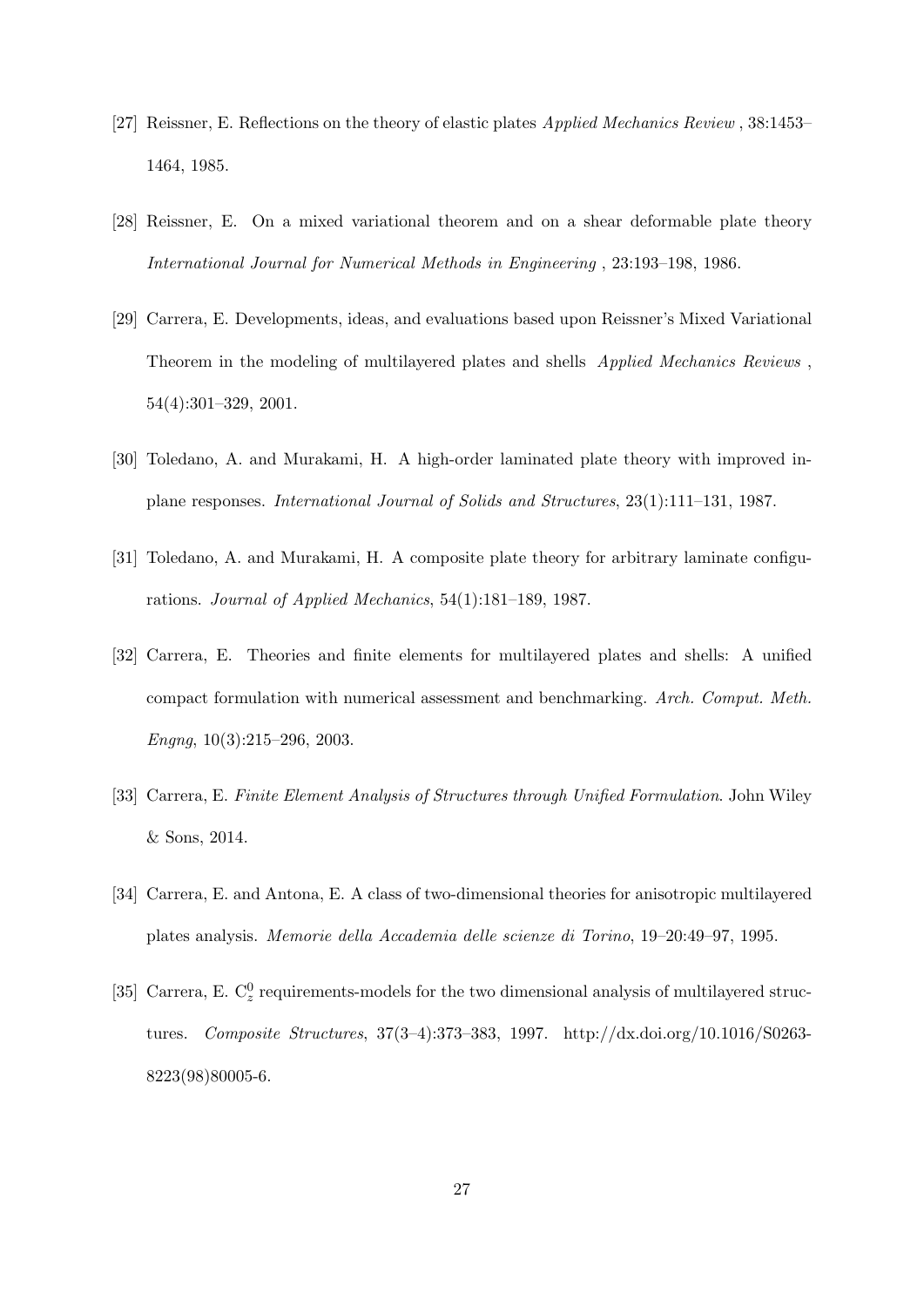- [36] Carrera, E. Evaluation of layer-wise mixed theories for laminated plates analysis. AIAA Journal, 36(5):830–839, 1998. http://dx.doi.org/10.2514/2.444.
- [37] Carrera, E. Layer-wise mixed models for accurate vibration analysis of multilayered plates. Journal of Applied Mechanics, 65(4):820–828, 1998. http://dx.doi.org/10.1115/1.2791917.
- [38] Carrera, E. Transverse normal stress effects in multilayered plates. Journal of Applied Mechanics, 66:1004–1012, 1999. http://dx.doi.org/10.1115/1.2791769.
- [39] Carrera, E. A study of transverse normal stress effects on vibration of multilayered plates and shells. Journal of Sound and Vibrations, 225(5):803–829, 1999. http://dx.doi.org/10.1006/jsvi.1999.2271.
- [40] Carrera, E. Single- vs Multilayer Plate Modelings on the Basis of Reissner's Mixed Theorem. AIAA Journal, 38(2):342–352, 2000. http://dx.doi.org/10.2514/2.962.
- [41] Carrera, E. A priori vs a posteriori evaluation of transverse stresses in multilayered orthotropic plates. Composite Structures,  $48(4):245-260$ , 2000. http://dx.doi.org/10.1016/S0263-8223(99)00112-9.
- [42] Carrera, E. and Demasi, L. Classical and advanced multilayered plate elements based upon PVD and RMVT. Part 1: Derivation of finite element matrices. International Journal for Numerical Methods in Engineering, 55(2):191–231, 2002. http://dx.doi.org/10.1002/nme.492.
- [43] Carrera, E. and Demasi, L. Classical and advanced multilayered plate elements based upon PVD and RMVT. Part 2: Numerical implementations. International Journal for Numerical Methods in Engineering, 55(3):253–291, 2002. http://dx.doi.org/10.1002/nme.493.
- [44] Carrera, E. and Petrolo, M. On the Effectiveness of Higher-Order Terms in Refined Beam Theories. Journal of Applied Mechanics, 78:1–17, 2011.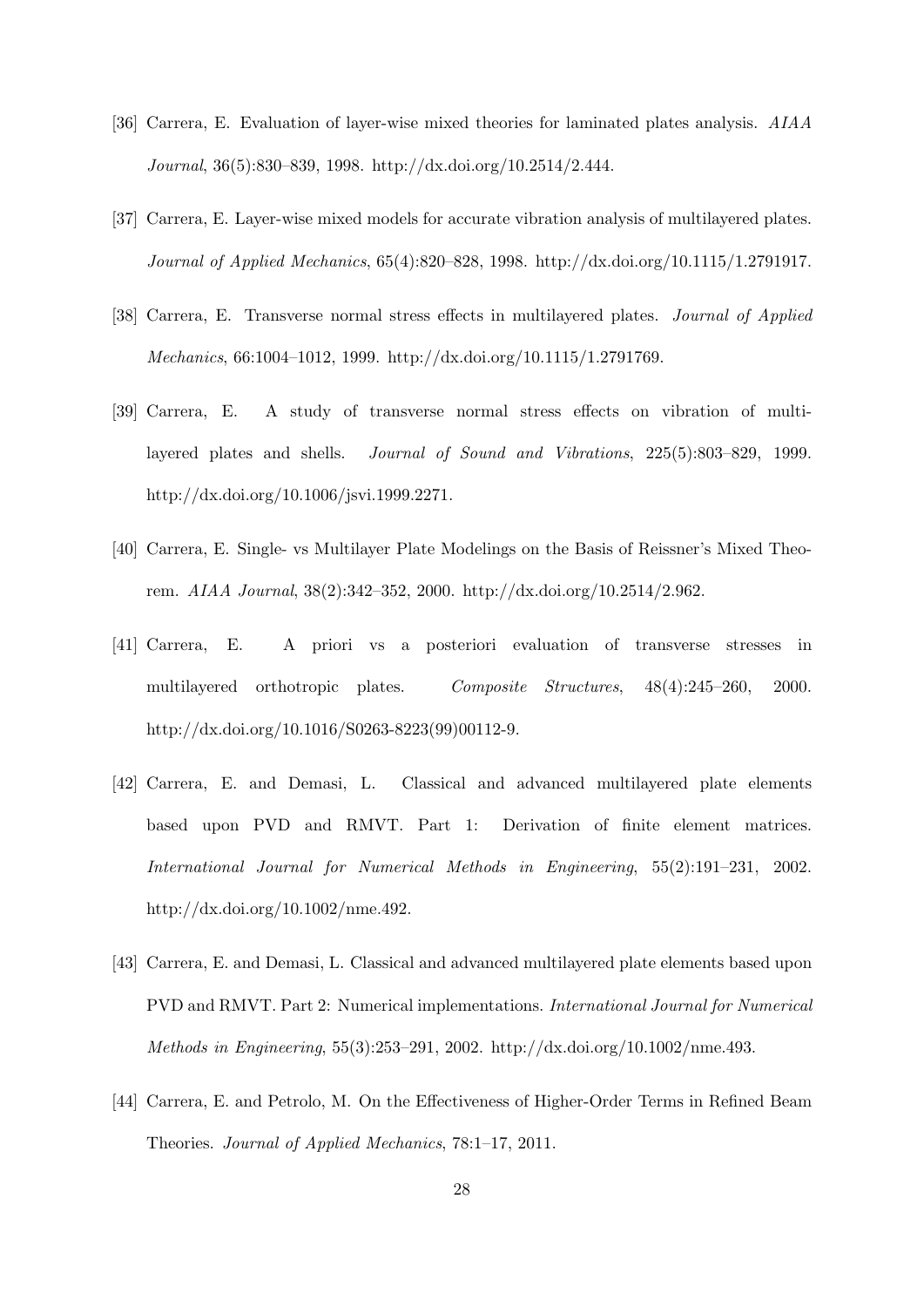- [45] Carrera, E. and Miglioretti, F. and Petrolo, M. Computations and evaluations of higherorder theories for free vibration analysis of beams. Journal of Sound and Vibration, 331:4269–4284, 2012.
- [46] Carrera, E. and Petrolo, M. Guidelines and recommendation to contruct theories for metallic and composite plates. AIAA Journal, 48(12):2852–2866, 2010. doi: 10.2514/1.J050316.
- [47] Carrera, E. and Miglioretti, F. and Petrolo, M. Accuracy of refined finite elements for laminated plate analysis. Composite Structures, 93:1311–1327, 2011.
- [48] Carrera, E. and Miglioretti, F. and Petrolo, M. Guidelines and recommendations on the use of higher order finite elements for bending analysis of plates. International Journal for Computational Methods in Engineering Science and Mechanics, 12(6):303–324, 2011. doi:10.1080/15502287.2011.615792.
- [49] Carrera, E. and Miglioretti, F. Selection of appropriate multilayered plate theories by using a genetic like algorithm. Composite Structures, 94(3):1175–1186, 2012. doi: http://dx.doi.org/10.1016/j.compstruct.2011.10.013.
- [50] Petrolo, M. and Lamberti, A. and Miglioretti, F. Best Theory Diagram for Metallic and Laminated Composite Plates. Mechanics of Advanced Materials and Structures, In Press.
- [51] Mashat, D. S. and Carrera, E. and Zenkour, A. M. and Al Khateeb, S. A. Use of axiomatic/asymptotic approach to evaluate various refined theories for sandwich shells. Composite Structures, 109:139–149, 2014. doi: http://dx.doi.org/10.1016/j.compstruct.2013.10.046.
- [52] Mashat, D. S. and Carrera, E. and Zenkour, A. M. and Al Khateeb, S. A. Axiomatic/asymptotic evaluation of multilayered plate theories by using single and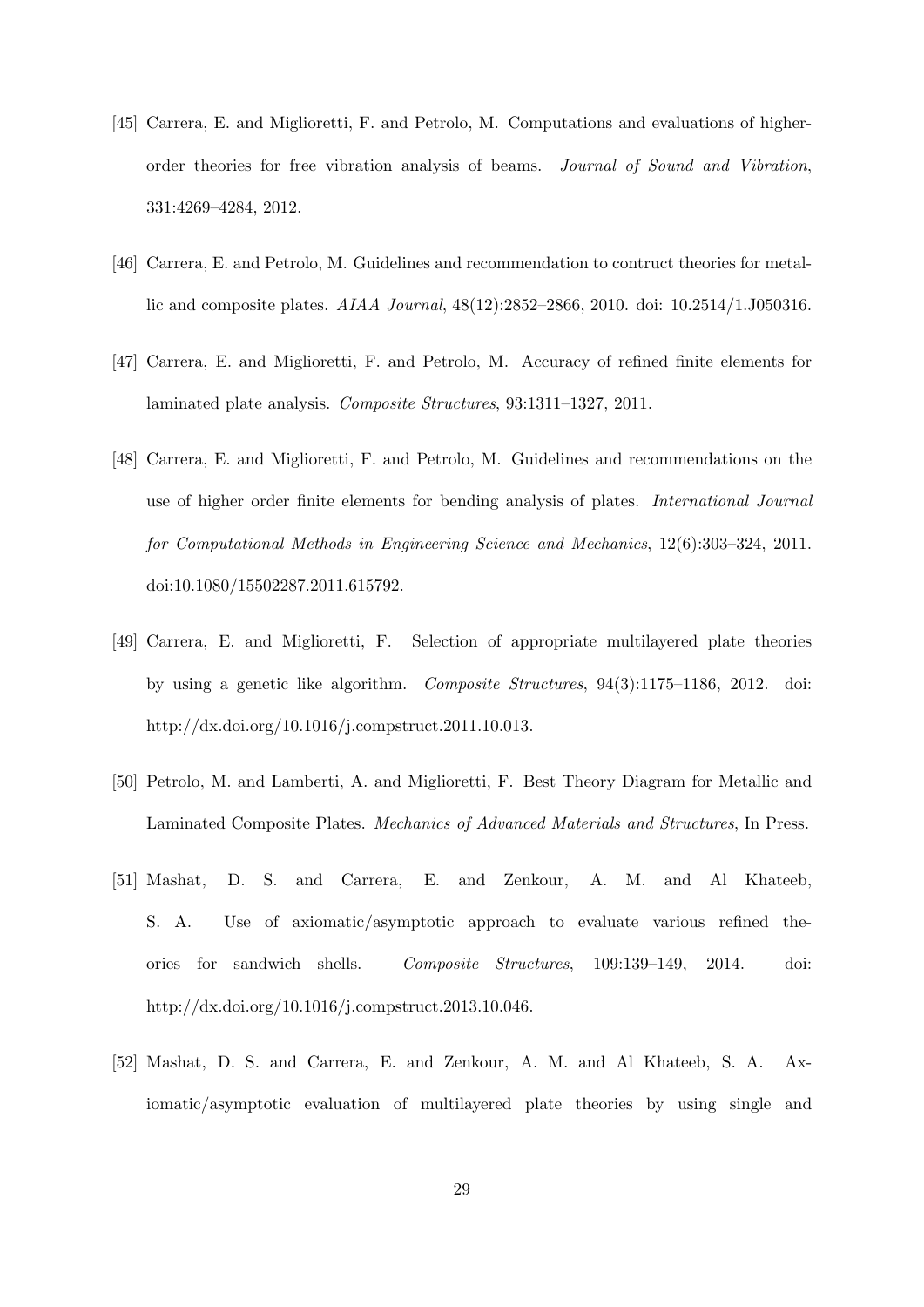multi-points error criteria. Composite Structures, 106(0):393–406, 2013. doi: http://dx.doi.org/10.1016/j.compstruct.2013.05.047.

- [53] Petrolo, M. and Lamberti, A. Asymptotic/axiomatic analysis of refined layer-wise theories for composite and sandwich plates. Mechanics of Advanced Materials and Structures, In Press. doi: http://dx.doi.org/10.1080/15376494.2014.924607.
- [54] Carrera, E. and Cinefra, M. and Lamberti, A. and Petrolo, M. Results on best theories for metallic and laminated shells including Layer-Wise models. Composite Structures, In Press.
- [55] K.J. Bathe. Finite element procedure. Prentice hall, Upper Saddle River, New Jersey, 1996.
- [56] E. Carrera, G. Giunta, and M. Petrolo. Beam Structures: Classical and Advanced Theories. John Wiley & Sons, 2011.
- [57] Pagano, N. J. "Exact solutions for rectangular bidirectional composites and sandwich plate" Journal of Composites Material , 4:20–34, 1969.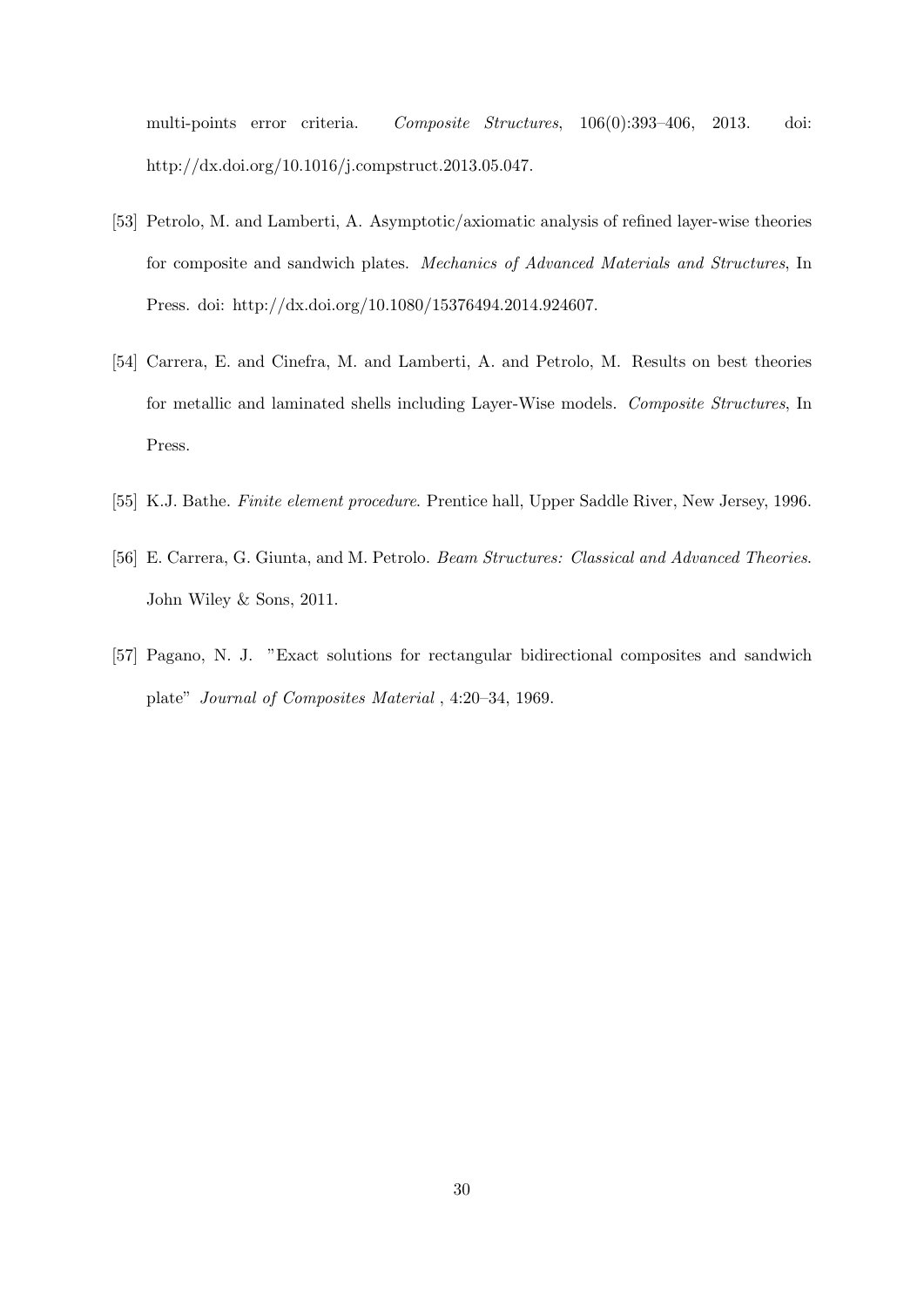# Tables

|                              |  |  | LM4 |  |  |  |  | EM4 |  |  |
|------------------------------|--|--|-----|--|--|--|--|-----|--|--|
| $u_x$                        |  |  |     |  |  |  |  |     |  |  |
| $\boldsymbol{u_y}$           |  |  |     |  |  |  |  |     |  |  |
| $u_{\boldsymbol{z}}$         |  |  |     |  |  |  |  |     |  |  |
| $\sigma_{xz}$                |  |  |     |  |  |  |  |     |  |  |
|                              |  |  |     |  |  |  |  |     |  |  |
| $\sigma_{yz} \\ \sigma_{zz}$ |  |  |     |  |  |  |  |     |  |  |

Table 1: Full model representation of a two-layer model in the case of an LM4 description of displacements and transverse stresses, and in the case of an ED4 description of displacements and LD4 for transverse stresses (EM4).

|  | Active term Inactive term Non-deactivable term |
|--|------------------------------------------------|
|  |                                                |

Table 2: Symbols to indicate the status of a displacement variable.



Table 3: Representation of the reduced model.

|                 |       | $\overline{\sigma}_{xx}(z=\pm h/2)$ |             | $\overline{\sigma}_{xz}(z=0)$ $\overline{\sigma}_{yz}(z=0)$ $\overline{u}(z=\overline{h}/2)$ |        |
|-----------------|-------|-------------------------------------|-------------|----------------------------------------------------------------------------------------------|--------|
|                 |       |                                     | $a/h = 100$ |                                                                                              |        |
| Pagano [57]     |       | $\pm 0.539$                         | 0.395       | 0.0828                                                                                       | N/A    |
| LM4             |       | $\pm 0.539$                         | 0.395       | 0.0828                                                                                       | 0.4347 |
| LD4             |       | $\pm 0.539$                         | 0.395       | 0.0828                                                                                       | 0.4347 |
| EM4             |       | $\pm 0.539$                         | 0.301       | 0.0706                                                                                       | 0.4343 |
| ED <sub>4</sub> |       | $+0.539$                            | 0.281       | 0.0734                                                                                       | 0.4342 |
|                 |       |                                     | $a/h=4$     |                                                                                              |        |
| Pagano [57]     | 0.801 | $-0.755$                            | 0.256       | 0.2172                                                                                       | N/A    |
| LM4             | 0.801 | $-0.755$                            | 0.256       | 0.2172                                                                                       | 2.1216 |
| LD4             | 0.801 | $-0.755$                            | 0.256       | 0.2180                                                                                       | 2.1216 |
| EM4             | 0.791 | $-0.745$                            | 0.219       | 0.1767                                                                                       | 2.0271 |
| ED4             | 0.786 | $-0.740$                            | 0.205       | 0.1830                                                                                       | 2.0083 |

Table 4: Stress and displacement values for a  $0^{\circ}/90^{\circ}/0^{\circ}$  simply-supported laminated plate.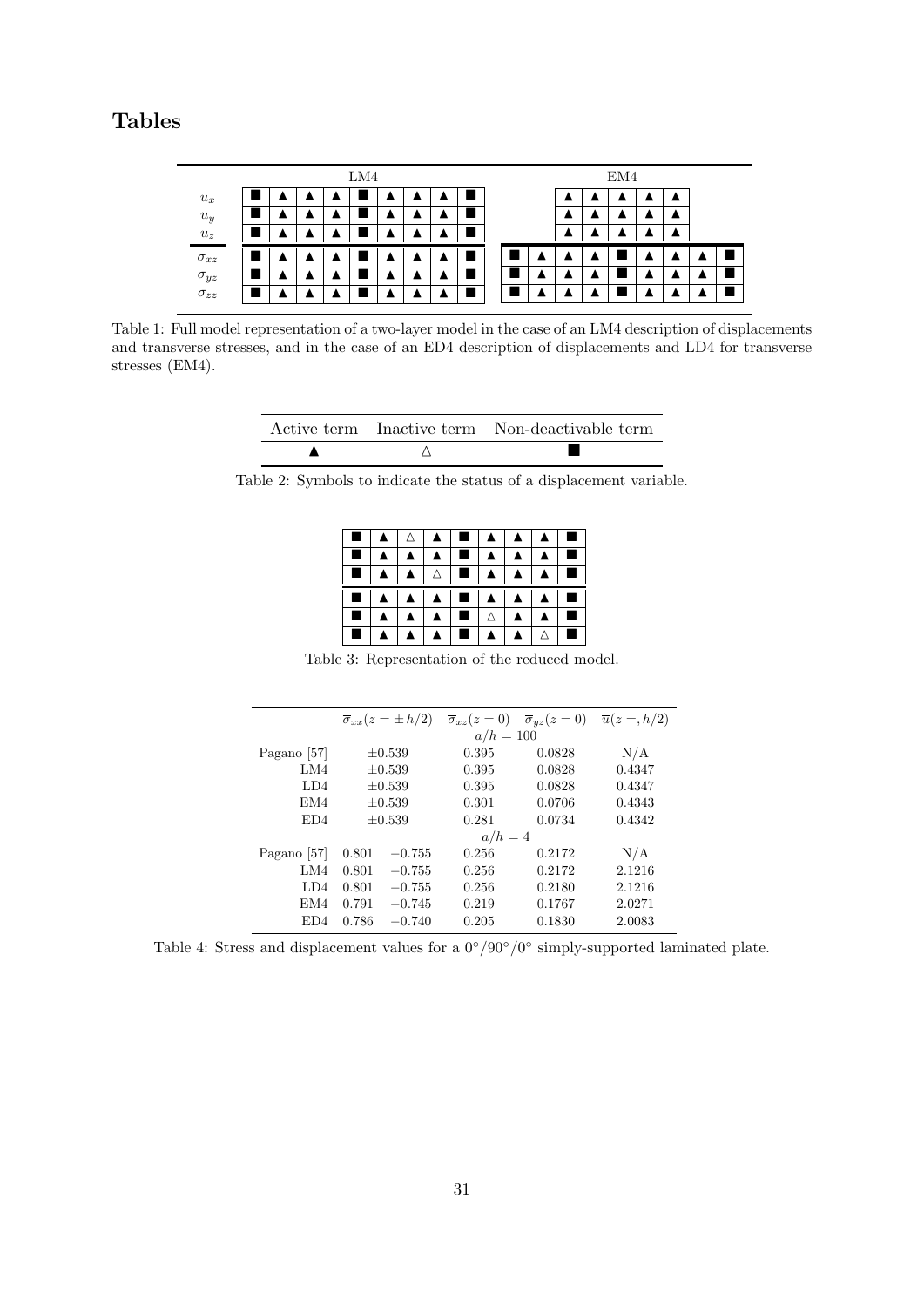

Table 5: Reduced EM4 and ED4 models for the symmetric laminated plate,  $\sigma_{xx}$ 



Table 6: Reduced LD4 models for the symmetric laminated plate.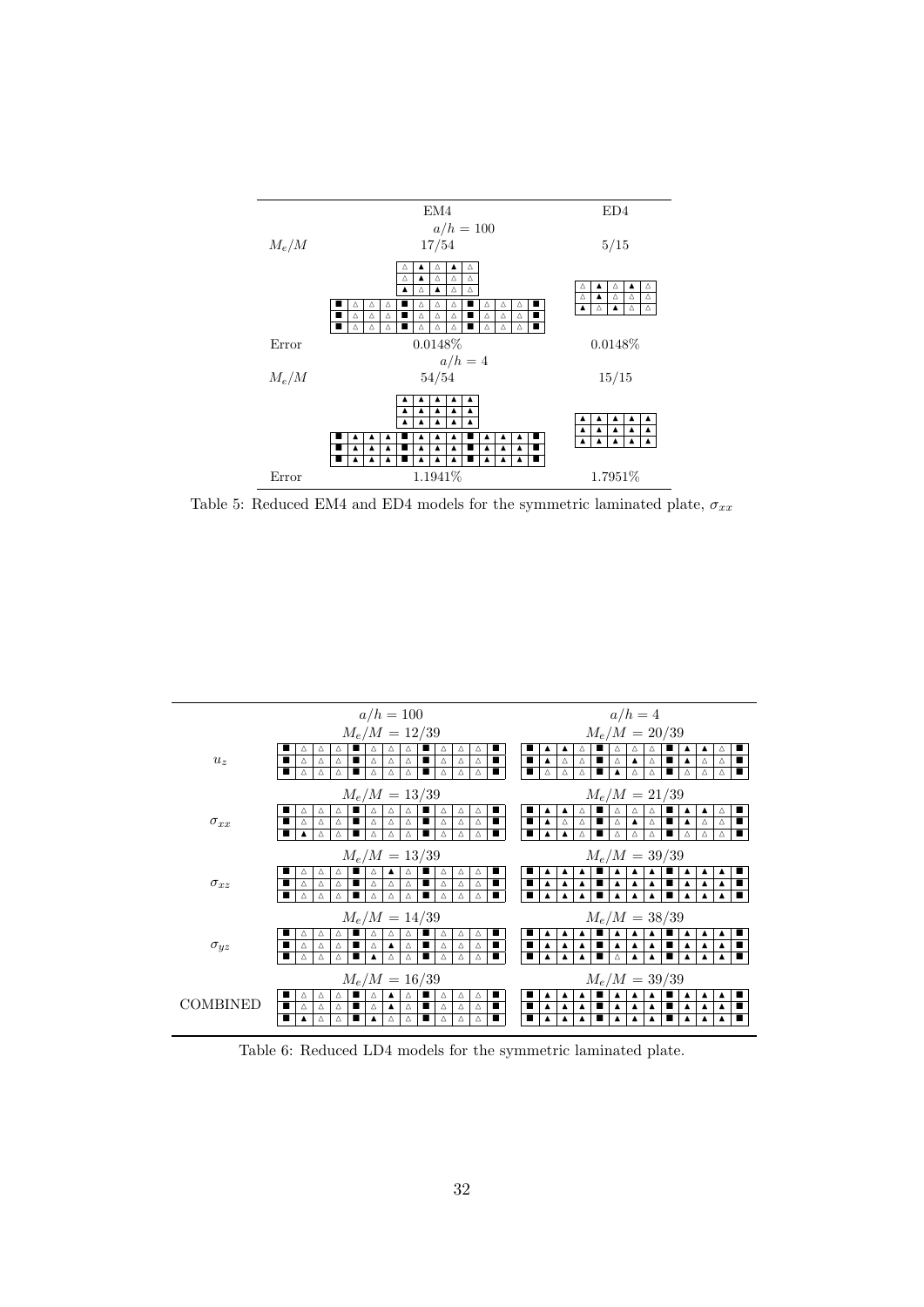

Table 7: Reduced LM4 models for the symmetric laminated plate.

|     |        | $\overline{\sigma}_{rr}(z=\pm h/2)$ |             | $\overline{\sigma}_{xz}(z=0)$ $\overline{\sigma}_{yz}(z=0)$ | $\overline{u}_z(z=h/2)$ |
|-----|--------|-------------------------------------|-------------|-------------------------------------------------------------|-------------------------|
|     |        |                                     | $a/h = 100$ |                                                             |                         |
| LM4 | 0.0844 | $-0.7159$                           | 0.1221      | 0.1221                                                      | 1.0652                  |
| LD4 | 0.0844 | $-0.7159$                           | 0.1221      | 0.1221                                                      | 1.0652                  |
| EM4 | 0.0843 | $-0.7158$                           | 0.1631      | 0.1631                                                      | 1.0651                  |
| ED4 | 0.0842 | $-0.7157$                           | 0.2800      | 0.1120                                                      | 1.0651                  |
|     |        |                                     | $a/h=4$     |                                                             |                         |
| LM4 | 0.1098 | $-0.7897$                           | 0.1379      | 0.1230                                                      | 2.1700                  |
| LD4 | 0.1098 | $-0.7896$                           | 0.1439      | 0.1205                                                      | 2.1700                  |
| EM4 | 0.1094 | $-0.7748$                           | 0.1672      | 0.1585                                                      | 2.1385                  |
| ED4 | 0.1093 | $-0.7708$                           | 0.2878      | 0.1091                                                      | 2.1282                  |
|     |        |                                     |             |                                                             |                         |

Table 8: Stress and displacement values for a  $0^{\circ}/90^{\circ}$  simply-supported laminated plate.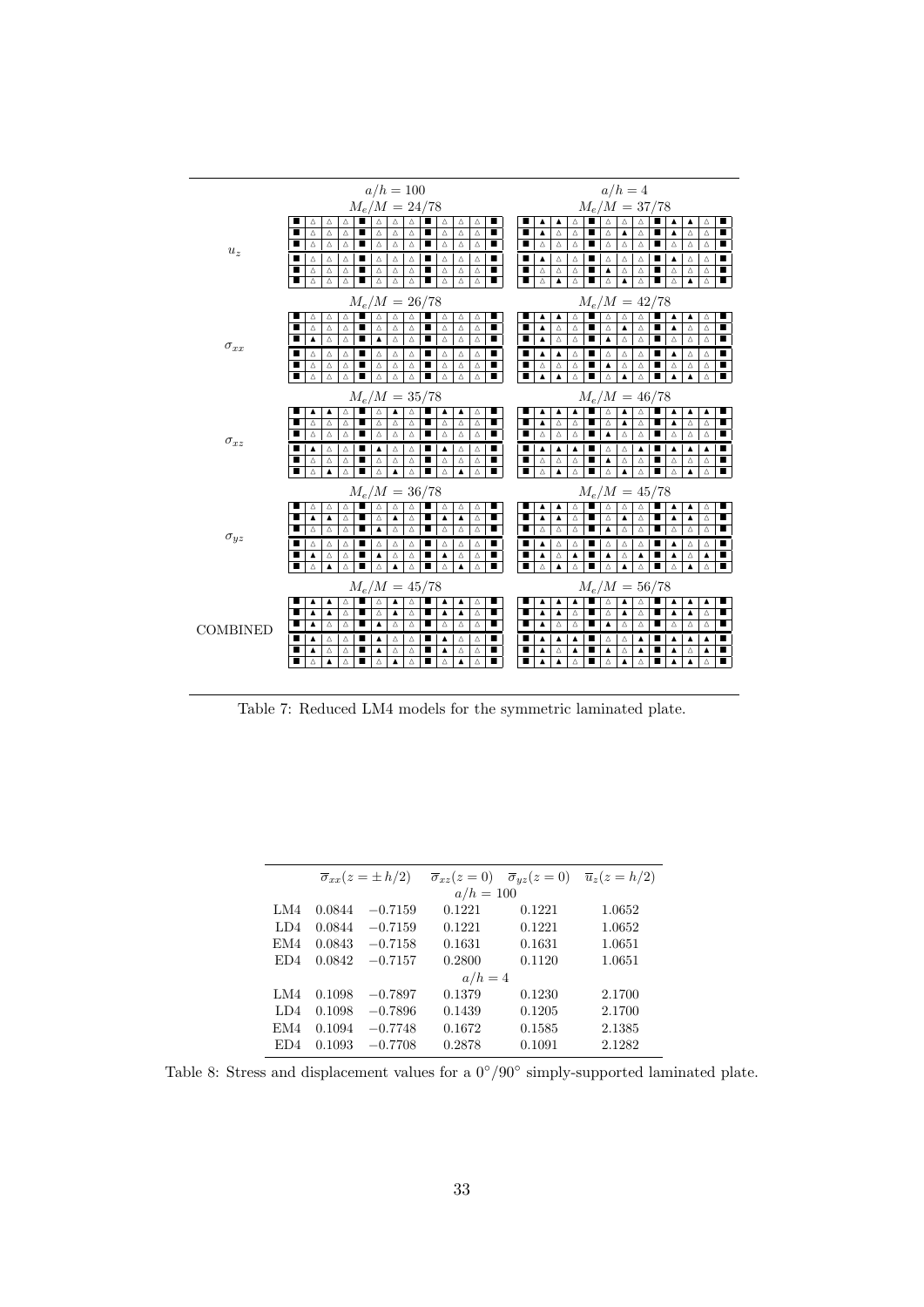

Table 9: Reduced EM4 and ED4 models for asymmetric laminated plate,  $u_z$ 



Table 10: Reduced LD4 models for the asymmetric laminated plate.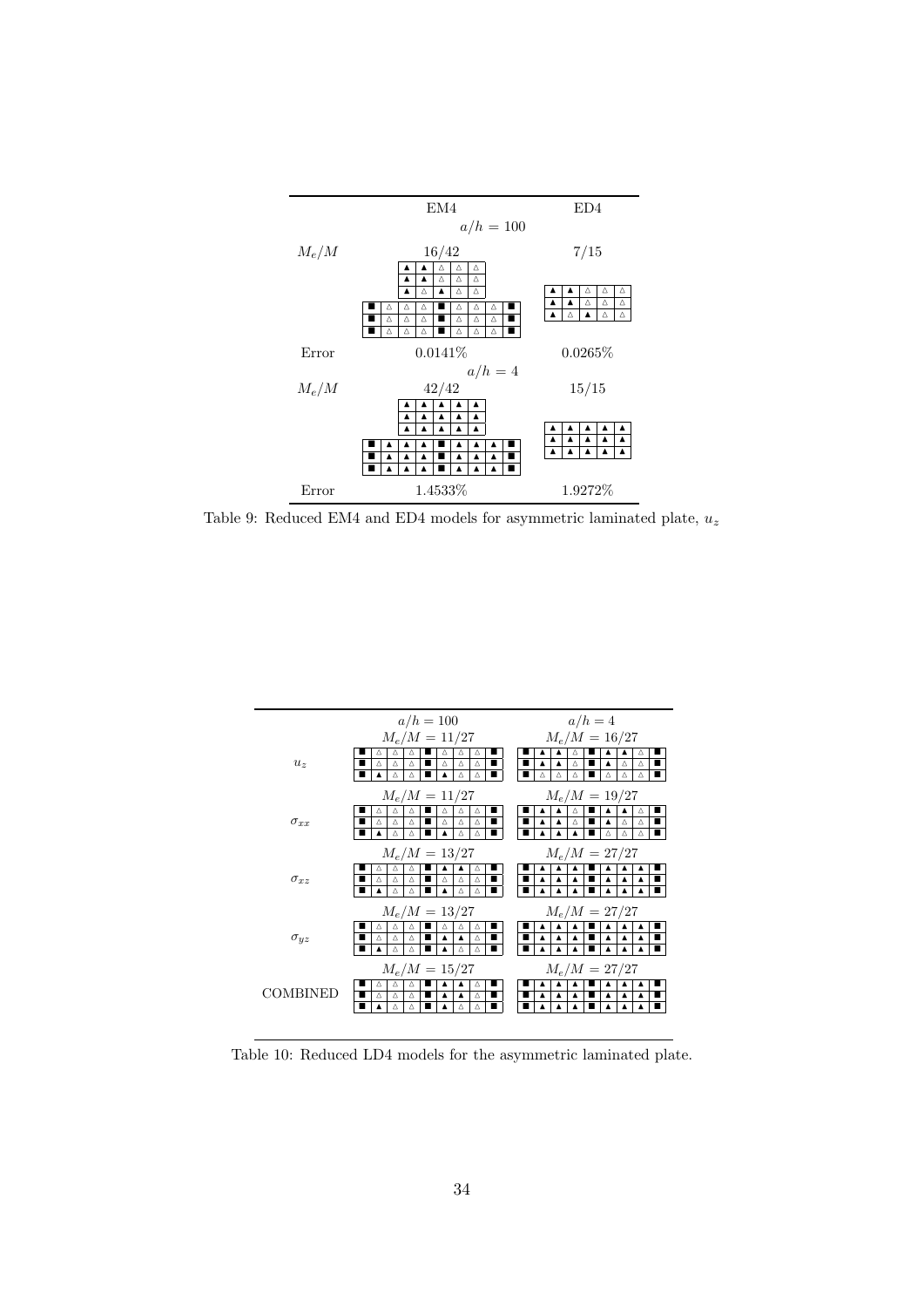

Table 11: Reduced LM4 models for the asymmetric laminated plate.

|     |        | $\overline{\sigma}_{rr}(z=\pm h/2)$ | $\overline{\sigma}_{xz}(z=0)$ | $\overline{\sigma}_{uz}(z=0)$ | $\overline{u}_z(z=h/2)$ |
|-----|--------|-------------------------------------|-------------------------------|-------------------------------|-------------------------|
|     |        |                                     | $a/h = 100$                   |                               |                         |
| LM4 | 0.2236 | $-0.1810$                           | 0.2355                        | 0.2355                        | 2.2073                  |
| LD4 | 0.2236 | $-0.1810$                           | 0.2355                        | 0.2355                        | 2.2073                  |
| EM4 | 0.2244 | $-0.1803$                           | 0.2316                        | 0.2316                        | 2.2072                  |
| ED4 | 0.2246 | $-0.1804$                           | 0.1846                        | 0.1845                        | 2.2072                  |
|     |        |                                     | $a/h=4$                       |                               |                         |
| LM4 | 0.2520 | $-0.1830$                           | 0.2306                        | 0.2307                        | 2.9079                  |
| LD4 | 0.2520 | $-0.1830$                           | 0.2306                        | 0.2306                        | 2.9079                  |
| EM4 | 0.2514 | $-0.1840$                           | 0.2287                        | 0.2286                        | 2.8982                  |
| ED4 | 0.2521 | $-0.1845$                           | 0.1823                        | 0.1822                        | 2.8945                  |
|     |        |                                     |                               |                               |                         |

L,

Table 12: Stress and displacement values for a bimetallic simply-supported laminated plate.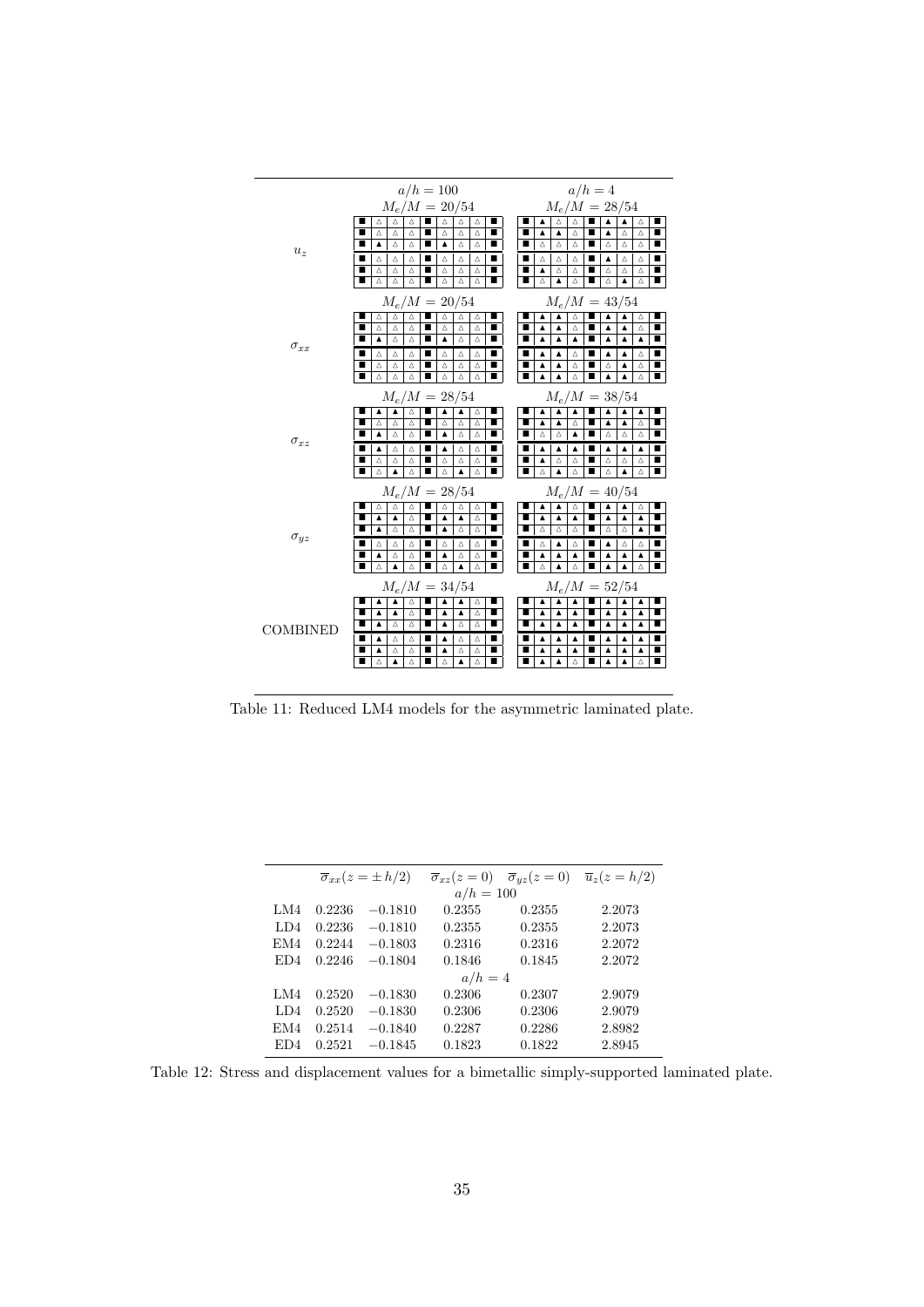

Table 13: Reduced EM4 and ED4 models for the bimetallic plate,  $u_z$ 



Table 14: Reduced LD4 models for the bimetallic plate.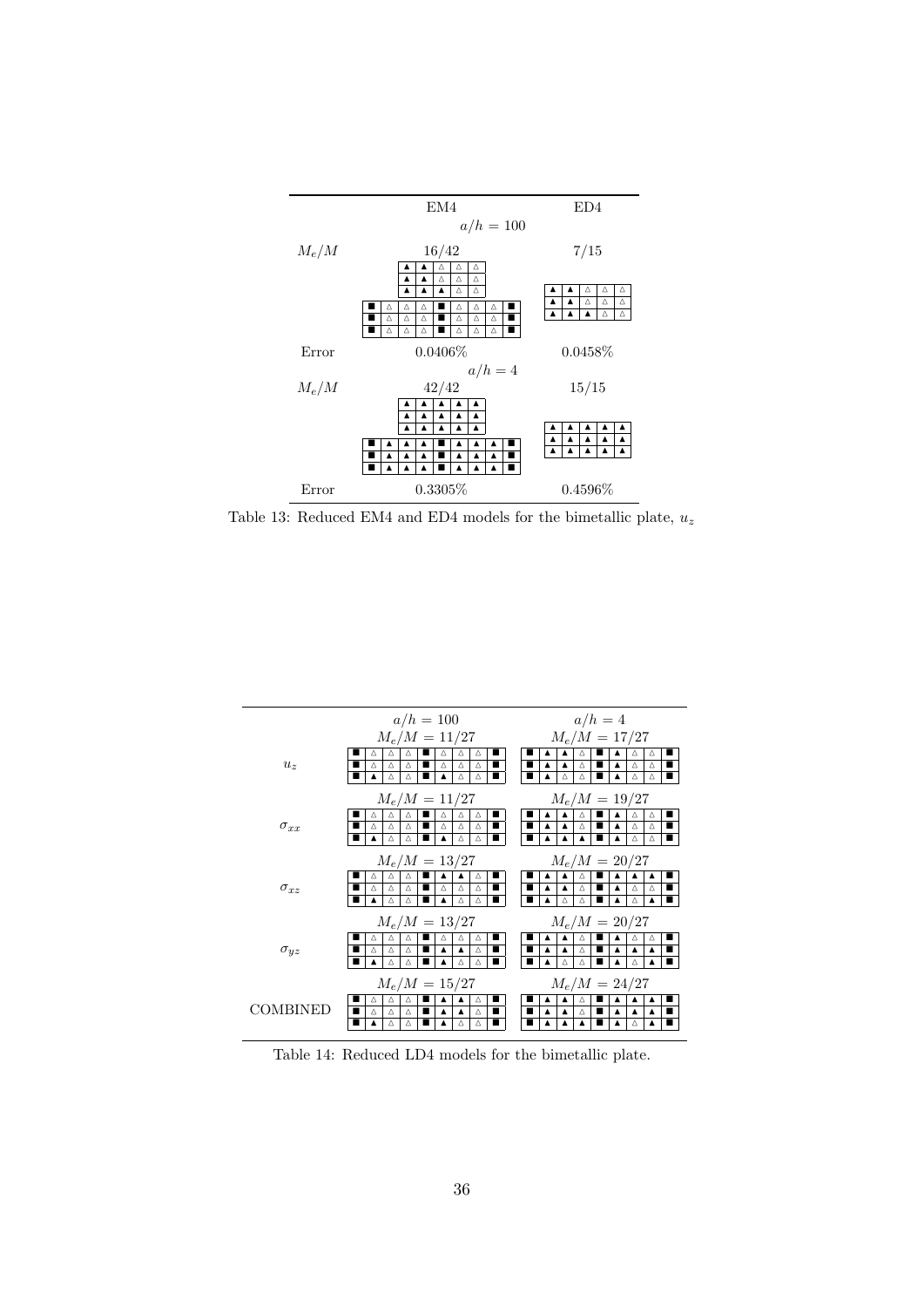|                                    | $a/h = 100$                                                                          | $a/h=4$                                                                                                                        |  |  |  |
|------------------------------------|--------------------------------------------------------------------------------------|--------------------------------------------------------------------------------------------------------------------------------|--|--|--|
|                                    | $M_e/M = 20/54$                                                                      | $M_e/M = 30/54$                                                                                                                |  |  |  |
|                                    | $\blacksquare$<br>Δ<br>Δ<br>Δ<br>Δ<br>Δ<br>Δ                                         | $\blacktriangle$<br>п<br>■<br>Δ<br>$\blacktriangle$<br>Δ<br>Δ<br>▲                                                             |  |  |  |
|                                    | Δ<br>Δ<br>Δ<br>Δ<br>Δ<br>Δ                                                           | п<br>■<br>▲<br>▲<br>Δ<br>▲<br>Δ<br>Δ                                                                                           |  |  |  |
| $\boldsymbol{u}_z$                 | ■<br>Δ<br>$\Delta$<br>$\blacksquare$<br>$\blacktriangle$<br>$\Delta$<br>▲<br>Δ       | ■<br>Δ<br>п<br>■<br>▲<br>Δ<br>▲<br>Δ<br>Δ                                                                                      |  |  |  |
|                                    | $\blacksquare$<br>∎∣<br>Δ<br>Δ<br>Δ<br>Δ<br>Δ<br>Δ                                   | ш<br>▲<br>Δ<br>Δ<br>Δ<br>Δ<br>Δ                                                                                                |  |  |  |
|                                    | ■<br>Δ<br>Δ<br>Δ<br>$\blacksquare$<br>Δ<br>$\Delta$<br>Δ<br>$\blacksquare$<br>■<br>■ | $\blacktriangle$<br>Δ<br>Δ<br>$\blacksquare$<br>Δ<br>Δ<br>Δ<br>■<br>■<br>■<br>■                                                |  |  |  |
|                                    | Δ<br>Δ<br>Δ<br>■<br>Δ<br>Δ<br>Δ                                                      | Δ<br>Δ<br>Δ<br>Δ<br>▲<br>▲                                                                                                     |  |  |  |
|                                    | $M_e/M = 20/54$                                                                      | $M_e/M = 40/54$                                                                                                                |  |  |  |
|                                    | Δ<br>Δ<br>Δ<br>Δ<br>Δ<br>Δ                                                           | $\blacktriangle$<br>Δ<br>Δ<br>п<br>Δ<br>$\blacktriangle$<br>▲                                                                  |  |  |  |
|                                    | ■<br>Δ<br>Δ<br>Δ<br>Δ<br>Δ<br>Δ                                                      | Δ<br>■<br>▲<br>Δ<br>▲<br>Δ<br>▲                                                                                                |  |  |  |
| $\sigma_{xx}$                      | $\Delta$<br>■<br>■<br>$\blacktriangle$<br>Δ<br>$\blacktriangle$<br>Δ<br>Δ            | п<br>$\blacktriangle$<br>п<br>$\blacktriangle$<br>$\blacktriangle$<br>$\blacktriangle$<br>$\blacktriangle$<br>$\blacktriangle$ |  |  |  |
|                                    | Δ<br>Δ<br>Δ<br>Δ<br>Δ<br>Δ                                                           | ▲<br>$\blacktriangle$<br>Δ<br>Δ<br>▲<br>Δ                                                                                      |  |  |  |
|                                    | Δ<br>п<br>Δ<br>$\Delta$<br>ш<br>Δ<br>Δ<br>Δ                                          | ■<br>Δ<br>п<br>п<br>▲<br>▲<br>Δ<br>▲<br>Δ                                                                                      |  |  |  |
|                                    | п<br>■<br>Δ<br>Δ<br>Δ<br>■<br>Δ<br>Δ<br>Δ                                            | п<br>$\blacktriangle$<br>$\blacktriangle$<br>▲<br>Δ<br>■<br>$\blacktriangle$<br>Δ<br>■                                         |  |  |  |
| $M_e/M = 40/54$<br>$M_e/M = 28/54$ |                                                                                      |                                                                                                                                |  |  |  |
|                                    | $\blacktriangle$<br>$\blacksquare$<br>▲<br>▲<br>Δ<br>$\blacktriangle$<br>Δ           | $\blacksquare$<br>$\blacktriangle$<br>п<br>$\blacktriangle$<br>$\blacktriangle$<br>$\blacktriangle$<br>$\blacktriangle$<br>▲   |  |  |  |
|                                    | Δ<br>Δ<br>Δ<br>Δ<br>Δ<br>Δ                                                           | ■<br>$\blacktriangle$<br>$\blacktriangle$<br>п<br>■<br>Δ<br>▲<br>Δ<br>Δ                                                        |  |  |  |
| $\sigma_{xz}$                      | ■<br>▲<br>ш<br>$\Delta$<br>■<br>Δ<br>Δ<br>▲<br>Δ                                     | ш<br>п<br>▲<br>Δ<br>Δ<br>▲<br>Δ<br>Δ                                                                                           |  |  |  |
|                                    | ▲<br>Δ<br>▲<br>Δ<br>Δ<br>Δ                                                           | ▲<br>▲<br>▲<br>▲<br>$\blacktriangle$<br>Δ<br>■                                                                                 |  |  |  |
|                                    | ■<br>Δ<br>Δ<br>п<br>$\triangle$<br>Δ<br>Δ<br>Δ                                       | T<br>п<br>Δ<br>$\blacktriangle$<br>$\blacktriangle$<br>Δ<br>п<br>▲<br>Δ                                                        |  |  |  |
|                                    | Δ<br>$\triangle$<br>$\blacktriangle$<br>$\blacktriangle$<br>п<br>Δ<br>Δ              | п<br>Δ<br>$\blacktriangle$<br>Δ<br>$\blacktriangle$<br>$\blacktriangle$<br>Δ                                                   |  |  |  |
|                                    | $M_e/M = 28/54$                                                                      | $M_e/M = 41/54$                                                                                                                |  |  |  |
|                                    | $\blacksquare$<br>Δ<br>■<br>Δ<br>Δ<br>Δ<br>Δ<br>Δ                                    | п<br>$\blacksquare$<br>$\blacktriangle$<br>$\blacktriangle$<br>Δ<br>$\blacktriangle$<br>Δ<br>▲                                 |  |  |  |
|                                    | $\blacktriangle$<br>▲<br>▲<br>Δ<br>▲<br>Δ                                            | $\blacktriangle$<br>▲<br>п<br>▲<br>$\blacktriangle$<br>$\blacktriangle$<br>▲<br>■                                              |  |  |  |
| $\sigma_{uz}$                      | ■<br>▲<br>Δ<br>Δ<br>▲<br>Δ<br>Δ                                                      | п<br>▲<br>Δ<br>Δ<br>▲<br>Δ<br>Δ<br>■                                                                                           |  |  |  |
|                                    | ■<br>Δ<br>Δ<br>п<br>Δ<br>$\Delta$<br>$\Delta$<br>Δ                                   | п<br>■<br>$\blacktriangle$<br>Δ<br>$\Delta$<br>$\blacktriangle$<br>$\blacktriangle$<br>Δ<br>■                                  |  |  |  |
|                                    | $\blacksquare$<br>▲<br>▲<br>Δ<br>Δ<br>Δ<br>Δ                                         | ▲<br>▲<br>▲<br>▲<br>▲<br>Δ                                                                                                     |  |  |  |
|                                    | $\blacktriangle$<br>Δ<br>Δ<br>$\blacktriangle$<br>Δ<br>Δ                             | $\blacktriangle$<br>Δ<br>п<br>$\blacktriangle$<br>$\triangle$<br>Δ<br>$\blacktriangle$                                         |  |  |  |
|                                    | $M_e/M = 34/54$                                                                      | $M_e/M = 50/54$                                                                                                                |  |  |  |
|                                    | $\blacktriangle$<br>$\blacksquare$<br>▲<br>▲<br>Δ<br>▲<br>Δ                          | $\blacktriangle$<br>п<br>$\blacktriangle$<br>ш<br>$\blacktriangle$<br>$\blacktriangle$<br>▲<br>▲                               |  |  |  |
|                                    | п<br>▲<br>▲<br>Δ<br>▲<br>▲<br>Δ                                                      | п<br>▲<br>▲<br>▲<br>▲<br>▲<br>▲                                                                                                |  |  |  |
| COMBINED                           | п<br>▲<br>Δ<br>ш<br>Δ<br>Δ<br>Δ<br>▲                                                 | ▲<br>■<br>▲<br>▲<br>▲<br>■<br>▲<br>▲                                                                                           |  |  |  |
|                                    | ▲<br>▲<br>Δ<br>Δ<br>■<br>Δ<br>Δ                                                      | ▲<br>■<br>▲<br>▲<br>▲<br>▲<br>Δ                                                                                                |  |  |  |
|                                    | Δ<br>Δ<br>▲<br>Δ<br>Δ<br>▲                                                           | ▲<br>▲<br>▲<br>▲<br>▲<br>Δ                                                                                                     |  |  |  |
|                                    | п<br>■<br>■<br>Δ<br>A<br>Δ<br>Δ<br>$\blacktriangle$<br>Δ                             | ■<br>п<br>■<br>▲<br>$\blacktriangle$<br>Δ<br>▲<br>Δ<br>▲                                                                       |  |  |  |

Table 15: Reduced LM4 models for the bimetallic plate.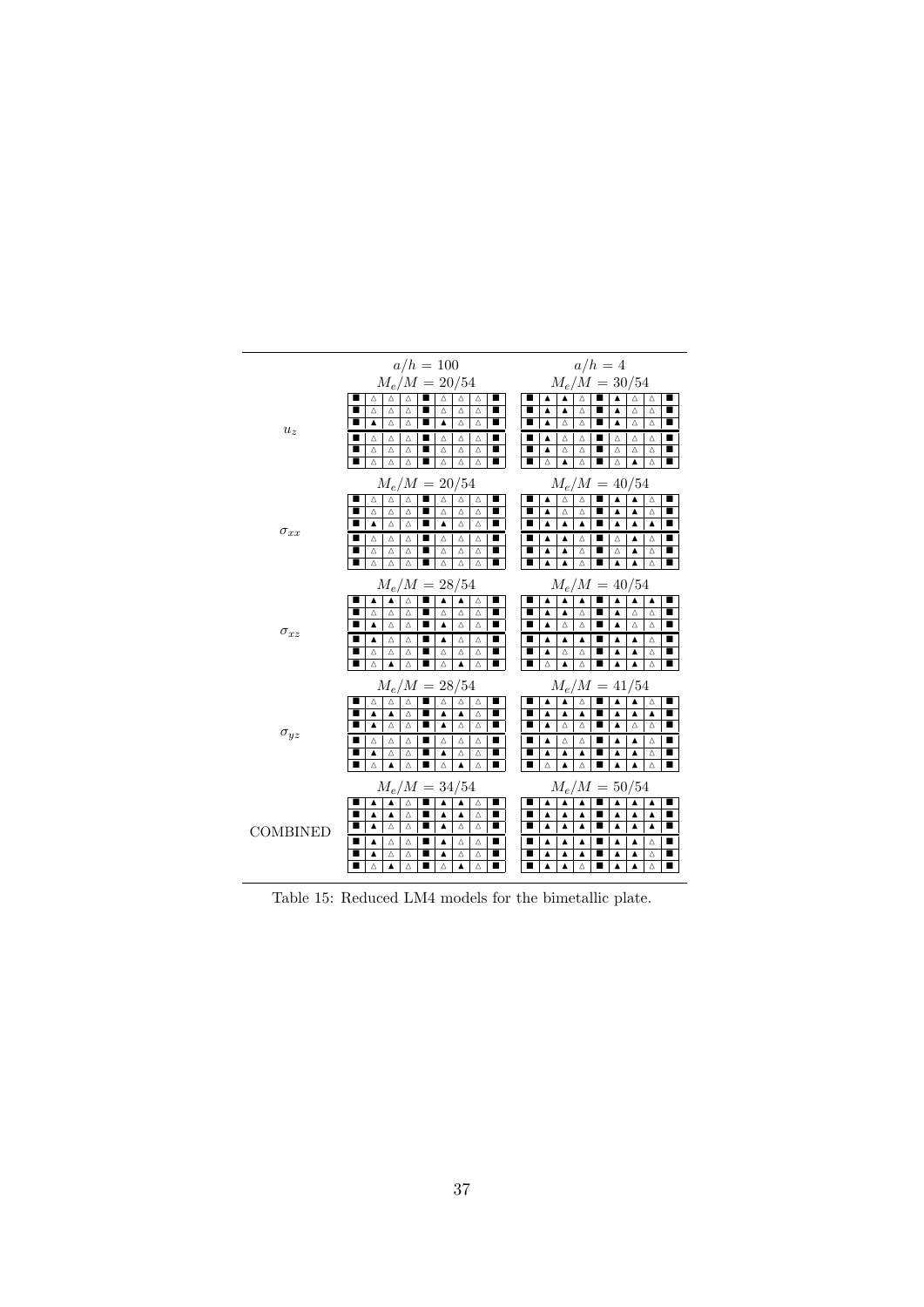# Figures



Figure 1: Plate geometry and reference frame.



Figure 2: Equivalent Single Layer (ESL) scheme and Layer Wise (LW) scheme.



Figure 3:  $\sigma_{xx}$  distribution along the thickness via an EM4 model, symmetric laminated plate,  $a/h = 100$ .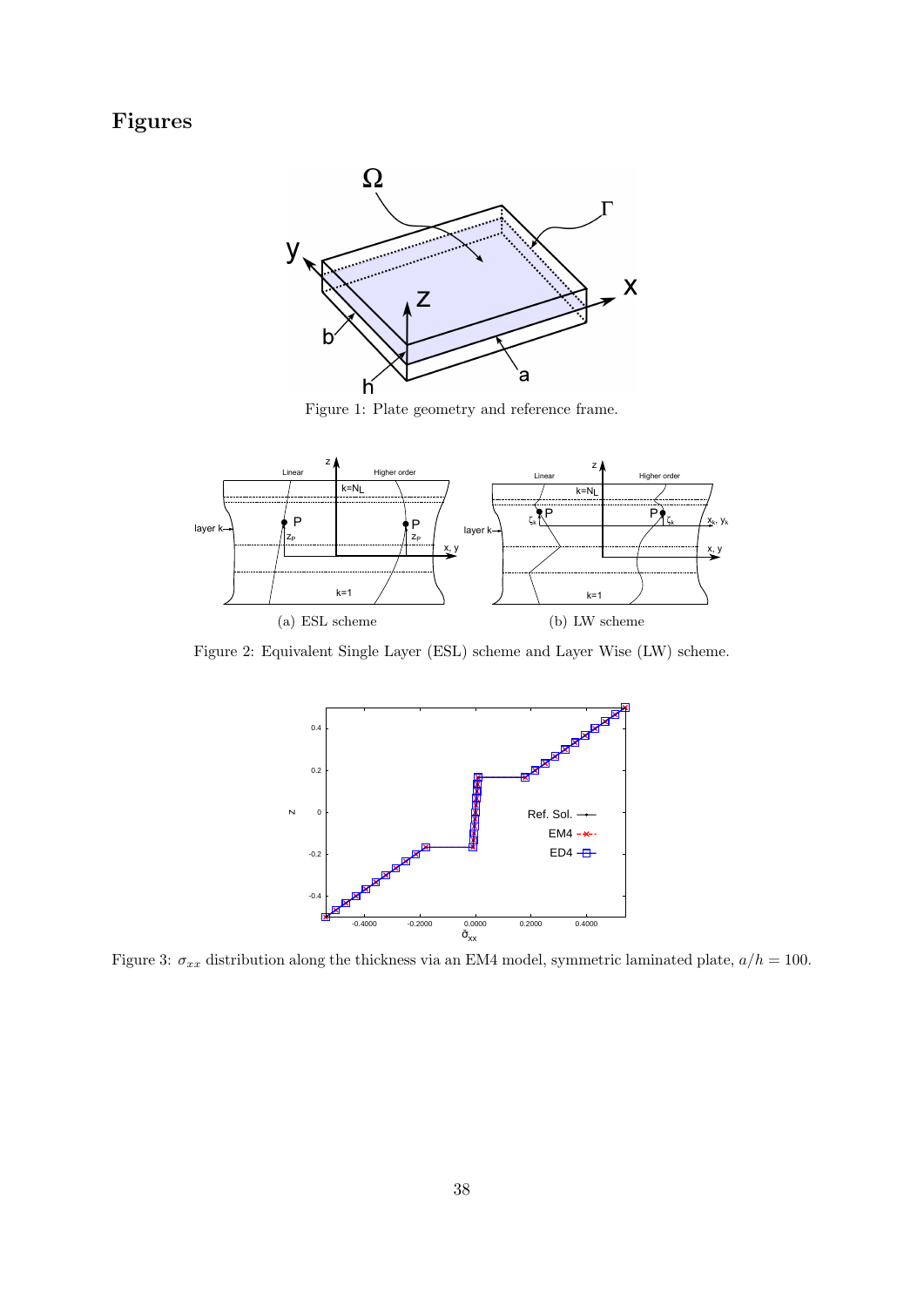

Figure 4:  $\sigma_{xz}$  distribution along the thickness via LD4 and LM4 reduced models, symmetric laminated plate.



Figure 5:  $\sigma_{xx}$  distribution along the thickness via LD4 and LM4 reduced models, asymmetric laminated plate.



Figure 6:  $\sigma_{yz}$  distribution along the thickness via LD4 and LM4 reduced models, asymmetric laminated plate..